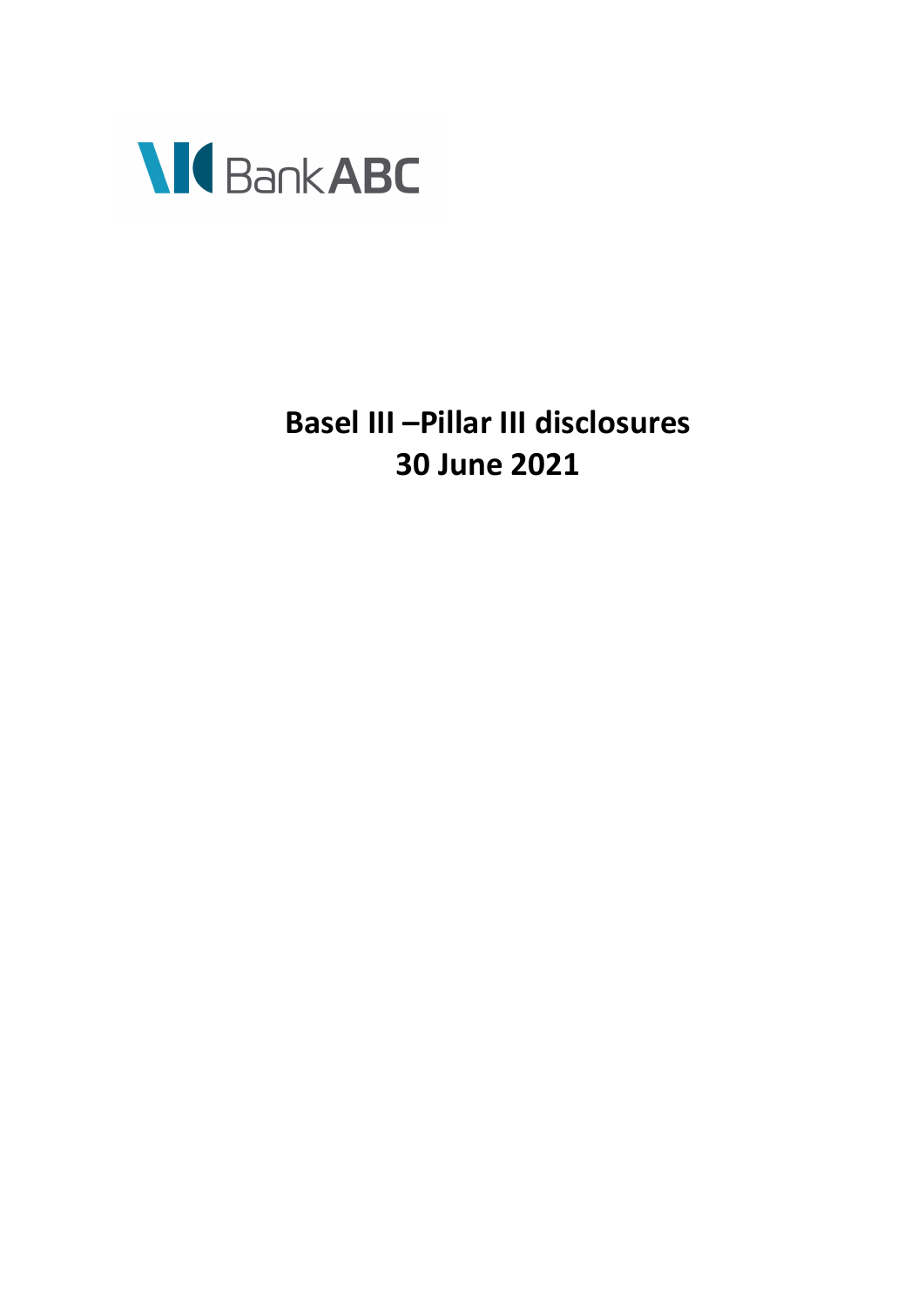Basel III - Risk and Pillar III disclosures 30 June 2021

| $\mathbf{1}$ . |  |
|----------------|--|
| 2.             |  |
| 3.             |  |
| 4.             |  |
| 5.             |  |
| 6.             |  |
| 7.             |  |
| 8.             |  |
| 9.             |  |
|                |  |
|                |  |
|                |  |
|                |  |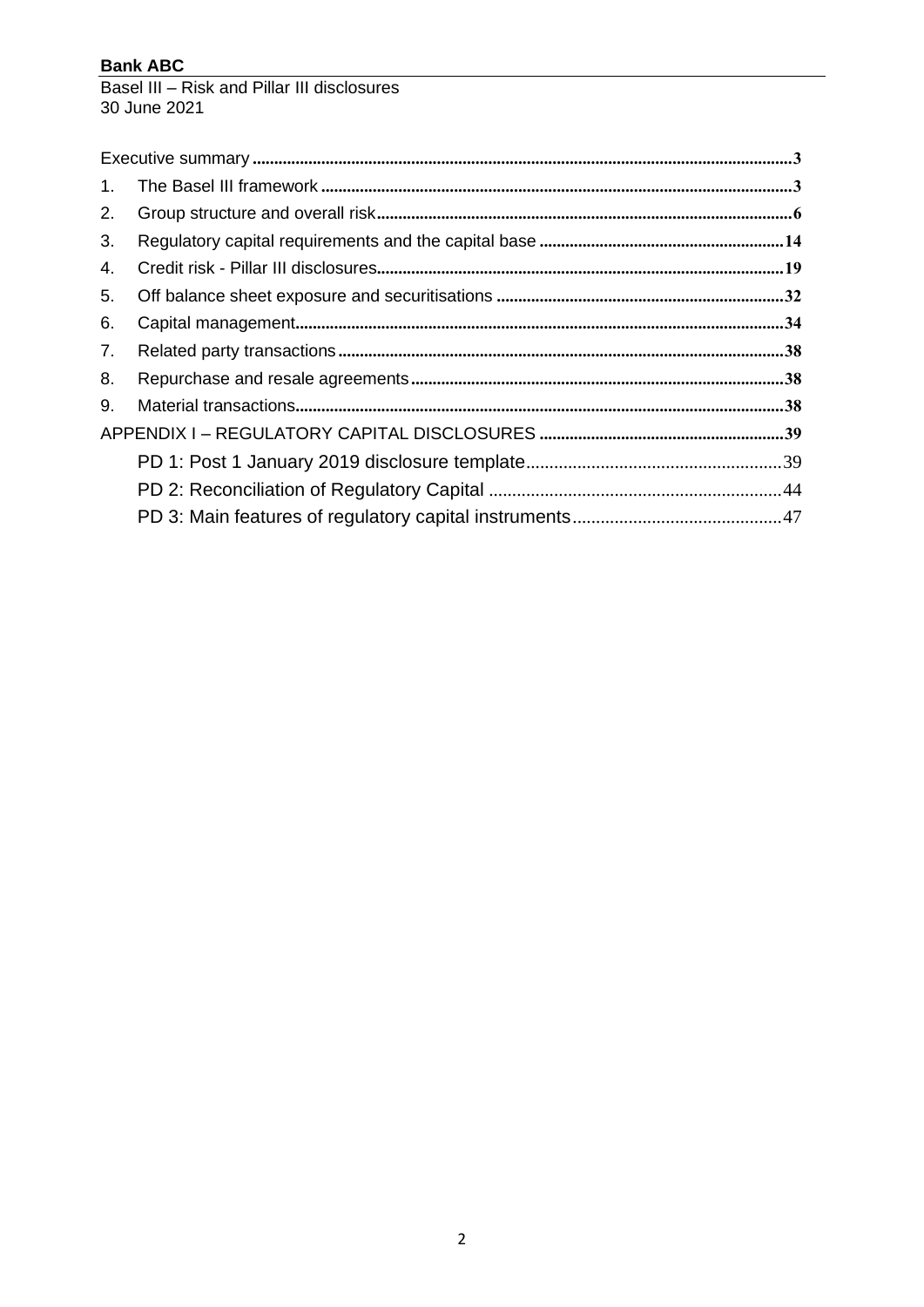### Basel III – Risk and Pillar III disclosures 30 June 2021

### <span id="page-2-0"></span>**Executive summary**

This document comprises of the Group's (as defined below) capital and risk management disclosures as at 30 June 2021.

The disclosures in this section are in addition to the disclosures set out in the interim condensed consolidated financial statements presented in accordance with International Financial Reporting Standards (IFRS) as modified by the Central Bank of Bahrain (CBB) framework.

The principal purpose of these disclosures is to meet the disclosure requirements of the CBB through their directives on public disclosures under the Basel III framework. This document describes the Group's risk management and capital adequacy policies and practices – including detailed information on the capital adequacy process and incorporates all the elements of the disclosures required under Pillar III. It is organised as follows:

- An overview of the approach taken by Bank ABC (Arab Banking Corporation (B.S.C.)) ["the Bank"] and its subsidiaries [together "the Group"] to Pillar I, including the profile of the riskweighted assets (RWAs) according to the standard portfolio, as defined by the CBB.
- An overview of risk management practices and framework at the Bank with specific emphasis on credit, market and operational risk. Also covered are the related monitoring processes and credit mitigation initiatives.
- Other disclosures required under the Public Disclosure Module of the CBB Rulebook Volume 1.

The CBB supervises the Bank on a consolidated basis. Individual banking subsidiaries are supervised by the respective local regulator. The Group's regulatory capital disclosures have been prepared based on the Basel III framework and Capital Adequacy Module of the CBB Rulebook Volume 1.

For regulatory reporting purposes under Pillar I, the Group has adopted the standardised approach for credit risk, market risk and operational risk.

The Group's total risk-weighted assets as at 30 June 2021 amounted to US\$ 25,505 million (2020: US\$ 24,483 million), comprising 87% (2020: 87%) credit risk, 6% (2020: 6%) market risk and 7% (2020: 7%) operational risk. The total capital adequacy ratio was 17.3% (2020: 17.5%), compared to the minimum regulatory requirement of 12.5%.

### <span id="page-2-1"></span>**1. The Basel III framework**

The CBB implemented the Basel III framework from 1 January 2015.

The Basel Accord is built on three pillars:

• **Pillar I** defines the regulatory minimum capital requirements by providing rules and regulations for measurement of credit risk, market risk and operational risk. The requirement of capital must be covered by a bank's eligible capital funds.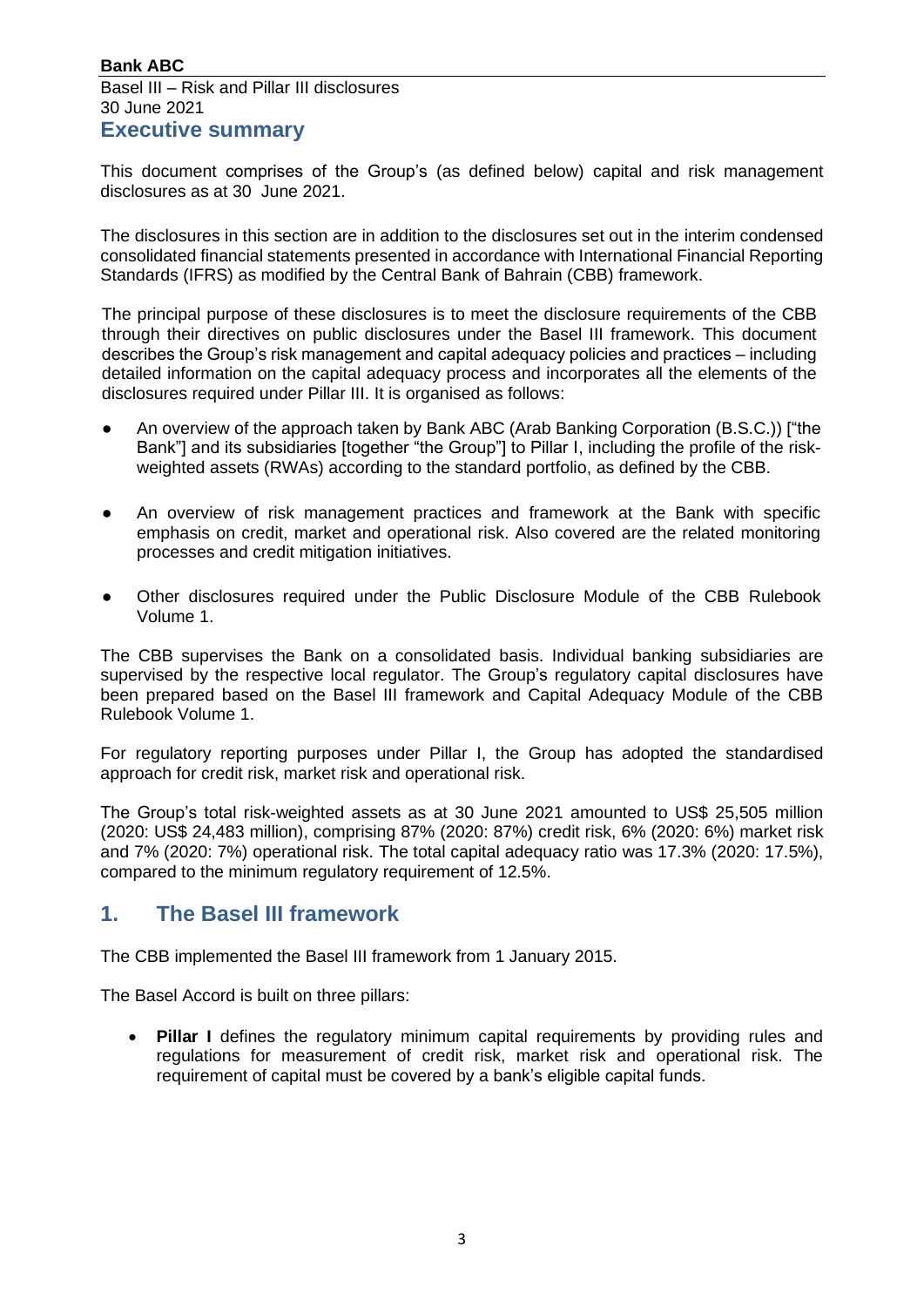# **1. The Basel III framework (continued)**

- **Pillar II** addresses a bank's internal processes for assessing overall capital adequacy in relation to material sources of risks, namely the Internal Capital Adequacy Assessment Process (ICAAP). Pillar II also introduces the Supervisory Review and Evaluation Process (SREP), which assesses the internal capital adequacy.
- **Pillar III** complements Pillar I and Pillar II by focusing on enhanced transparency in information disclosure, covering risk and capital management, including capital adequacy.

### **a. Pillar I**

Banks incorporated in the Kingdom of Bahrain are required to maintain a minimum capital adequacy ratio (CAR) of 12.5% and a Tier 1 ratio of 10.5%. Tier 1 capital comprises of share capital, treasury shares, reserves, retained earnings, non-controlling interests, profit for the period and cumulative changes in fair value.

In case the CAR of the Group falls below 12.5%, additional prudential reporting requirements apply and a formal action plan setting out the measures to be taken to restore the ratio above the target should be submitted to the CBB**.** The Group has defined its risk appetite above the CBB thresholds. The Group will recourse to its recovery planning measures prior to the breach of its Board approved risk thresholds.

The CBB allows the following approaches to calculate the RWAs (and hence the CAR).

| <b>Credit risk</b>      | Standardised approach.                  |
|-------------------------|-----------------------------------------|
| <b>Market risk</b>      | Standardised, Internal models approach. |
| <b>Operational risk</b> | Standardised, Basic indicator approach. |

The Group applies the following approaches to calculate its RWAs:

- **Credit risk – Standardised approach:** the RWAs are determined by multiplying the credit exposure by a risk weight factor dependent on the type of counterparty and the counterparty's external rating, where available.
- **Market risk – Standardised approach.**
- **Operational risk – Standardised approach:** regulatory capital is calculated by applying a range of beta coefficients from 12% - 18% on the average gross income for the preceding three years – applied on the relevant eight Basel defined business lines.

#### **b. Pillar II**

Pillar II comprises of two processes, namely:

- an Internal Capital Adequacy Assessment Process (ICAAP); and
- a Supervisory Review and Evaluation Process (SREP).

The ICAAP incorporates a review and evaluation of all material risks to which the Bank is exposed to and an assessment of capital required relative to those risks. The ICAAP compares this against available capital resources to assess adequacy of capital to support the business plan and withstand extreme but plausible stress events. The ICAAP and the internal processes that support it should be proportionate to the nature, scale and complexity of the activities of a bank.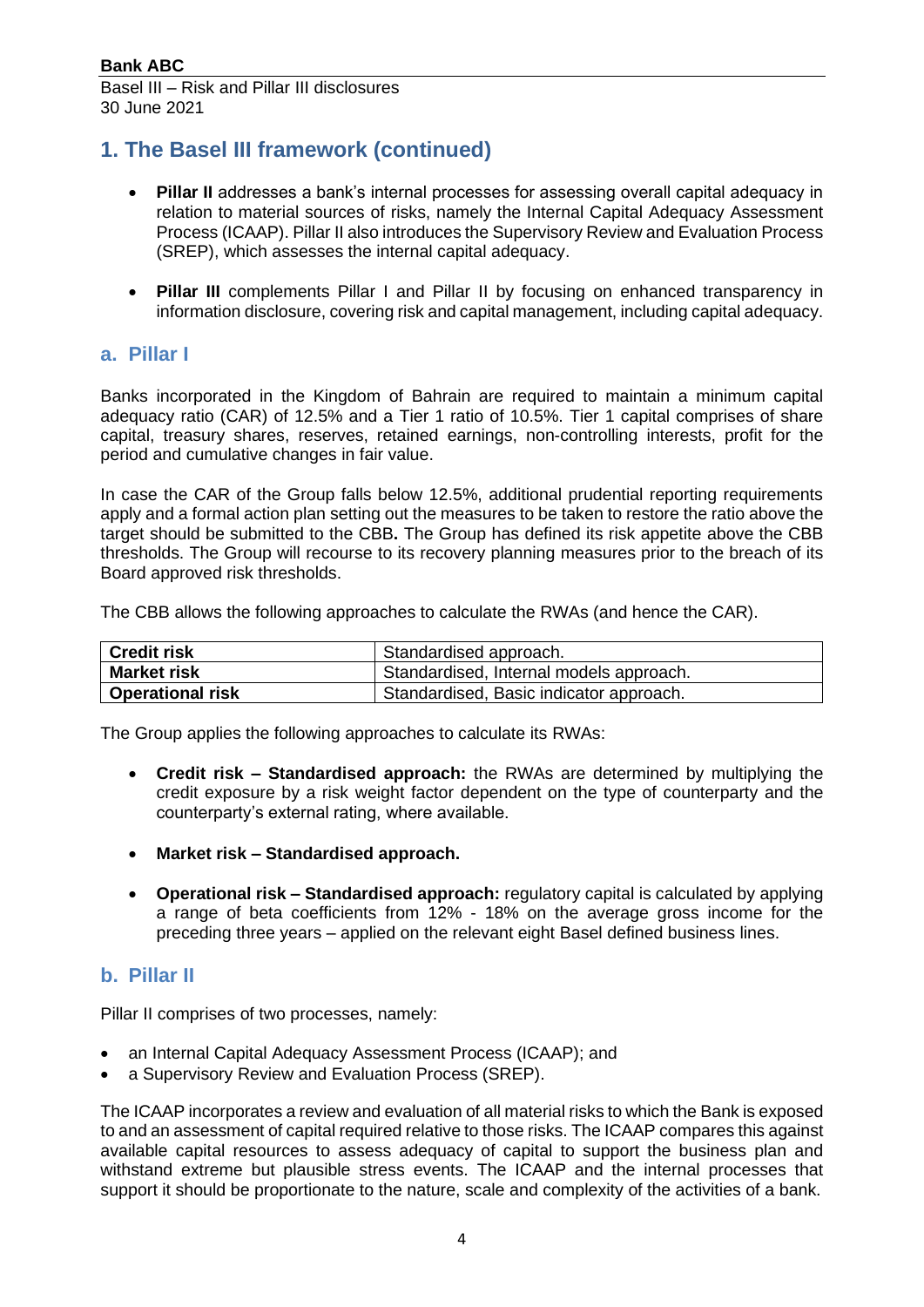# **1. The Basel III framework (continued)**

#### *b Pillar II (continued)*

The CBB's Pillar II guidelines require each bank to be individually assessed by the CBB in order to determine an individual minimum capital adequacy ratio. Pending finalisation of the assessment process, all the banks incorporated in the Kingdom of Bahrain are required to maintain a 12.5% minimum capital adequacy ratio and a Tier 1 ratio of 10.5% for the consolidated group. This already includes a 2.5% capital conservation buffer as part of Pillar I capital requirements.

The SREP is designed to review the arrangements, strategies, processes and mechanisms implemented by a bank to comply with the requirements laid down by the CBB, and evaluates the risks to which the bank is/could be exposed. It also assesses risks that the bank poses to the financial system.

The SREP also encourages institutions to develop and apply enhanced risk management techniques for the measurement and monitoring of risks, in addition to the credit, market and operational risks addressed in the core Pillar I framework. Other risk types, which are not covered by the minimum capital requirements in Pillar I, include concentration risk, liquidity risk, interest rate risk in the banking book, climate change risk, pension obligation risk, strategic risk and reputational risk. These are covered either by capital, or risk mitigation processes under Pillar II.

The Group's ICAAP has been benchmarked to international practice, and adapted as appropriate, relevant and proportionate to Bank ABC's business model. The Pillar II Capital assessment is based on Group Capital Management Framework (GCMF) which aligns with the CBB's ICAAP and IST (Integrated Stress Testing) module requirements.

#### **c. Pillar III**

Pillar III prescribes how, when and at what level information should be disclosed about an institution's risk management and capital adequacy assessment practices.

Pillar III complements the minimum risk based capital requirements and other quantitative requirements (Pillar I) and the supervisory review process (Pillar II), and aims to promote market discipline by providing meaningful regulatory information to investors and other interested parties on a consistent basis. The disclosures comprise detailed qualitative and quantitative information.

The disclosures are designed to enable stakeholders and market participants to assess an institution's risk appetite and risk exposures, and to encourage all banks, via market pressures, to move towards more advanced forms of risk management.

The Group's disclosures meet the minimum regulatory requirements and provide disclosure of the risks to which it is exposed, both on and off-balance sheet.

### **d. Impact of COVID 19**

The unprecedented challenges posed by the COVID 19 pandemic to the global economy have prompted various Governments, Central Banks and other regulatory authorities to roll out a number of regulatory measures to contain the impact of the pandemic on economies. The nature and extent of these regulations vary between each jurisdiction, but these generally include regulations aimed at customer support, enabling financial and operational capacity resilience, and temporary amendments to capital and liquidity frameworks.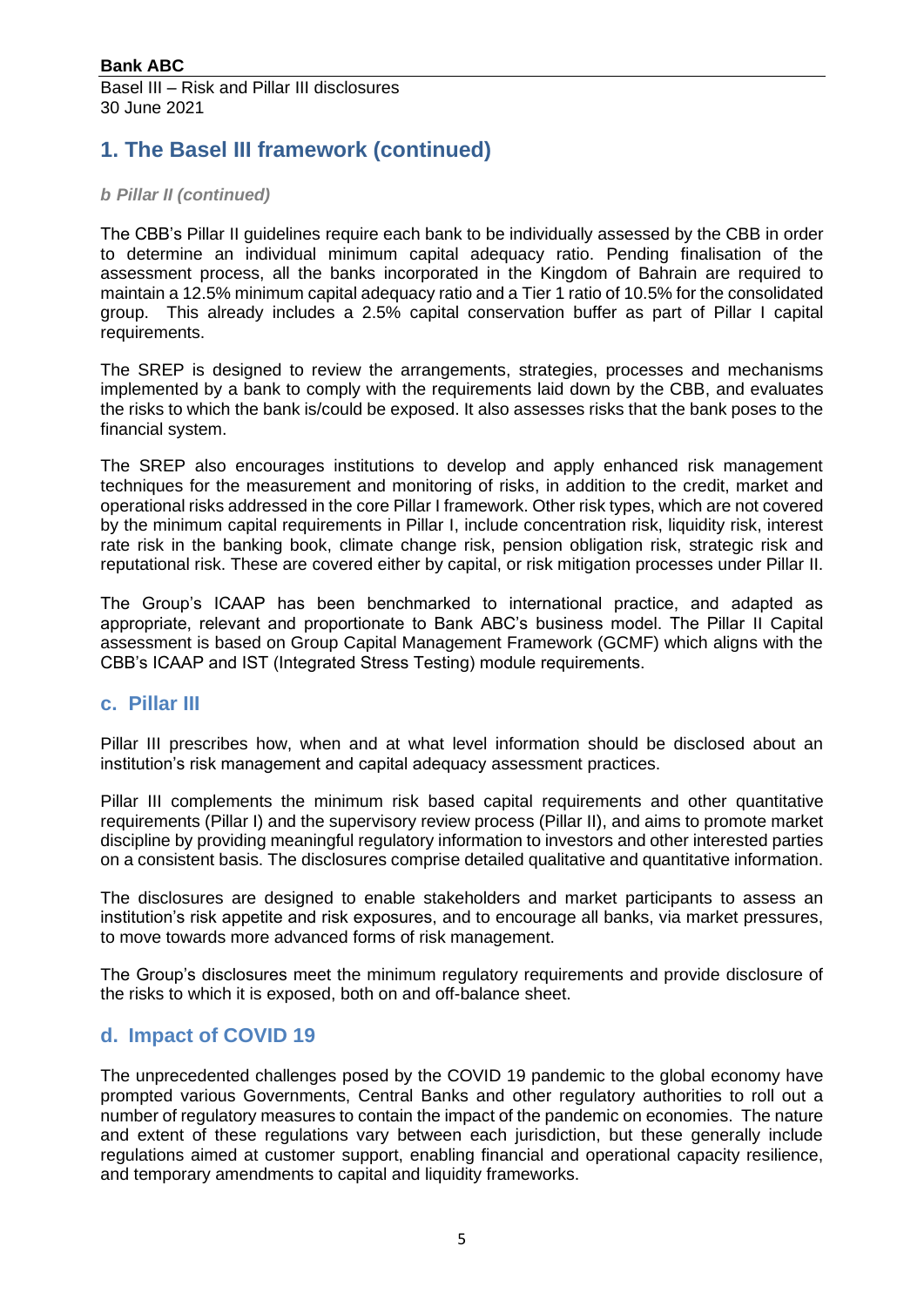# **1. The Basel III framework (continued)**

*d. Impact of COVID 19 (continued)*

The Bank has enhanced its approach and oversight of key risk management frameworks in the rapidly evolving environment. This includes heightened review of key matrices, early warning indicators and initiation of relevant mitigating actions to ensure that the Bank's matrices are within the risk appetite. The impact of COVID 19 is also disclosed in the interim condensed consolidated financial statement, supplementary information and where relevant, in the subsequent sections of this document.

# <span id="page-5-0"></span>**2. Group structure and overall risk**

### **a. Group structure**

The parent bank, Arab Banking Corporation (B.S.C.) (known as Bank ABC), was incorporated in 1980 in the Kingdom of Bahrain and operates under a conventional wholesale banking license issued by the CBB.

The consolidated financial statements and capital adequacy regulatory reports of the Bank and its subsidiaries have been prepared on a consistent basis.

The principal subsidiaries as at 30 June 2021, all of which have 31 December as their year-end, are as follows:

|                                                        | <b>Country of</b><br>incorporation | <b>Shareholding %</b><br>of Arab<br><b>Banking</b><br>Corporation<br>(B.S.C.) |
|--------------------------------------------------------|------------------------------------|-------------------------------------------------------------------------------|
|                                                        |                                    |                                                                               |
| ABC International Bank plc<br>ABC SA<br>$\blacksquare$ | United Kingdom<br>France           | 100.0<br>100.0                                                                |
| Banco ABC Brasil S.A.                                  | Brazil                             | 61.8                                                                          |
| ABC Islamic Bank (E.C.)                                | <b>Bahrain</b>                     | 100.0                                                                         |
| Arab Financial Services Company B.S.C. (c)             | <b>Bahrain</b>                     | 60.3                                                                          |
| Arab Banking Corporation (ABC) — Jordan                | Jordan                             | 87.0                                                                          |
| Arab Banking Corporation - Algeria                     | Algeria                            | 88.9                                                                          |
| Arab Banking Corporation - Egypt [S.A.E.]              | Egypt                              | 99.8                                                                          |
| Arab Banking Corporation - Tunisie                     | Tunisia                            | 100.0                                                                         |

### **b. Risk and capital management**

#### **Governance**

The Governance framework within the Bank is driven by the Board with clearly defined roles and responsibilities for Board level committees, Management committees and Executive Management within the Bank.

**Board Level** The Board has five committees, amongst which the Board Risk Committee (BRC) is tasked with oversight of all key risk matters in the Bank. The Board of Directors, under advice from the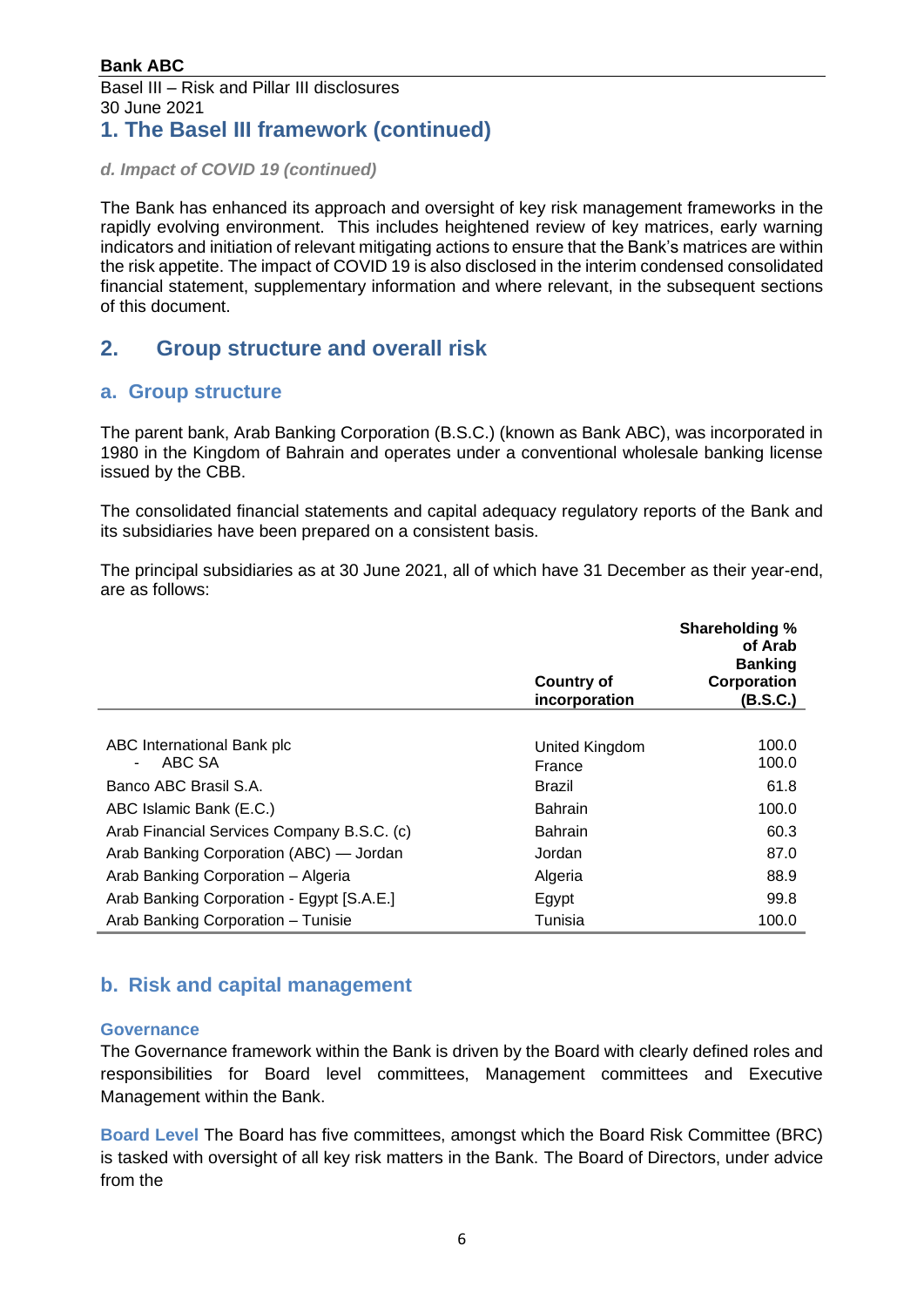Basel III – Risk and Pillar III disclosures 30 June 2021 **2. Group structure and overall risk (continued)**

#### *c. Risk and Capital management (continued)*

Board Risk Committee (BRC), sets the Group's Risk Strategy/Appetite and Policy Guidelines. Executive management is responsible for their implementation.

Within the broader governance infrastructure, the Board Committees carry the main responsibility for best practice management and risk oversight. At this level, the BRC oversees the definition of risk/reward guidelines, risk appetite, risk tolerance standards, and risk policies and standards.

#### **Management Committees**

The current committee structure provides for the Group Risk Committee (GRC) and Group Asset Liability Committee (GALCO) reporting to the Board Risk Committee and the Group Compliance Oversight Committee (GCOC) to Board Compliance Committee.

The primary objectives of the **GRC** is to define, develop and monitor the Group's overarching risk management framework taking into account the Group's strategy and business plans. The **GALCO** is responsible for defining Asset & Liability management policy, which includes capital, liquidity & funding and market risk in line with the Risk Appetite Framework. The **GCOC** is responsible for strengthening the focus on compliance within the Group's risk management framework.

The Group's subsidiaries are responsible for managing their own risks through local equivalents of the head office committees described above with appropriate Group oversight.

#### **Three lines model**

The Bank employs the three lines model to protect value of the Group. Some of the key responsibilities split by each line are presented below:

#### **1 st Line: (Ownership & Management)**

- Day to day management and control of relevant risk related to their area of responsibility;
- Designing and implementing controls to respond to any changes in the risk profile;
- Identification, evaluation and reporting their key risk exposure;
- Root cause analysis of risk events and action planning to prevent recurrence;
- Tracking of action plans and performance assurance/testing to ensure that completed actions are proved effective;
- Maintaining appropriate and adequate documentation to evidence compliance with their risk accountabilities and responsibilities.

#### **2 nd Line: (Assisting with Managing Risks)**

- Development and maintenance of the Risk Policy and Framework;
- Review and challenge of actions being undertaken by the  $1<sup>st</sup>$  Line in respect of relevant risks;
- Reporting to relevant committees on significant risks and control weaknesses and progress undertaken by the 1st Line in mitigating risks outside of the risk appetite.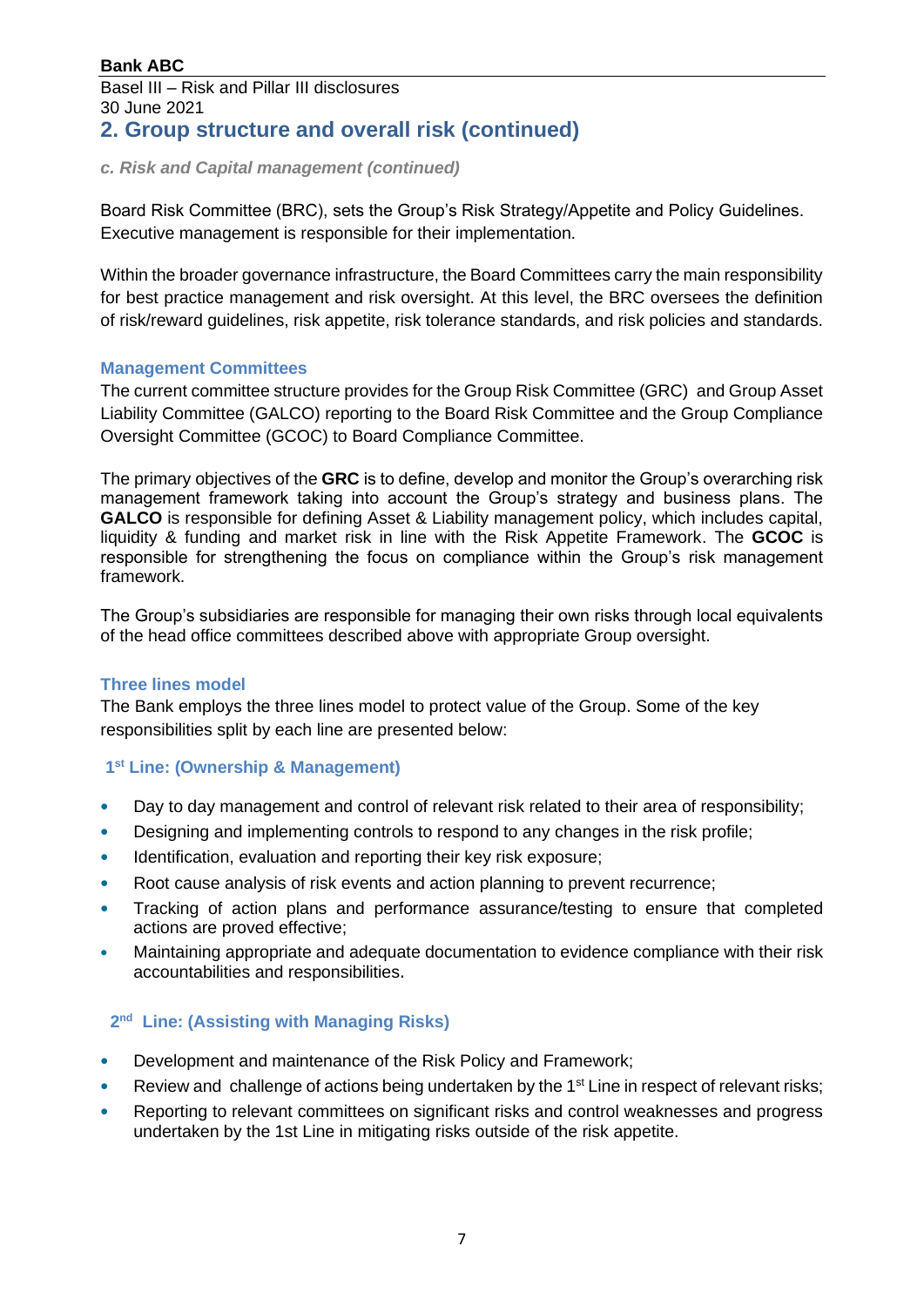# **2. Group structure and overall risk (continued)**

*c. Risk and Capital management (continued)*

*Three lines model (continued)*

#### **3 rd Line: (Assurance)**

- Independent assurance of the effectiveness of Controls;
- Risk based programme of audit activity; and
- Reporting to the Audit Committee.

The **Credit & Risk Group (CRG)** is the second line risk function responsible for assisting, identifying and managing credit, market and operational risks arising from the Group's activities, and makes recommendations to the relevant central committees about appropriate policies and procedures for managing these risks. All areas of risk are overseen by the Group Chief Credit & Risk Officer, who reports into the Group CEO and the Chair of the BRC.

The **Group Finance** function is responsible for capital planning and management, coordinating Internal Capital Adequacy and Assessment Process (ICAAP), efficient capital allocation through administering risk adjusted return on capital (RAROC), liquidity planning and analysis, structural funding assessment, developing Internal Liquidity Adequacy Assessment Process (ILAAP), dynamic Balance Sheet modeling to assess potential emerging impact on capital and liquidity metrics and facilitating Balance Sheet optimisation.

**Group Audit** functions as a third line of defense and has a reporting line, independent of management, directly to the Board Audit Committee. The primary objective of Group Audit is to provide an independent opinion and risk based review on the design and operating effectiveness of the control environment across the group on all aspects of risk management, including Bank's policies and procedures.

#### **c. Risk in Pillar I**

Pillar I addresses three specific types of risks, namely credit, market and operational risk. Pillar I forms the basis for calculation of regulatory capital.

#### **CREDIT RISK**

Credit risk is the risk that a customer or counterparty to a financial asset, fails to meet its contractual obligations, and causes the Bank to incur a financial loss. It also includes the risk of decline in the credit standing of the borrower, as reflected by the credit ratings. The goal of credit risk management is to manage the credit risk portfolio in line with the approved Group Risk Appetite Standards.

The Group's portfolio and credit exposures are managed in accordance with the Group Credit Policy, which applies Group-wide qualitative and quantitative guidelines, with particular emphasis on avoiding undue concentrations or aggregations of risk. The Group's banking subsidiaries are governed by policies and standards aligned with the Group Credit Policy and its associated standards, but may be adapted to suit local regulatory requirements as well as individual units' product and sectoral needs.The Group's retail lending is managed under a framework that considers the entire credit cycle. Retail obligor facilities are offered under product programs. The product programs are governed by a set of policies and standards describing the product program approval, monitoring, reporting and recovery processes.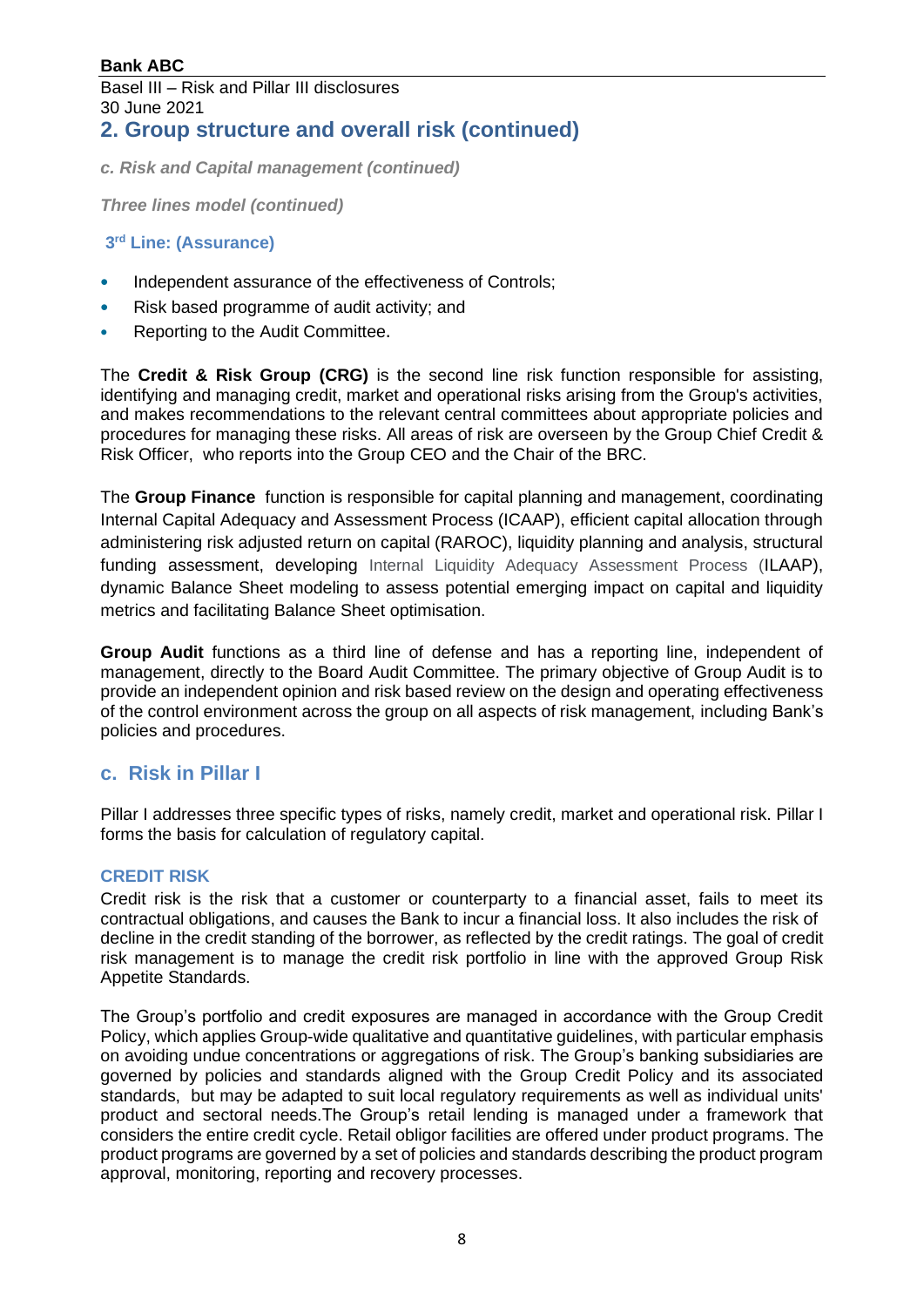Basel III – Risk and Pillar III disclosures 30 June 2021 **2. Group structure and overall risk (continued)**

*c. Risk in Pillar I (continued)*

*Credit Risk (continued)*

Refer note 24.4 to the 31 December 2020 audited consolidated financial statement for definition and policies for management of credit risk.

#### **MARKET RISK**

Refer notes 24.6 to the 31 December 2020 audited consolidated financial statement for definition and policies for management of Market risk.

#### **Currency rate risk**

The Group's trading book has exposures to foreign exchange risk arising from cash and derivatives trading. Additionally, structural balance sheet positions relating to net investment in foreign subsidiaries expose the Group to foreign exchange risk. These positions are reviewed regularly and an appropriate strategy for managing structural foreign exchange risk is established by the GALCO. Group Treasury is responsible for executing the agreed strategy.

#### **Interest rate risk**

Interest rate risk arises from the possibility that changes in interest rates will affect future profitability or the fair values of financial instruments. The Group is exposed to interest rate risk as a result of mismatches of interest rate re-pricing of assets and liabilities. The most prominent market risk factor for the Group is interest rates. This risk is minimised as the Group's rate sensitive assets and liabilities are mostly floating rate, where the duration risk is lower. The Group has set risk limits for both earnings at risk (EAR) and economic value of equity (EVE) for interest rate risk in the banking book (IRRBB). In general, the Group uses matched currency funding and translates fixed rate instruments to floating rate to better manage the duration in the asset book.

#### **Equity price risk**

Equity position risk arises from the possibility that changes in the prices of equities, or equity indices, will affect the future profitability, or the fair value of financial instruments. The Group is exposed to equity risk in its trading position and investment portfolio, primarily in its core international and GCC markets.

#### *Equity positions in the banking book*

| <b>Quoted Equities</b>                 |   |
|----------------------------------------|---|
| <b>Unquoted Equities</b>               |   |
|                                        |   |
| Unrealised gain (loss) at 30 June 2021 | - |

There were no sales with respect to equity positions in the banking book for the six-month period ended 30 June 2021.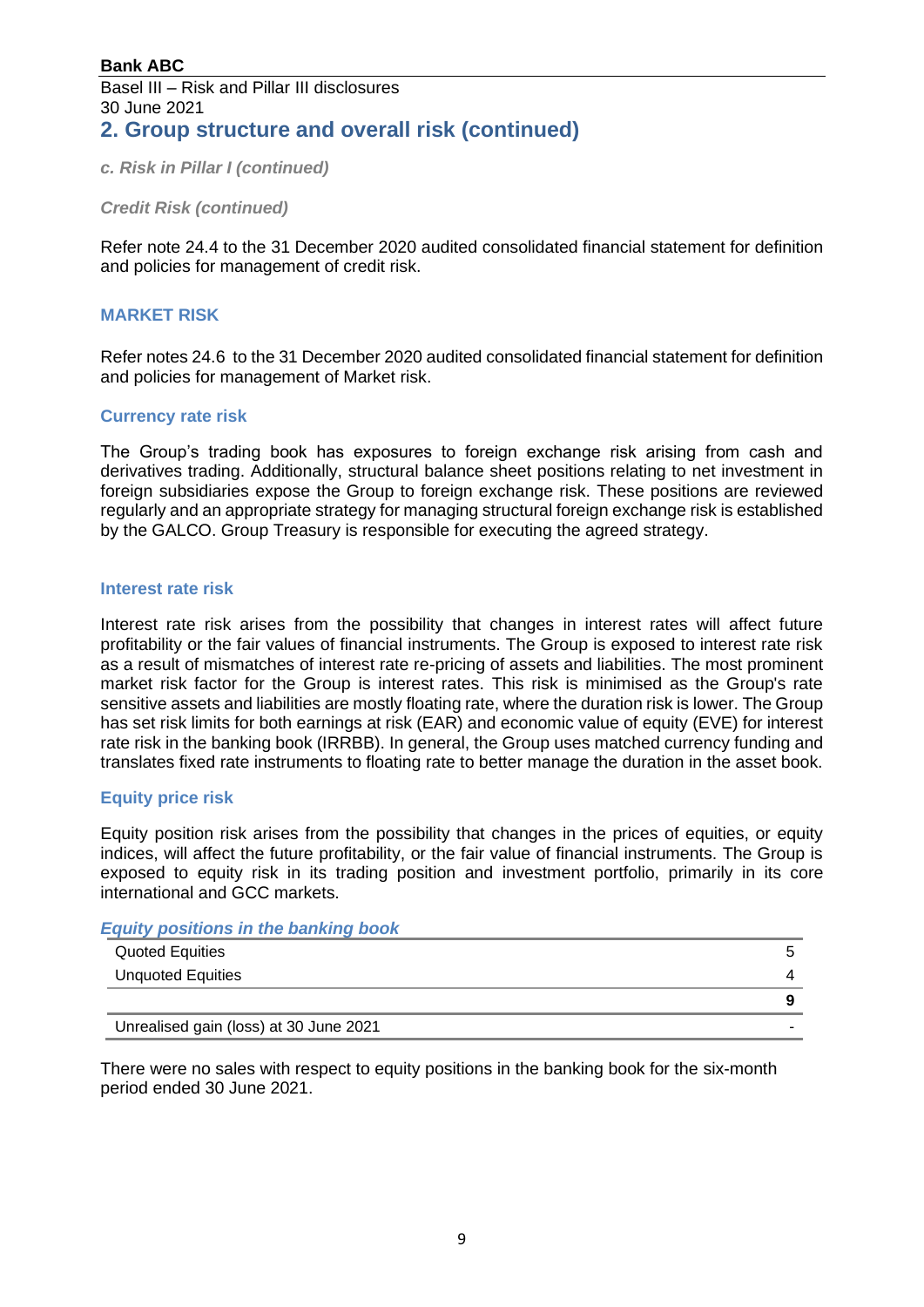# **2. Group structure and overall risk (continued)**

*c. Risk in Pillar I (continued)*

#### **OPERATIONAL RISK**

Refer note 24.10 to the 31 December 2020 audited consolidated financial statement for definition and policies for management of Operational Risk

#### **Legal risk**

Examples of legal risk include inadequate documentation, legal and regulatory incapacity, insufficient authority of a counterparty and contract invalidity/unenforceability. Group Head of Legal bears responsibility for identification and management of this risk. They consult with internal and external legal counsels. All major Group subsidiaries have their own in-house legal departments, acting under the guidance of the Group Head of Legal, which aims to facilitate the business of the Group, by providing proactive, business-oriented and sound advice.

The Group is currently engaged in various legal and/or regulatory matters which arise in the ordinary course of business. Bank ABC does not currently expect to incur any liability with respect to any actual or pending legal and/or regulatory matter which would be material to the financial condition or operations of the Group.

### **d. Risk in Pillar II**

#### **LIQUIDITY RISK**

Liquidity risk is the risk that maturing and encashable assets may not cover cash flow obligations (liabilities) as they fall due, without incurring unacceptable costs or losses. The Group's Liquidity Management Framework (**GLMF**) ensures that the Group proactively manages liquidity and structural funding risks that fosters stable balance sheet to support prudent business growth while having the ability to withstand a range of liquidity stress events. The Group has carried out a detailed assessment to identify all material sources of liquidity and funding risks and have assessed appropriate levels of required Liquid Asset Buffers. The Group's liquidity risk appetite sets appropriate liquidity metrics to monitor all sources of material liquidity risks and the liquidity risk appetite framework extends to all entities within the Group.

The Group maintains high quality liquid assets (**HQLA**) at prudent levels to ensure that cash can quickly be made available to honour all its obligations, even under adverse conditions. The Group is generally in a position of surplus liquidity, its principal sources of liquidity being its high quality liquid assets and marketable securities.

A maturity gap report, which reviews mismatches, is used to monitor medium and long-term liquidity.

All offshore subsidiaries of the Group manage principally on a self-funded basis to meet their liquidity and funding requirements.

The GLMF ensures that the key risk indicators are monitored proactively, including daily monitoring of Liquidity Coverage Ratio (LCR) and Net Stable Funding Ratio (NSFR), and these are regularly reported to the senior management. The Bank regularly conducts liquidity stress

testing that ensures **Liquidity Survival Horizon (LSH)** is always maintained above the agreed threshold.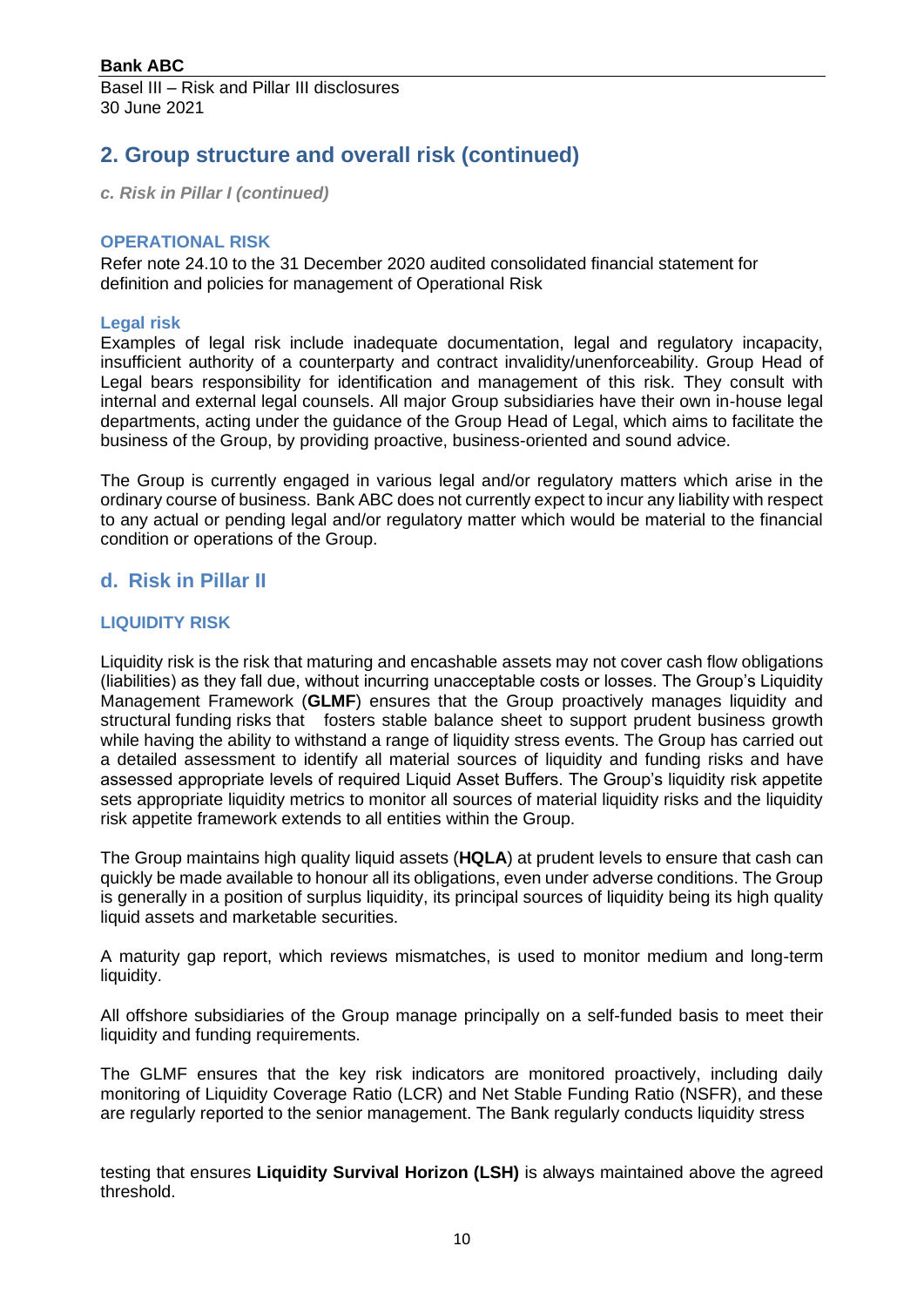# **2. Group structure and overall risk (continued)**

#### *d. Risk in Pillar II (continued)*

*RISK IN PILLAR II - LIQUIDITY RISK (continued)*

The Group also carries out a comprehensive Internal Liquidity Adequacy Assessment Process (ILAAP) exercise that includes, amongst other things, scenario-based stress tests to evaluate the robustness of the liquidity management framework and the effectiveness of the contingency funding plan. The Group's Liquid Assets Buffer (**LAB**) and the Group's Contingency Funding Plan (**GCFP**) ensure that the Group can withstand potential liquidity shocks and market disruptions.

#### **INTEREST RATE RISK IN BANKING BOOK (IRRBB)**

Quantitative measures employed include limits, interest rate sensitivity gap analysis, duration analysis, and stress testing to measure and control the impact of interest rate volatility on the Bank's earnings and economic value of equity. These measures are applied separately for each currency and consolidated at the Group's level. The gap analysis measures the interest rate exposure arising from differences in the timing and/or amounts of loans and deposits in prespecified time bands. Duration analysis measures the sensitivity of the banking book to a 1 basis point change in interest rates. Stress tests include the impact of parallel and non-parallel shifts in interest rates on banking activities. As at 30 June 2021, the negative earnings and economic value of equity impact for a 200 basis points (2%) parallel shift in interest rates (floored to zero% for down scenario) is provided below. In summary, the negative impact on Group's earnings is estimated at US\$ 6.7 million (representing <3% of Net Interest Income) and negative impact on economic value of equity is estimated at US\$ 130.8 million (< 5% of Tier 1 capital). The impact on both metrics were well below the Group's risk appetite thresholds for IRRBB.

| All amounts in US\$ million |                          |                       |  |  |  |
|-----------------------------|--------------------------|-----------------------|--|--|--|
| <b>Currency</b>             | <b>Impact on Group's</b> | <b>Economic Value</b> |  |  |  |
|                             | <b>Earnings</b>          | <b>Equity Impact</b>  |  |  |  |
| United States Dollar (USD)  | (0.2)                    | (53.1)                |  |  |  |
| Pound Sterling (GBP)        | (0.4)                    | (0.9)                 |  |  |  |
| Euro (EUR)                  | n/a                      | (7.5)                 |  |  |  |
| <b>Brazilian Real (BRL)</b> | (5.4)                    | (22.9)                |  |  |  |
| Algerian Dinar (DZD)        | (0.7)                    | (6.1)                 |  |  |  |
| Egyptian Pound (EGP)        | 1.2                      | (6.1)                 |  |  |  |
| Jordanian Dinar (JOD)       | (1.1)                    | (13.8)                |  |  |  |
| Tunisian Dinar (TND)        | 0.1                      | (12.7)                |  |  |  |
| Other                       | (0.3)                    | (7.5)                 |  |  |  |
| <b>Total</b>                | (6.7)                    | (130.8)               |  |  |  |

Currency-wise details of the impact from a parallel shift of 200bps are as follows: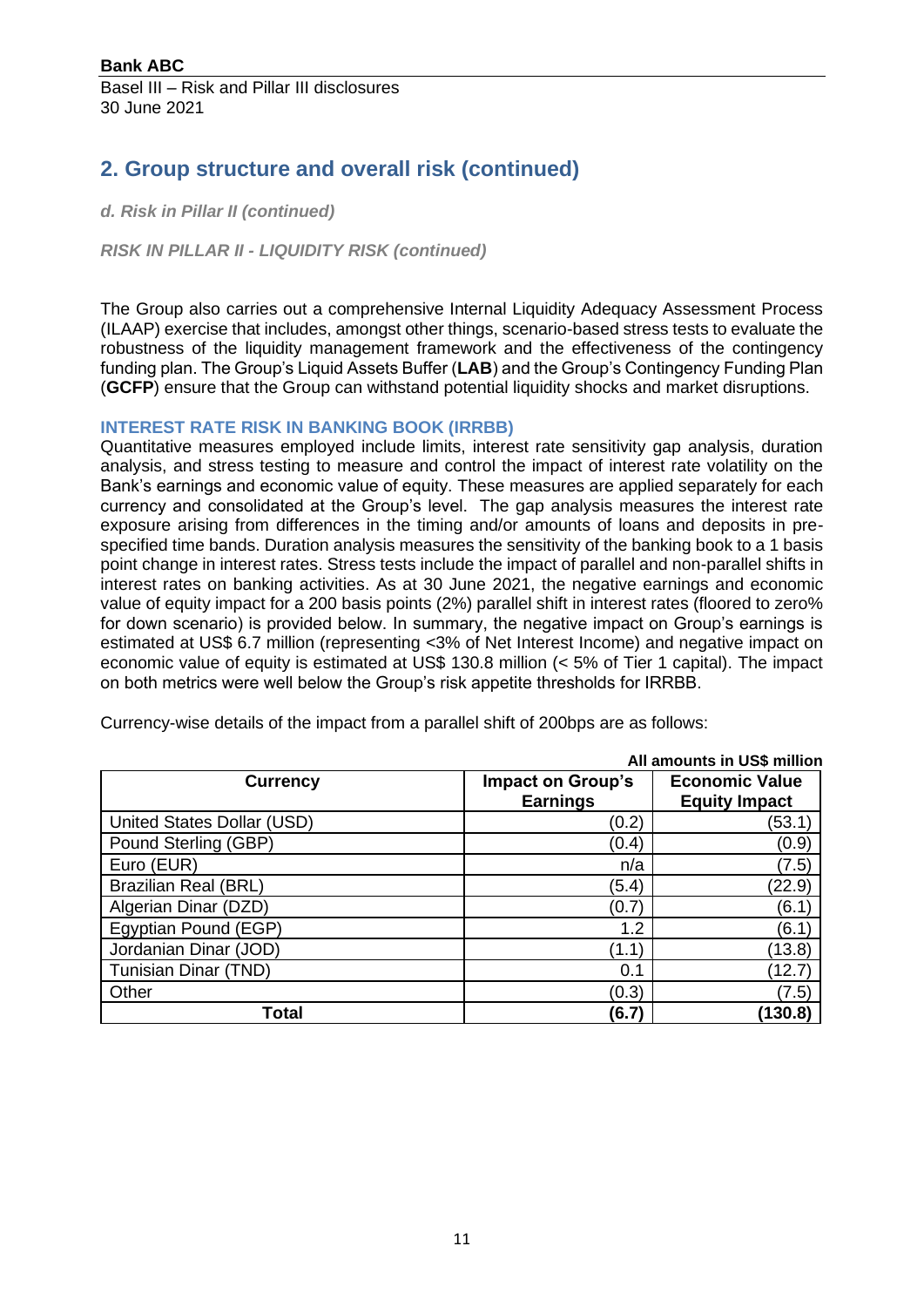# **2. Group structure and overall risk (continued)**

#### *d. Risk in Pillar II (continued)*

*RISK IN PILLAR II - INTEREST RATE RISK IN BANKING BOOK (continued)*

| US\$ million                             | Less<br>than 1<br>month | $1 - 3$<br>months        | $3-6$<br>months | $6 - 12$<br>months       | Over 1<br>year | <b>Non</b><br>interest<br>bearing | <b>TOTAL</b> |
|------------------------------------------|-------------------------|--------------------------|-----------------|--------------------------|----------------|-----------------------------------|--------------|
| <b>ASSETS</b>                            |                         |                          |                 |                          |                |                                   |              |
| Liquid funds                             | 1,995                   | $\overline{\phantom{a}}$ |                 | $\overline{\phantom{a}}$ |                | $\overline{\phantom{a}}$          | 1,995        |
| <b>Trading securities</b>                | 150                     | 8                        | 108             | 19                       | 22             | 145                               | 452          |
| Placements with banks and other          |                         |                          |                 |                          |                |                                   |              |
| financial institutions                   | 1,893                   | 40                       | 57              | 5                        | $\overline{4}$ | $\overline{\phantom{0}}$          | 1,999        |
| Securities bought under repurchase       |                         |                          |                 |                          |                |                                   |              |
| agreements                               | 169                     | 273                      | 40              | 217                      |                |                                   | 699          |
| Non-trading investments                  | 846                     | 842                      | 393             | 902                      | 4,265          | 35                                | 7,283        |
| Loans and advances                       | 7,742                   | 4,092                    | 1,610           | 950                      | 1,536          |                                   | 15,930       |
| Other assets                             |                         |                          |                 |                          |                | 2,581                             | 2,581        |
| <b>TOTAL ASSETS</b>                      | 12,795                  | 5,255                    | 2,208           | 2,093                    | 5,827          | 2,761                             | 30,939       |
| <b>LIABILITIES &amp; EQUITY</b>          |                         |                          |                 |                          |                |                                   |              |
| Deposits from customers                  | 9,627                   | 4,438                    | 975             | 1,790                    | 627            | 310                               | 17,767       |
| Deposits from banks                      | 1.970                   | 846                      | 378             | 575                      | 76             | 7                                 | 3,852        |
| Certificates of deposit                  | 52                      | 113                      | 227             | 149                      | 5              |                                   | 546          |
| Securities sold under repurchase         |                         |                          |                 |                          |                |                                   |              |
| agreements                               | 245                     | 104                      |                 |                          | 492            |                                   | 841          |
| Taxation & other liabilities             |                         |                          |                 |                          |                | 2,430                             | 2,430        |
| <b>Borrowings</b>                        | 667                     | 840                      | 1               |                          | 10             | 95                                | 1,613        |
| <b>Total equity</b>                      |                         |                          |                 |                          |                | 3,890                             | 3,890        |
| <b>TOTAL LIABILITIES &amp; EQUITY</b>    | 12.561                  | 6,341                    | 1.581           | 2,514                    | 1,210          | 6,732                             | 30,939       |
| <b>OFF B/S ITEMS</b>                     |                         |                          |                 |                          |                |                                   |              |
| Interest rate contracts                  | (61)                    | 1,823                    | (13)            | 891                      | (2,640)        |                                   |              |
| <b>TOTAL OFF B/S ITEMS</b>               | (61)                    | 1,823                    | (13)            | 891                      | (2,640)        |                                   |              |
|                                          |                         |                          |                 |                          |                |                                   |              |
| Interest rate sensitivity gap            | 173                     | 737                      | 614             | 470                      | 1,977          | (3,971)                           |              |
| Cumulative interest rate sensitivity gap | 173                     | 910                      | 1,524           | 1,994                    | 3,971          |                                   |              |

The interest rate gap analysis set out in the table above assumes that all positions run to maturity, i.e., no assumptions on loan prepayments. Deposits without a fixed maturity have been considered in the 'less than one month' bucket.

#### **CONCENTRATION RISK**

Refer note 24.3.2 to the 31 December 2020 audited consolidated financial statement for the definition and policies for management of concentration risk.

Under the single obligor regulations of the CBB and other host regulators, the Bank must obtain approval for any planned exposures above specific thresholds to single counterparties, or groups of connected counterparties.

As at 30 June 2021, the Group's exposures in excess of the 15% obligor limit to individual counterparties were as shown below:

|                | On balance sheet | Off balance    |                       |
|----------------|------------------|----------------|-----------------------|
| US\$ million   | exposure         | sheet exposure | <b>Total exposure</b> |
| Counterparty A | 988              | 0-             | 988                   |
| Counterparty B | 713              |                | 713                   |
| Counterparty C | 699              |                | 699                   |
| Counterparty D |                  | 681            | 681                   |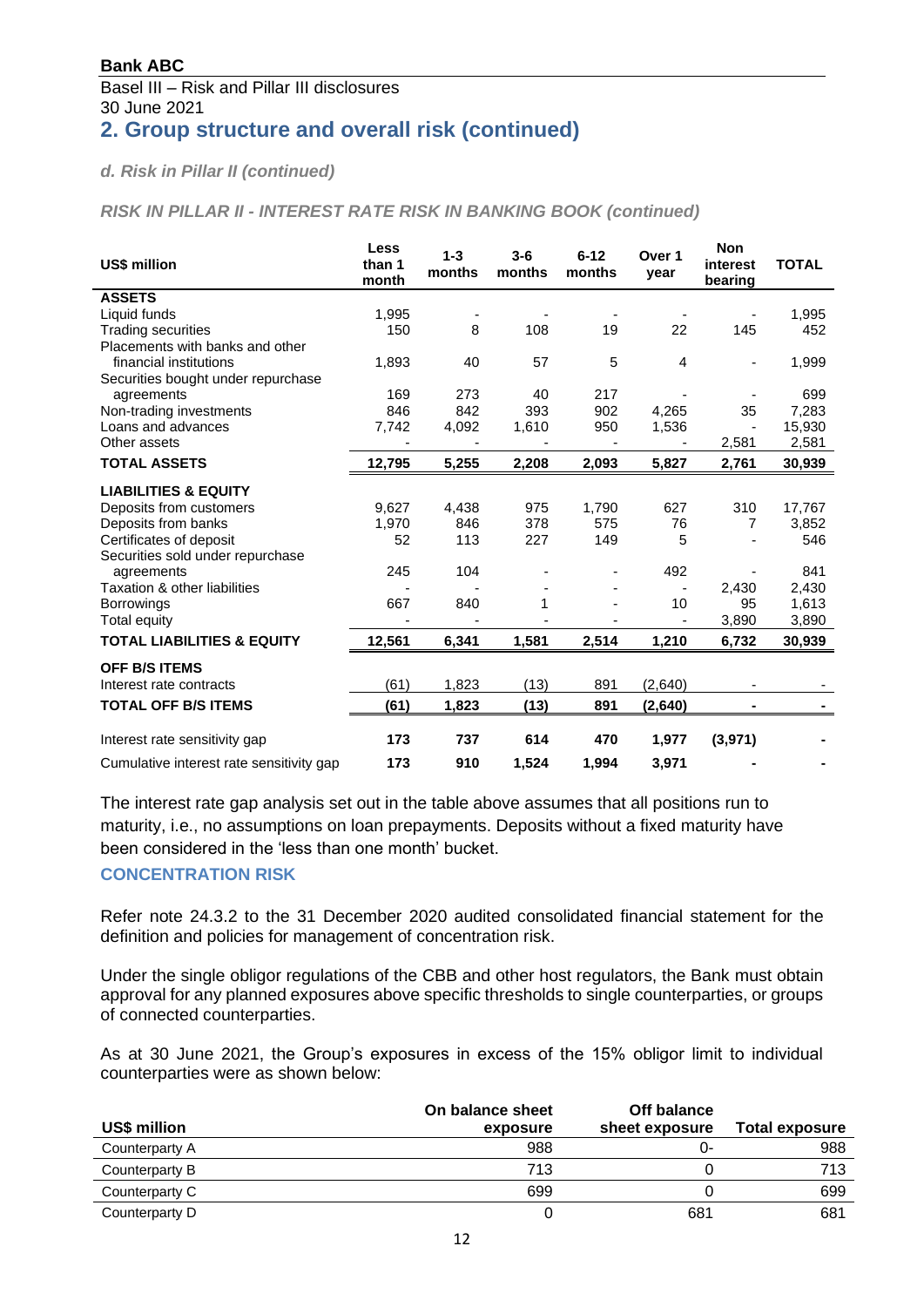Basel III – Risk and Pillar III disclosures 30 June 2021 **2. Group structure and overall risk (continued)**

*d. Risk in Pillar II (continued)*

#### **COMPLIANCE RISK**

Compliance risk is the risk of legal or regulatory sanctions, material financial loss, or loss to reputation the Bank may suffer as a result of its failure to comply with the statutory, regulatory and supervisory requirements including industry laws with which the Bank must by law comply with, or which it voluntarily adheres to.

Front-line functions within the units are responsible for the management of their specific compliance risks and control environment. The compliance function is responsible for assuring, on an ongoing basis, that key compliance related control processes within the first line of defense are in place and operating effectively.

#### **REPUTATIONAL RISK**

Reputational risk is multidimensional and reflects the perception of market participants. It exists throughout the organisation and exposure to reputational risk is essentially a function of the adequacy of the entity's internal risk management processes, as well as the manner and efficiency with which management responds to external influences.

The Bank implements a robust governance and management framework, which has a significant involvement of senior management to proactively address any risk(s) to the Bank's reputation.

Furthermore, the management believes that reputation risk requires active administration and involvement of senior members of the Bank in contrast to setting aside capital for its management. The Group Reputational Risk Committee, reporting to the GCOC, oversees the reputational risk framework.

#### **CLIMATE CHANGE RISK**

Climate change risk is the financial risk that arises from the impact of adverse changes in climate and specifically global warming. The risks are of two types, (i) the speed and cost of the required transition of the global economy to a low-carbon economy (ii) the impact of global warming on countries' economies, infrastructure and security.

Climate change presents significant risks to the Banking Sector. In relation to climate change, Bank ABC assessed the potential impact arising from climate change transitory risk scenarios in its capital calculations for ICAAP 2021 and this was nominal for the current plan period. The BRC will oversee Bank ABC's plans on climate change to ensure an appropriate strategic response to this risk. The Bank is committed to enhancing its approach to climate change in line with regulatory guidance and industry best practices and will have appropriate parameters in place to monitor this risk.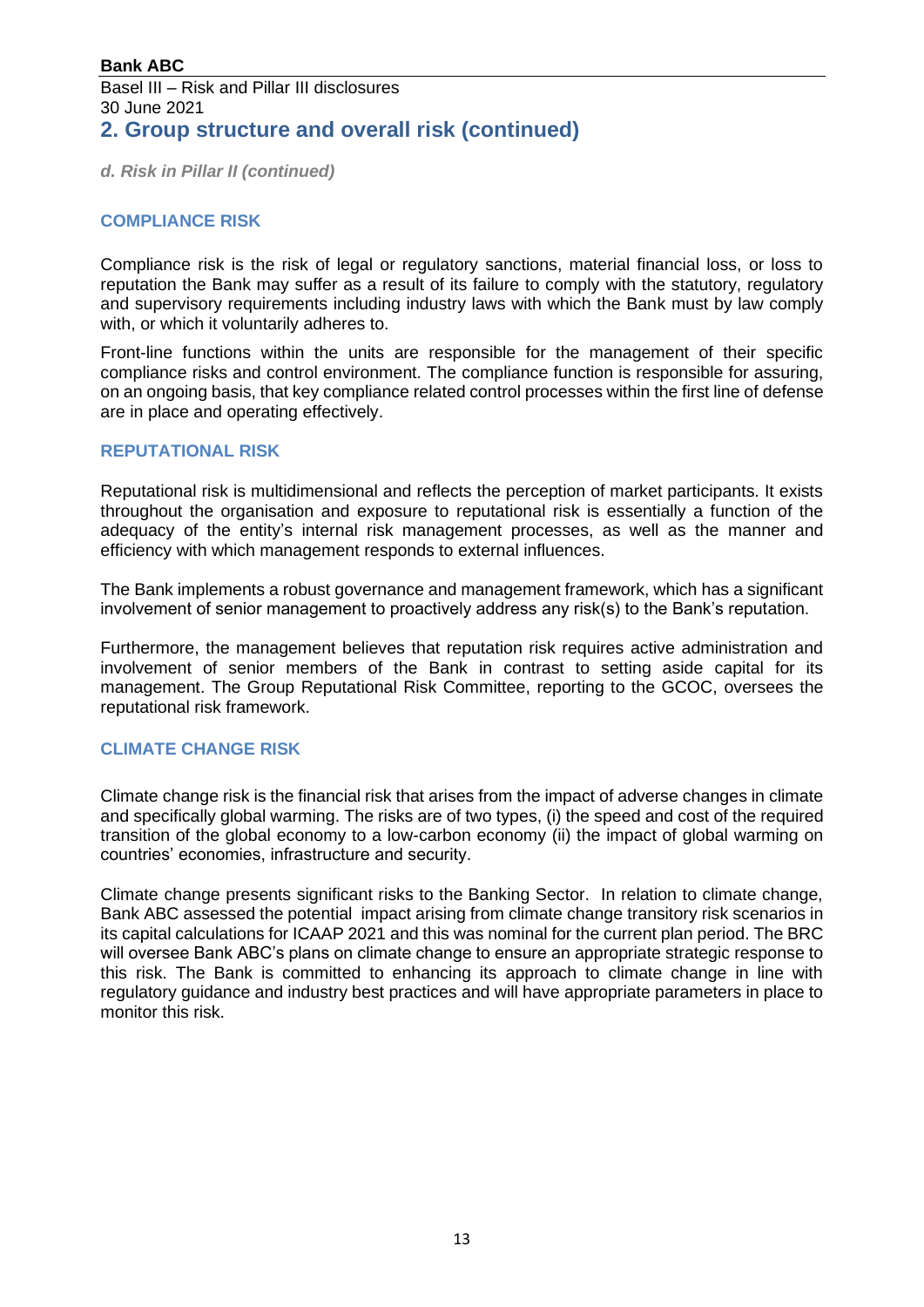Basel III – Risk and Pillar III disclosures 30 June 2021

# <span id="page-13-0"></span>**3. Regulatory capital requirements and the capital base**

The Group manages its capital structure and maintains capital based on its strategic business plans taking into account anticipated economic conditions and the risk characteristics of its activities. The objective is to maintain a strong capital base to support the risks inherent in the Group's businesses and markets, meeting both local and consolidated regulatory capital requirements at all times.

The Group manages the capital position through various measures that include administering a dividend policy that balances financial stability and growth objectives with shareholders returns; raising capital via equity, AT1 and subordinated debt instruments. based on a set of defined capital triggers; risk distribution or risk participation to reduce capital demand; and deleveraging to create capital capacity.

The determination of dividend payout will depend upon, amongst other things, the Group's earnings, its dividend policy, the requirement to set aside minimum statutory reserves, capital requirements to support growth (organic and inorganic), regulatory capital requirements, approval from the CBB and applicable requirements under Bahrain Commercial Companies Law, as well as other factors that the Board of Directors and the shareholders may deem relevant.

No changes have been made in the objectives, policies and processes from the previous year.

The Group's total capital adequacy ratio as at 30 June 2021 was 17.3% compared with the minimum regulatory requirement of 12.5%. The Tier 1 ratio was 16.4% for the Group. The composition of the total regulatory capital requirement was as follows:

#### **Risk-weighted assets (RWA)**

| Credit risk            | 22,324 |
|------------------------|--------|
| Market risk            | 1,720  |
| Operational risk       | 1,461  |
| <b>Total</b>           | 25,505 |
| Tier 1 ratio           | 16.4%  |
| Capital adequacy ratio | 17.3%  |

The Group ensures adherence to the CBB's requirements by monitoring its capital adequacy against higher internal limits detailed in the Bank's Board-approved risk appetite statement under the strategic risk objective "Solvency".

Each banking subsidiary in the Group is directly regulated by its local banking supervisor, which sets and monitors local capital adequacy requirements. The Group ensures that each subsidiary maintains sufficient levels of capital.

The Tier 1 and total capital adequacy ratio of the significant banking subsidiaries (those whose regulatory capital amounts to over 5% of the Group's consolidated regulatory capital) under the local regulations were as follows:

| Subsidiaries (over 5% of Group's regulatory capital) | Tier 1 ratio | <b>CAR</b> (total) |
|------------------------------------------------------|--------------|--------------------|
| ABC Islamic Bank (E.C.)                              | $35.2\%$     | $36.2\%$           |
| ABC International Bank Plc*                          | 18.2%        | $20.0\%$           |
| Banco ABC Brasil S.A.*                               | 14.3%        | 16.2%              |
|                                                      |              |                    |

*\* CAR has been computed after mandatory deductions from the total of Tier 1 and Tier 2 capital.*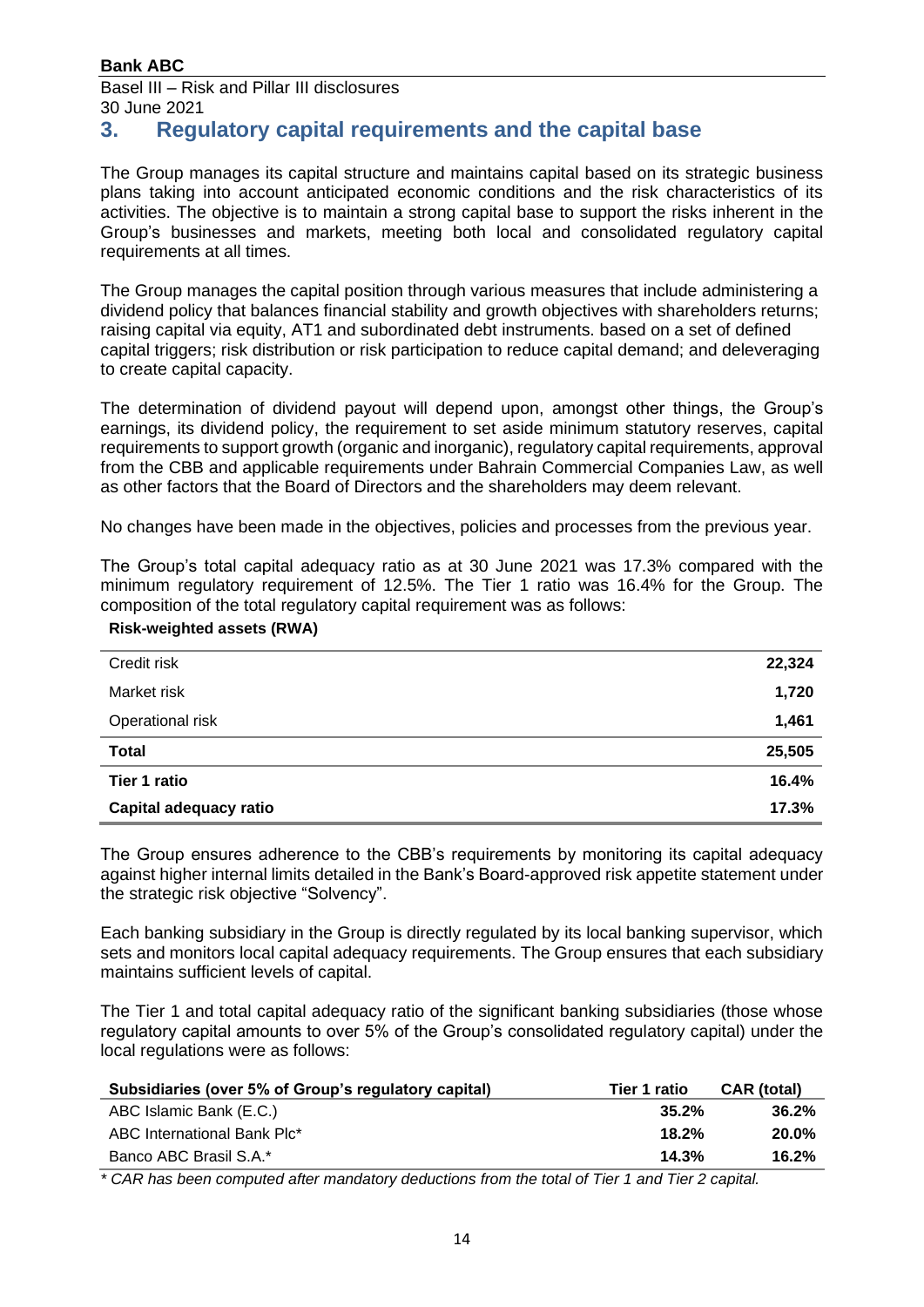Basel III – Risk and Pillar III disclosures 30 June 2021

## **3. Regulatory capital requirements and the capital base (continued)**

The management believes that there are no impediments on the transfer of funds or reallocation of regulatory capital within the Group for the above referred units, subject to restrictions to ensure minimum regulatory capital requirements at the local level.

### **a. Capital requirement for credit risk**

For regulatory reporting purposes, the Group calculates the capital requirements for credit risk based on the standardised approach. Under the standardised approach, on- and off-balance sheet credit exposures are assigned to exposure categories based on the type of counterparty or underlying exposure. The exposure categories are referred to in the CBB's Basel III capital adequacy framework as standard portfolios. The primary standard portfolios are claims on sovereigns, claims on banks and claims on corporates. Following the assignment of exposures to the relevant standard portfolios, the RWAs are derived based on prescribed risk weightings. Under the standardised approach, the risk weightings are provided by the CBB and are determined based on the counterparty's external credit rating. The external credit ratings are derived from eligible external credit rating agencies approved by the CBB. The Group uses ratings assigned by Standard & Poor's, Moody's, Fitch Ratings and Capital Intelligence.

Provided below is a counterparty asset class-wise breakdown of the Credit RWA and associated capital charge. The definition of these asset classes (as per the standard portfolio approach under the CBB's Basel III Capital Adequacy Framework) is set out in section 5.

| <b>US\$ million</b>                         | <b>Gross</b><br>credit<br>exposure | <b>Funded</b><br>exposure | <b>Unfunded</b><br>exposure | Cash<br>collateral | <b>Eligible</b><br>guarantees | <b>Risk-</b><br>weighted<br>assets | Capital<br>charge |
|---------------------------------------------|------------------------------------|---------------------------|-----------------------------|--------------------|-------------------------------|------------------------------------|-------------------|
| Cash                                        | 32                                 | 32                        |                             |                    |                               | $\overline{2}$                     |                   |
| Claims on sovereigns                        | 66,145                             | 5,994                     | 151                         | 93                 | 74                            | 518                                | 65                |
| Claims on public sector<br>entities         | 1,840                              | 1,662                     | 178                         | 48                 | 3                             | 1,211                              | 151               |
| Claims on multilateral<br>development banks | 471                                | 471                       |                             |                    |                               | 37                                 | 5                 |
| Claims on banks                             | 7,324                              | 6,368                     | 956                         | 1,013              | 299                           | 3,905                              | 488               |
| Claims on corporate<br>portfolio            | 15,887                             | 12,988                    | 2,899                       | 757                | 82                            | 14,090                             | 1,761             |
| Regulatory retail<br>exposures              | 987                                | 829                       | 158                         |                    |                               | 740                                | 93                |
| Past due loans                              | 158                                | 158                       | ۰                           | 1                  |                               | 157                                | 20                |
| Residential retail portfolio                | $\overline{2}$                     | $\overline{2}$            |                             | $\overline{2}$     |                               | 1                                  |                   |
| Commercial mortgage                         | 144                                | 144                       |                             |                    |                               | 144                                | 18                |
| Equity portfolios                           | 37                                 | 37                        |                             |                    |                               | 79                                 | 10                |
| Other exposures                             | 1,088                              | 876                       | 212                         |                    |                               | 1,440                              | 180               |
|                                             | 34,115                             | 29,561                    | 4,554                       | 1,914              | 458                           | 22,324                             | 2,971             |

#### **Credit exposure and risk-weighted assets**

Monthly average gross credit exposures and the risk-weighted assets for six-month ended 30 June 2021 were US\$ 34,420 million and US\$ 21,341 million respectively.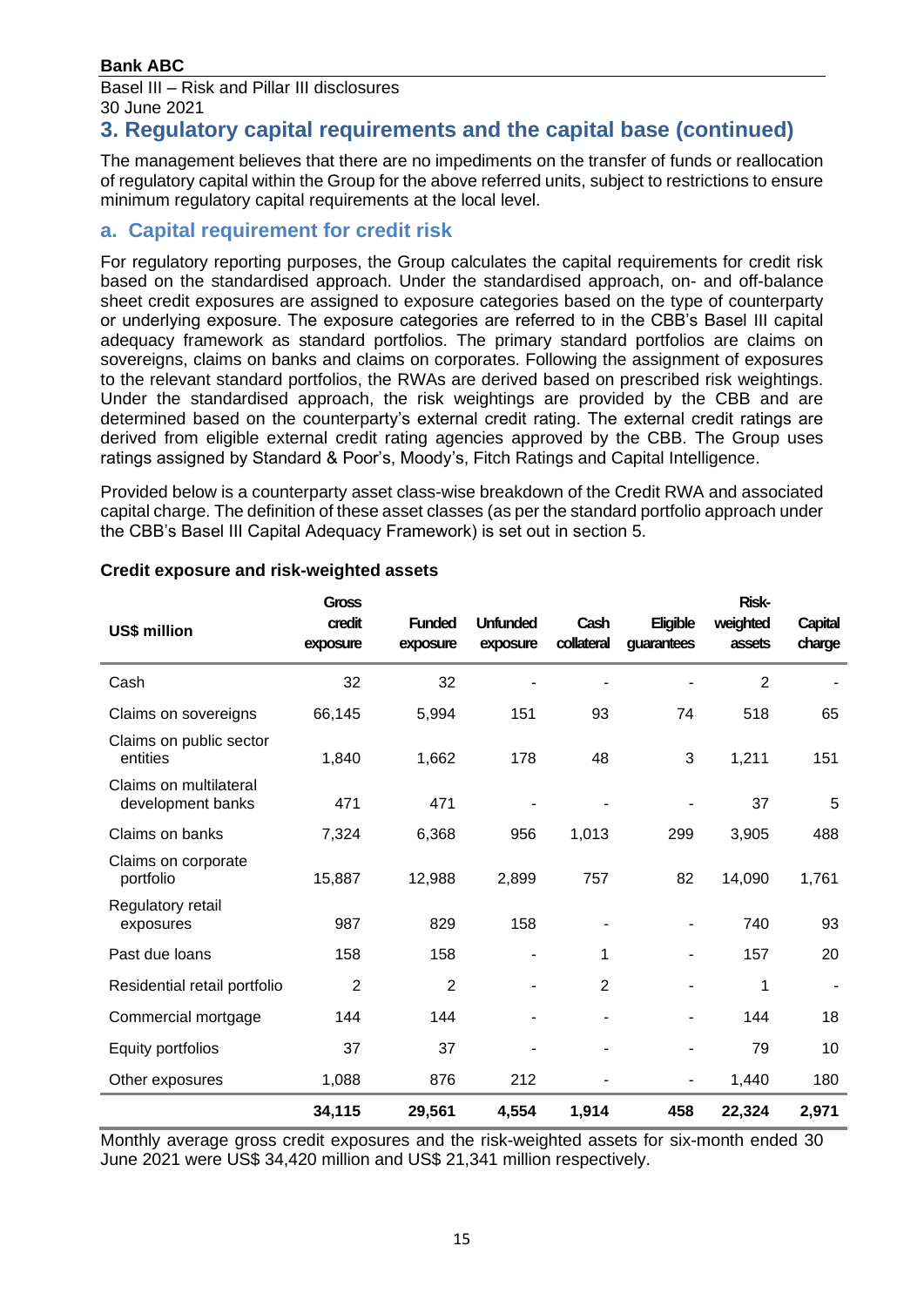## **b. Capital requirement for market risk**

In line with the standardised approach to calculating market risk, the capital charge for market risk is as follows:

|                               |                          | Year-end<br><b>Capital</b> | Capital<br>charge - | <b>Capital</b><br>charge - |
|-------------------------------|--------------------------|----------------------------|---------------------|----------------------------|
| US\$ million                  | <b>RWA</b>               | Charge                     | Minimum*            | Maximum*                   |
| Interest rate risk            | 640                      | 80                         | 59                  | 83                         |
| - Specific interest rate risk | 28                       | 3                          | 2                   | 6                          |
| - General interest rate risk  | 612                      | 77                         | 57                  | 77                         |
| Equity position risk          | 33                       | 4                          | 4                   | $\overline{4}$             |
| Foreign exchange risk         | 1,047                    | 131                        | 116                 | 131                        |
| Options risk                  | $\overline{\phantom{a}}$ | ٠                          | ۰                   |                            |
| <b>Total</b>                  | 1,720                    | 215                        | 179                 | 218                        |

\* The information in these columns shows the minimum and maximum capital charge for each of the market risk categories during the period ended 30 June 2021.

### **c. Capital requirement for operational risk**

The Group applies the "Standardised Approach" for calculating its Pillar I operational risk capital. As at 30 June 2021, the total capital charge in respect of operational risk was US\$ 183 million. A breakdown of the operational risk capital charge is provided below:

| US\$ million               | Average 3<br>years gross |                     |                       |            |
|----------------------------|--------------------------|---------------------|-----------------------|------------|
| <b>Basel Business Line</b> | income                   | <b>Beta factors</b> | <b>Capital charge</b> | <b>RWA</b> |
| Corporate finance          | 36                       | 18 %                | 10                    | 81         |
| Trading and sales          | 116                      | 18 %                | 33                    | 261        |
| Payment and settlement     | 22                       | 18 %                | 6                     | 50         |
| Commercial banking         | 510                      | 15 %                | 120                   | 963        |
| Agency services            |                          | 15 %                |                       |            |
| Retail banking             | 54                       | 12 %                | 10                    | 81         |
| Asset management           | 11                       | 12 %                | 2                     | 17         |
| Retail brokerage           | 5                        | 12 %                | 1                     | 8          |
| <b>Total</b>               | 754                      |                     | 182                   | 1,461      |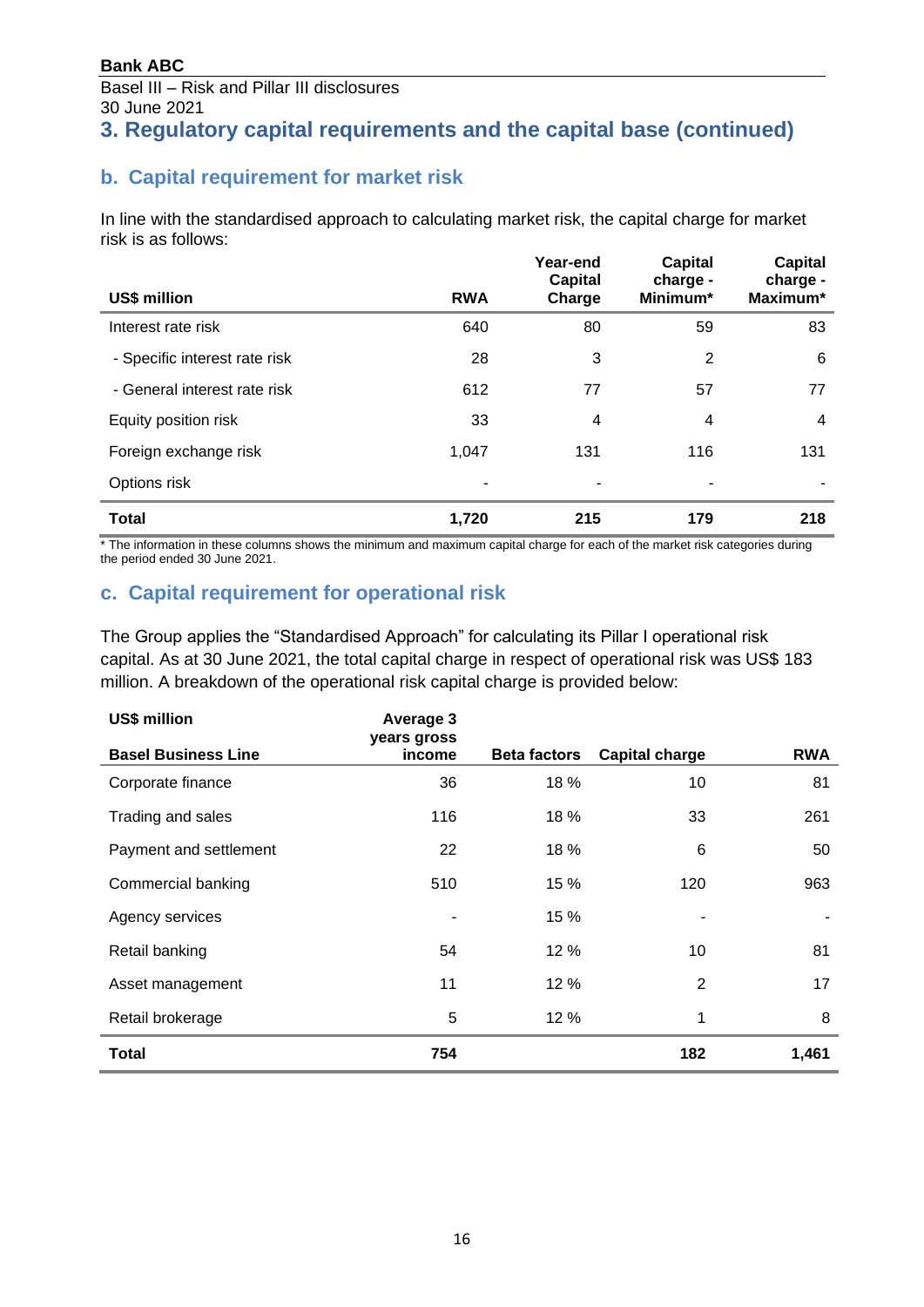# **3. Regulatory capital requirements and the capital base (continued)**

### **d. Capital base**

The Group's capital base primarily comprises of:

- **Tier 1 capital:** Share capital, treasury shares, reserves, retained earnings, , noncontrolling interests, profit for the year and cumulative changes in fair value;
- **ii) Additional Tier 1 capital**: Eligible portion of a perpetual financial instrument issued by a subsidiary of the Bank;
- **iii) Tier 2 capital:** eligible subordinated term debt and expected credit losses.

The portion of Tier 1 and Tier 2 instruments attributable to non-controlling interests are added to the respective capital tiers in accordance with the regulatory definitions.

The issued and paid-up share capital of the bank is US\$ 3,110 million at 30 June 2021, comprising 3,110 million shares of US\$ 1 each.

The Additional Tier 1 (AT1) capital includes the eligible portion of a perpetual financial instrument issued by a subsidiary of the bank. The outstanding of total issue amounted US\$ 95 million at 30 June 2021. This instrument meets all the threshold conditions for inclusion in AT1 as per the CBB requirements, except for the trigger for write-down under certain circumstances.

Against the CBB's requirement of 7% CET 1 ratio as the trigger for write-down / conversion into equity this instrument has a trigger of 5.125% of CET 1 ratio for permanent extinction in compliance with the local regulations and Basel Standards. However, the instrument has features that enable coupon suspension (without cumulating) upon insufficiency of profits.

This has been approved by its local regulator for inclusion in AT1 capital of the Group. The impact on the Group's capital is immaterial.

The detail of this issue is described in appendix Public Disclosure (PD) 3.

Tier 2 capital represent the surplus over the regulatory minimum capital stipulated by the CBB.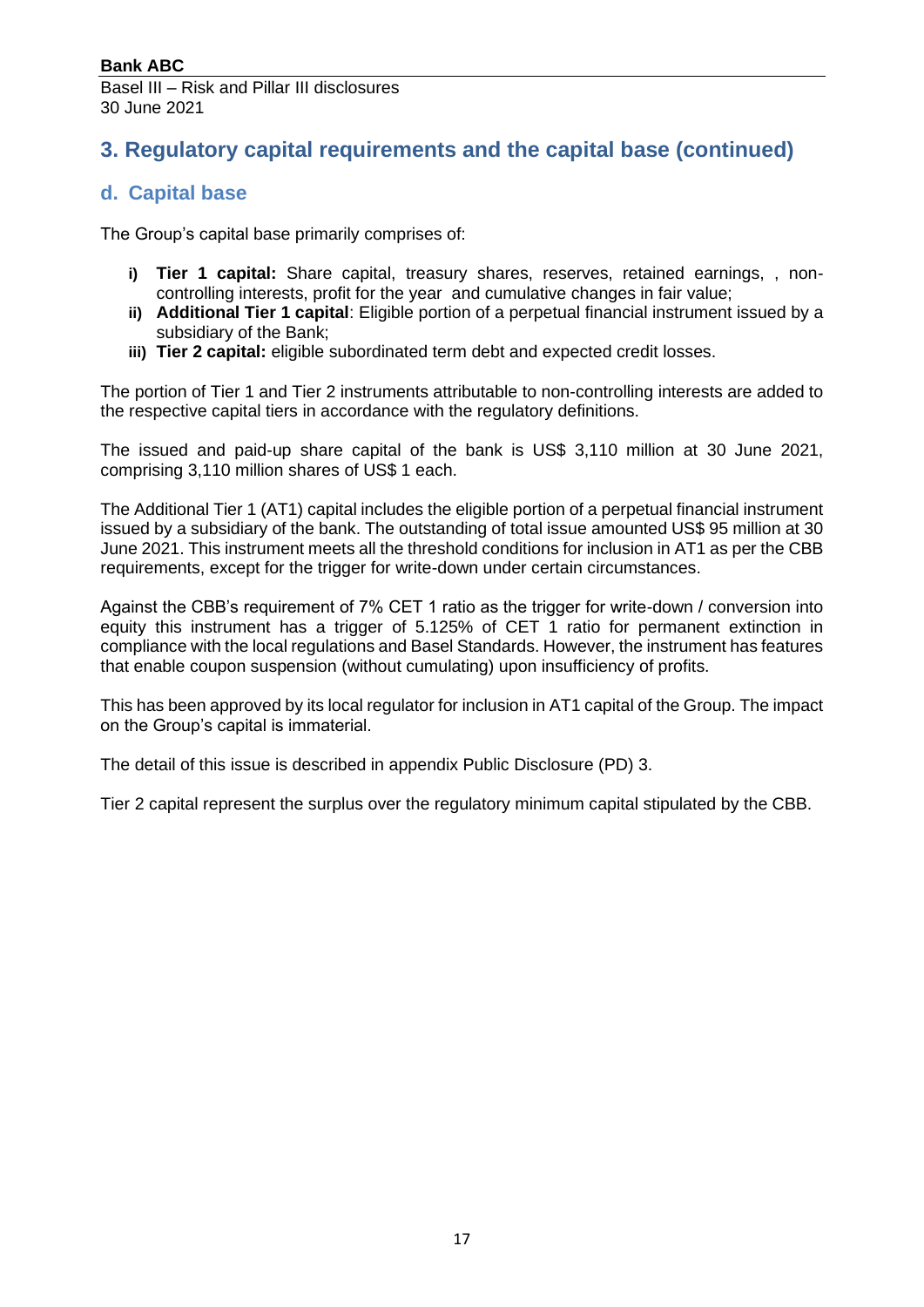# **3. Regulatory capital requirements and the capital base (continued)**

# **d. Capital base (continued)**

The Group's capital base and risk weighted assets is summarised below:

| Capital base and Risk weighted assets (RWA) | US\$ million |
|---------------------------------------------|--------------|
| <b>Capital base</b>                         |              |
| CET <sub>1</sub>                            | 4,104        |
| <b>AT1</b>                                  | 87           |
| <b>Total Tier 1 capital</b>                 | 4,191        |
| Tier <sub>2</sub>                           | 229          |
| <b>Total capital base</b>                   | 4,420        |
|                                             |              |
| <b>Risk weighted assets</b>                 |              |
| <b>Credit risk</b>                          | 22,324       |
| <b>Market risk</b>                          | 1,720        |
| <b>Operational risk</b>                     | 1,461        |
| <b>Total Risk weighted assets</b>           | 25,505       |
| <b>CET 1 ratio</b>                          | 16.1%        |
| <b>Tier 1 ratio</b>                         | 16.4%        |
| Capital adequacy ratio                      | 17.3%        |

The details about the composition of capital are provided in appendices PD 2 and PD 4.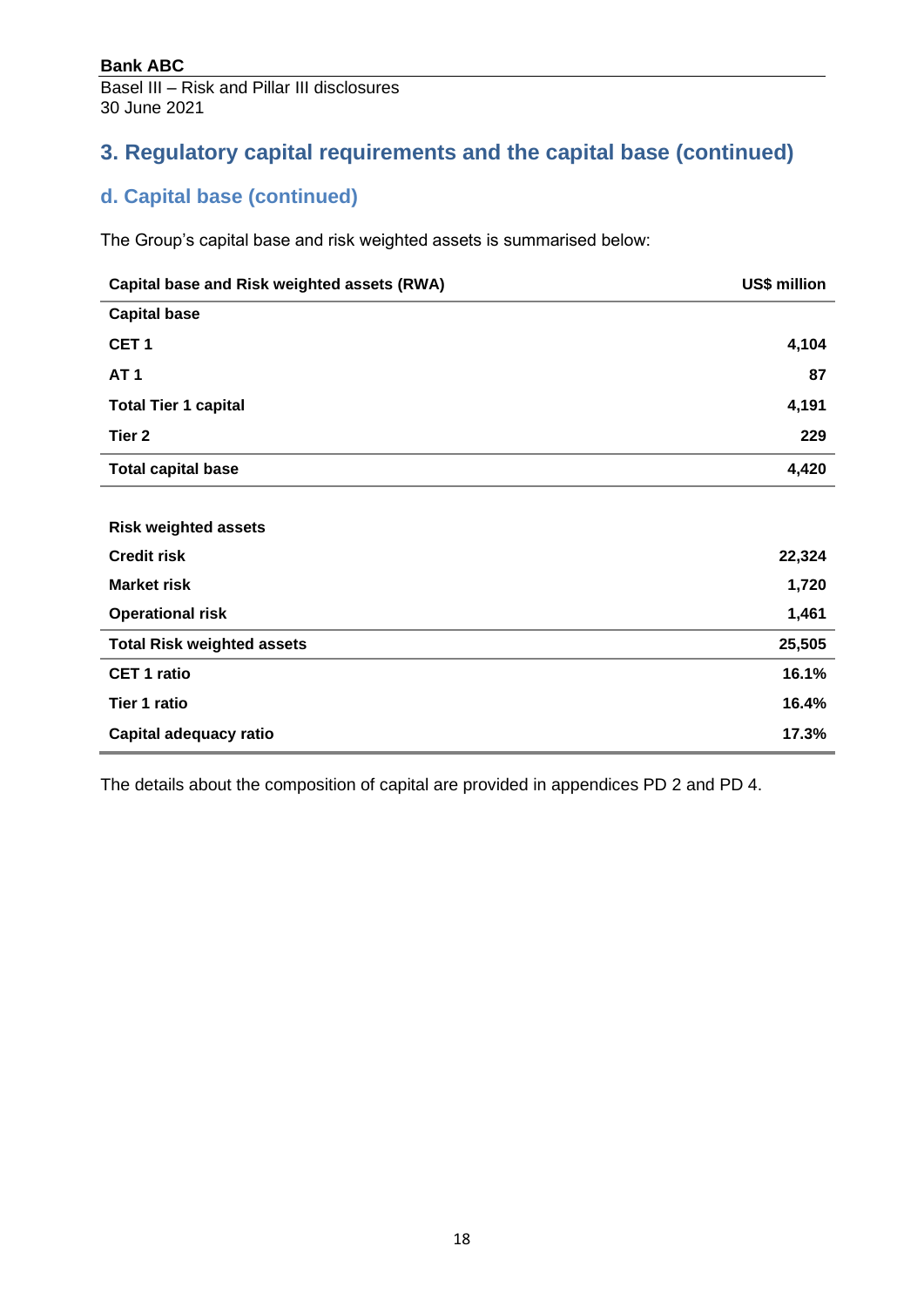# <span id="page-18-0"></span>**4. Credit risk - Pillar III disclosures**

### **a. Definition of exposure classes**

The Group has a diversified funded and unfunded credit portfolio. The exposures are classified as per the standard portfolio approach under the CBB's Basel III Capital Adequacy Framework, covering the standardised approach for credit risk.

### **b. External credit rating agencies**

The Group uses external credit ratings from Standard & Poor's, Moody's, Fitch Ratings and Capital Intelligence (accredited external credit assessment institutions). The breakdown of the Group's exposure into rated and unrated categories is as follows:

|                                          | Net credit exposure<br>(after credit risk |                       |                         |
|------------------------------------------|-------------------------------------------|-----------------------|-------------------------|
| US\$ million                             | mitigation)                               | <b>Rated exposure</b> | <b>Unrated exposure</b> |
| Cash                                     | 32                                        |                       | 32                      |
| Claims on sovereigns                     | 6,052                                     | 5,881                 | 171                     |
| Claims on public sector entities         | 1,792                                     | 705                   | 1,087                   |
| Claims on multilateral development banks | 471                                       | 471                   |                         |
| Claims on banks                          | 6,311                                     | 5,648                 | 663                     |
| Claims on corporate portfolio            | 15,130                                    | 2,143                 | 12,987                  |
| Regulatory retail exposure               | 987                                       |                       | 987                     |
| Past due loans                           | 157                                       |                       | 157                     |
| Residential retail portfolio             |                                           |                       |                         |
| Commercial mortgage                      | 144                                       |                       | 144                     |
| Equity portfolios                        | 37                                        |                       | 37                      |
| Other exposures                          | 1,088                                     |                       | 1,088                   |
|                                          | 32,201                                    | 14,848                | 17,353                  |

The Group has a policy of maintaining accurate and consistent risk methodologies. It uses a variety of financial analytics, combined with market information, to support risk ratings that form the main inputs for the measurement of counterparty credit risk. All internal ratings are tailored to the various categories, and are derived in accordance with the Group's credit policy. They are assessed and updated regularly. Each risk rating class is mapped to grades equivalent to Standard & Poor's, Moody's, Fitch, and Capital Intelligence rating agencies. The Credit Risk Management framework ensures that the credit portfolio is managed in line with the Group Risk Appetite Standards.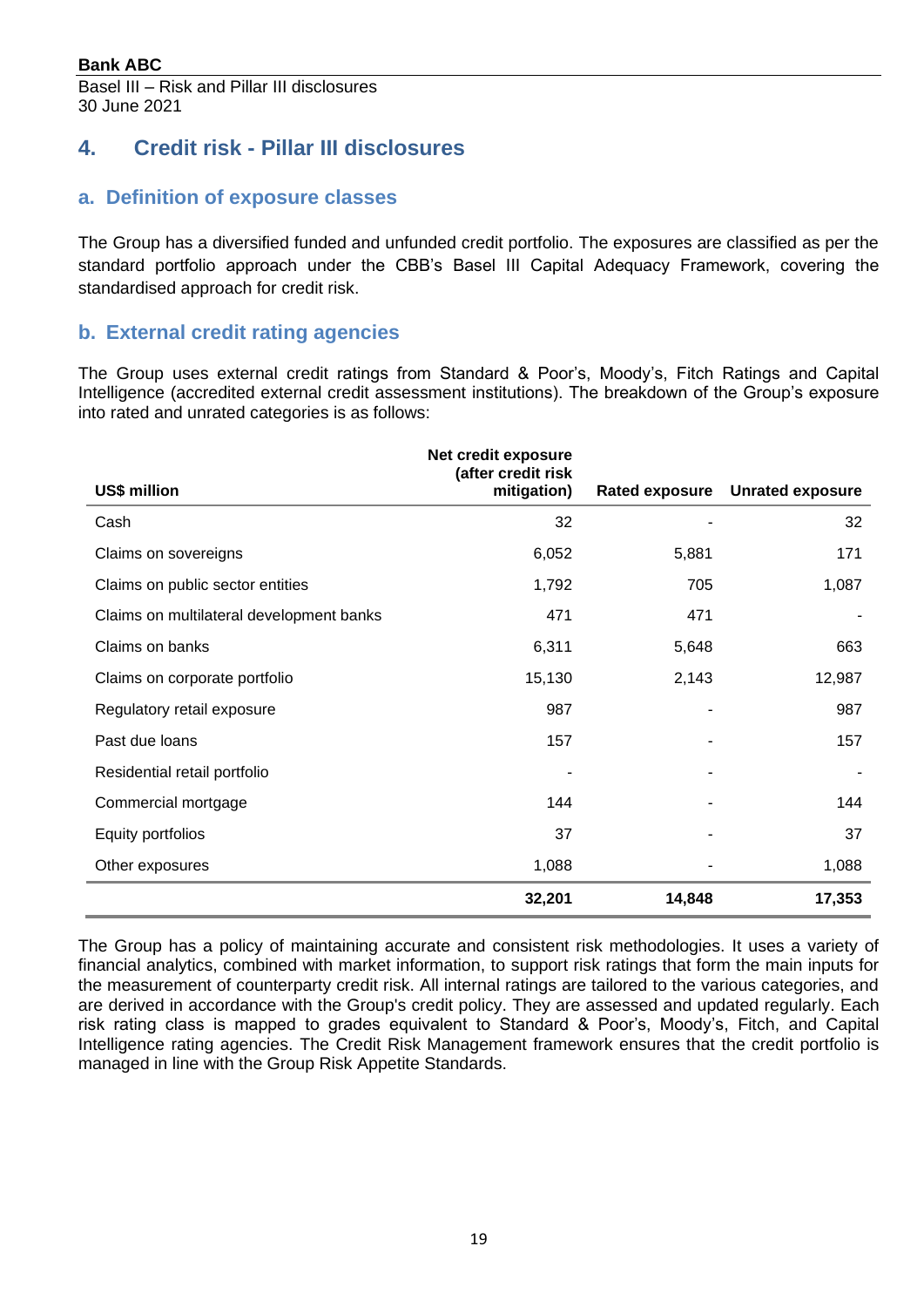Basel III – Risk and Pillar III disclosures 30 June 2021 **4. Credit risk – Pillar III disclosures (continued)**

### **b. External credit rating agencies (continued)**

The Group's credit risk distribution (based on internal risk ratings) at 30 June 2021 is shown below:



*Other grades (Doubtful and Loss) are insignificant.*

### **c. Credit risk presentation under Basel III**

The credit risk exposures detailed here differ from the credit risk exposures reported in the audited consolidated financial statements, due to different methodologies applied respectively under Basel III and IFRS. These differences are as follows:

- As per the CBB Basel III framework, off balance sheet exposures are converted into on balance sheet equivalents by applying a credit conversion factor (CCF). The CCF varies between 20%, 50% or 100% depending on the type of contingent item.
- The consolidated financial statements categorise financial assets based on asset class (i.e. securities, loans and advances, etc.). This document categorises financial assets into credit exposures as per the "Standard Portfolio" approach set out in the CBB's Basel III Capital Adequacy Framework. In the case of exposures with eligible guarantees, it is reported based on the category of guarantor.

Eligible collateral is taken into consideration in arriving at the net exposure under the Basel III framework, whereas collateral is not netted in the consolidated financial statements.

• Under the Basel III framework, certain items are considered as a part of the regulatory capital base, whereas these items are netted off against assets in the consolidated financial statements.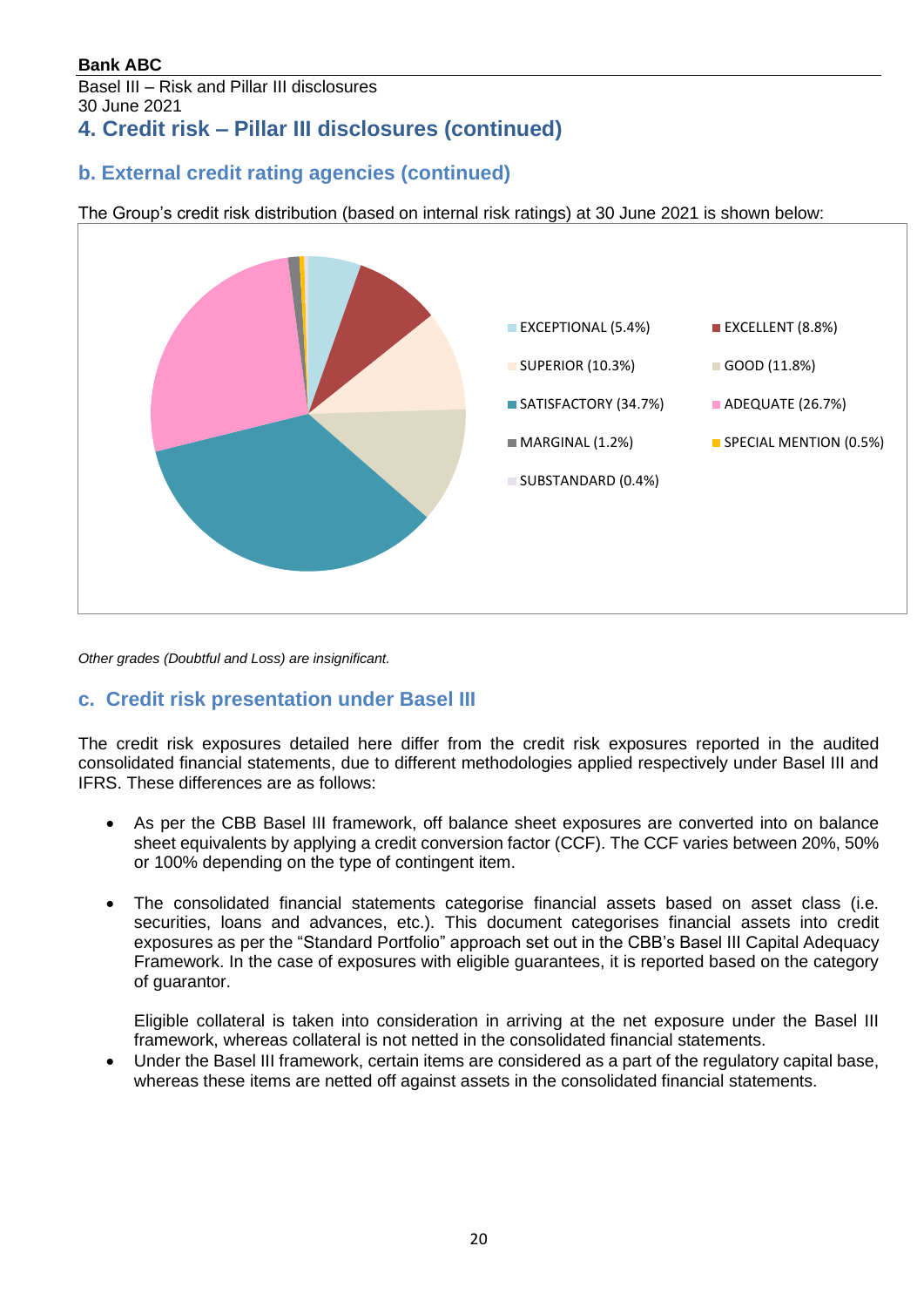### Basel III – Risk and Pillar III disclosures 30 June 2021 **4. Credit risk – Pillar III disclosures (continued)**

### **d. Credit exposure**

#### **Geographical distribution of exposures**

The geographical distribution of exposures, impaired assets and the related specific provisions (Stage 3) can be analysed as follows:

| US\$ million          | <b>Gross</b><br>credit<br>exposure | Cash<br>Collateral | <b>Impaired</b><br>loans | Specific/<br>Stage 3<br>ECL<br>impaired<br>loans | <b>Impaired</b><br>debt<br>securities | Specific/<br>Stage 3 ECL<br>impaired<br>debt<br>securities |
|-----------------------|------------------------------------|--------------------|--------------------------|--------------------------------------------------|---------------------------------------|------------------------------------------------------------|
| North America         | 3,423                              | 106                |                          |                                                  | 63                                    | 63                                                         |
| Western Europe        | 4,246                              | 460                | 58                       | 57                                               |                                       |                                                            |
| Other Europe          | 1,540                              |                    | 16                       | 13                                               | ٠                                     |                                                            |
| Arab World            | 14,891                             | 1,110              | 655                      | 546                                              | 26                                    | 22                                                         |
| <b>Other Africa</b>   | 60                                 | $\blacksquare$     | ۰                        | ۰                                                | ٠                                     |                                                            |
| Asia                  | 1,120                              |                    | 7                        | 7                                                |                                       |                                                            |
| Australia/New Zealand | 80                                 |                    |                          |                                                  |                                       |                                                            |
| Latin America         | 8,755                              | 238                | 142                      | 97                                               |                                       |                                                            |
|                       | 34,115                             | 1,914              | 878                      | 720                                              | 89                                    | 86                                                         |

In addition to the above specific provisions the Group has collective impairment provisions amounting to US\$ 223 million.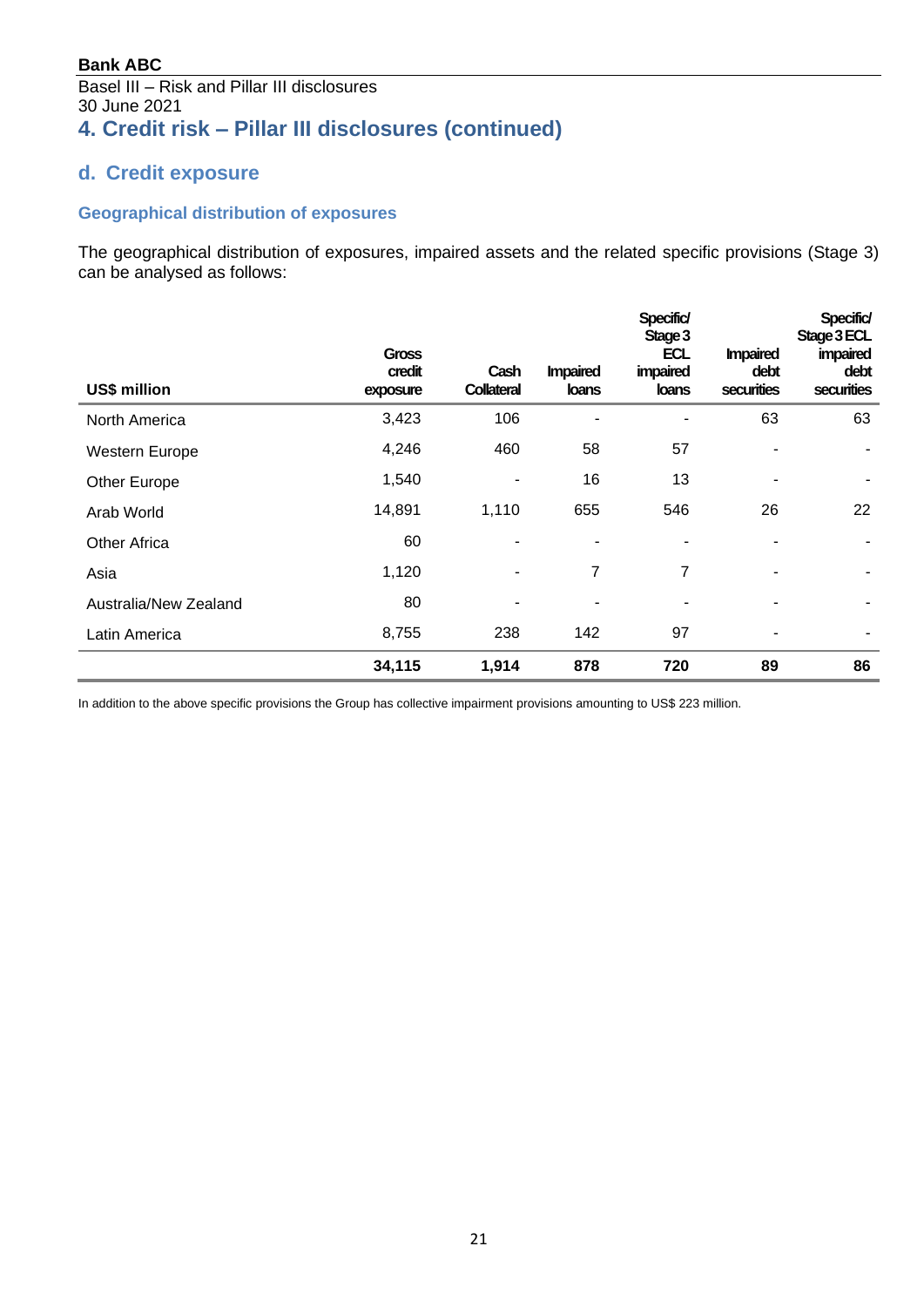Basel III – Risk and Pillar III disclosures 30 June 2021

## **4. Credit risk – Pillar III disclosures (continued)**

*d. Credit exposure (continued)*

#### *Geographical distribution of exposures (continued)*

The geographical distribution of gross credit exposures, by major type of credit exposure, can be analysed as follows:

| US\$ million                             | <b>North</b><br>America | Western<br><b>Europe</b> | <b>Other</b><br><b>Europe</b> | Arab<br>World  | <b>Other</b><br>Africa   | Asia  | <b>Australia/New</b><br><b>Zealand</b> | Latin<br>America         | Total          |
|------------------------------------------|-------------------------|--------------------------|-------------------------------|----------------|--------------------------|-------|----------------------------------------|--------------------------|----------------|
| Cash                                     |                         |                          |                               | 32             |                          |       |                                        |                          | 32             |
| Claims on sovereigns                     | 1,079                   | 364                      | 16                            | 3,533          | ٠                        | 301   | $\sim$                                 | 852                      | 6,145          |
| Claims on public sector entities         | 26                      | 26                       | 102                           | 1,467          |                          | 127   | 1                                      | 91                       | 1,840          |
| Claims on multilateral development banks | 273                     | 57                       | 3                             | 31             | 42                       | 65    | $\blacksquare$                         |                          | 471            |
| Claims on banks                          | 617                     | 1,326                    | 1,229                         | 3,108          | $\overline{2}$           | 156   | $\overline{\phantom{a}}$               | 886                      | 7,324          |
| Claims on corporate portfolio            | 1,359                   | 2,262                    | 187                           | 5,207          | 16                       | 470   | 79                                     | 6,307                    | 15,887         |
| Regulatory retail exposures              |                         |                          |                               | 719            | $\overline{\phantom{0}}$ |       | $\overline{\phantom{a}}$               | 268                      | 987            |
| Past due loans                           |                         |                          | 3                             | 109            |                          |       | $\overline{\phantom{a}}$               | 45                       | 158            |
| Residential retail portfolio             |                         | $\overline{2}$           |                               | $\blacksquare$ |                          |       | $\overline{\phantom{0}}$               | $\overline{\phantom{a}}$ | $\overline{2}$ |
| Commercial mortgage                      |                         | 144                      |                               |                |                          |       |                                        |                          | 144            |
| Equity portfolios                        |                         |                          |                               | 36             |                          |       | $\blacksquare$                         |                          | 37             |
| Other exposures                          | 69                      | 63                       |                               | 649            | ٠                        |       | $\sim$                                 | 306                      | 1,088          |
| Gross credit exposure                    | 3,423                   | 4,246                    | 1,540                         | 14,891         | 60                       | 1,120 | 80                                     | 8,755                    | 34,115         |
| Eligible collateral                      | 106                     | 460                      |                               | 1,110          |                          |       |                                        | 238                      | 1,914          |

The Bank uses different credit mitigation techniques such as collaterals, guarantees and netting agreements to reduce credit risk. The recognised credit risk mitigation activities are undertaken with various counterparties to ensure no additional credit or market risk concentrations occur. The Bank holds collateral against its credit facilities in the form of physical assets, cash deposits, securities and guarantees. Only guarantees provided by eligible Corporate and Financial Institutions of acceptable credit quality are accepted by the Bank.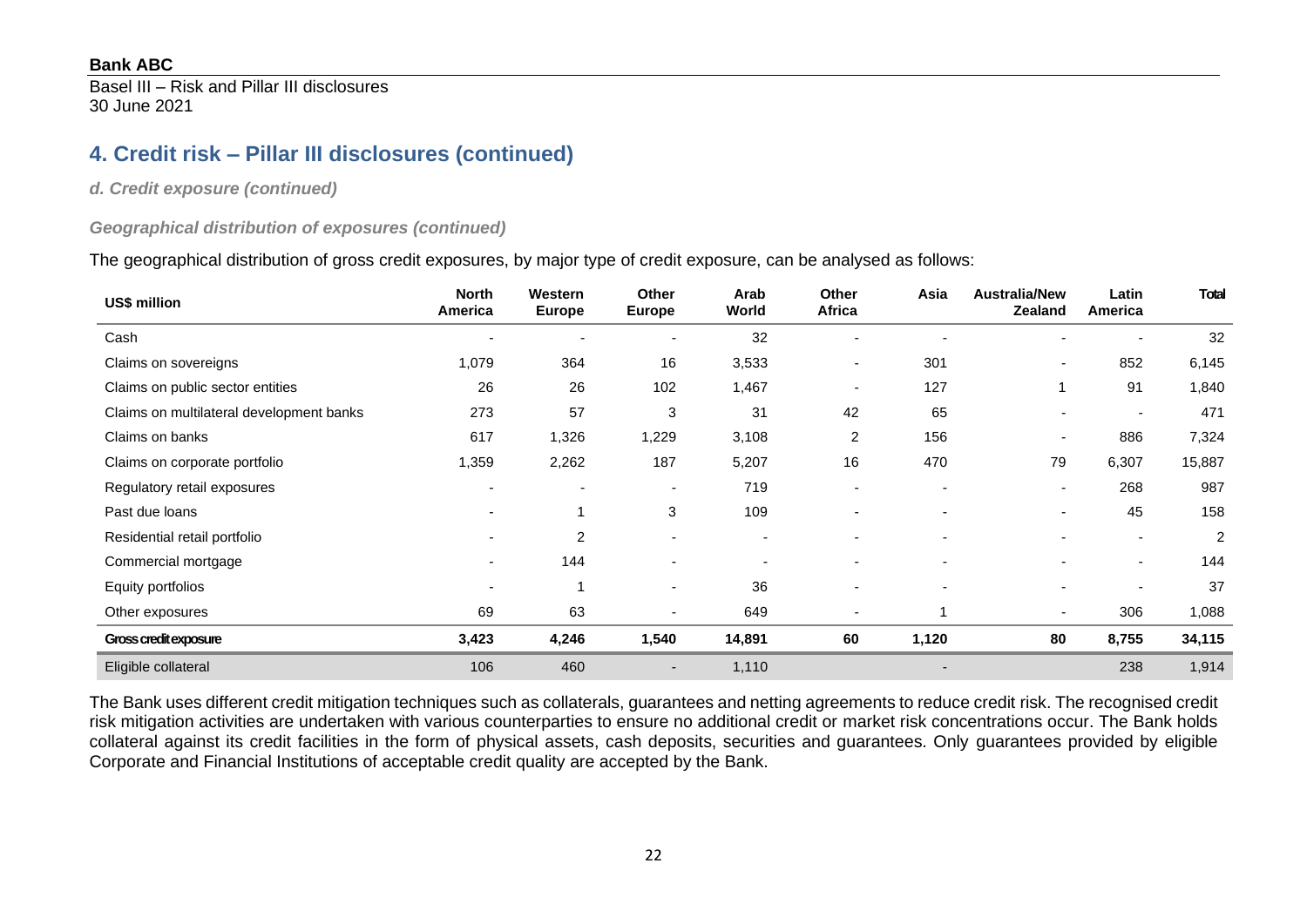Basel III – Risk and Pillar III disclosures 30 June 2021

# **4. Credit risk – Pillar III disclosures (continued)**

*d. Credit exposure (continued)*

*Geographical distribution of exposures (continued)*

The ageing analysis of past due loans by geographical distribution can be analysed as follows:

| US\$ million   | Less than 3 months | 3 months to 1 year | 1 to 3 years | Over 3 years | Total |
|----------------|--------------------|--------------------|--------------|--------------|-------|
| Western Europe |                    |                    |              |              |       |
| Other Europe   |                    |                    |              |              |       |
| Arab World     |                    | 56                 | 43           |              | 109   |
| Latin America  |                    | 32                 |              |              | 45    |
|                |                    | 88                 | 57           |              | 158   |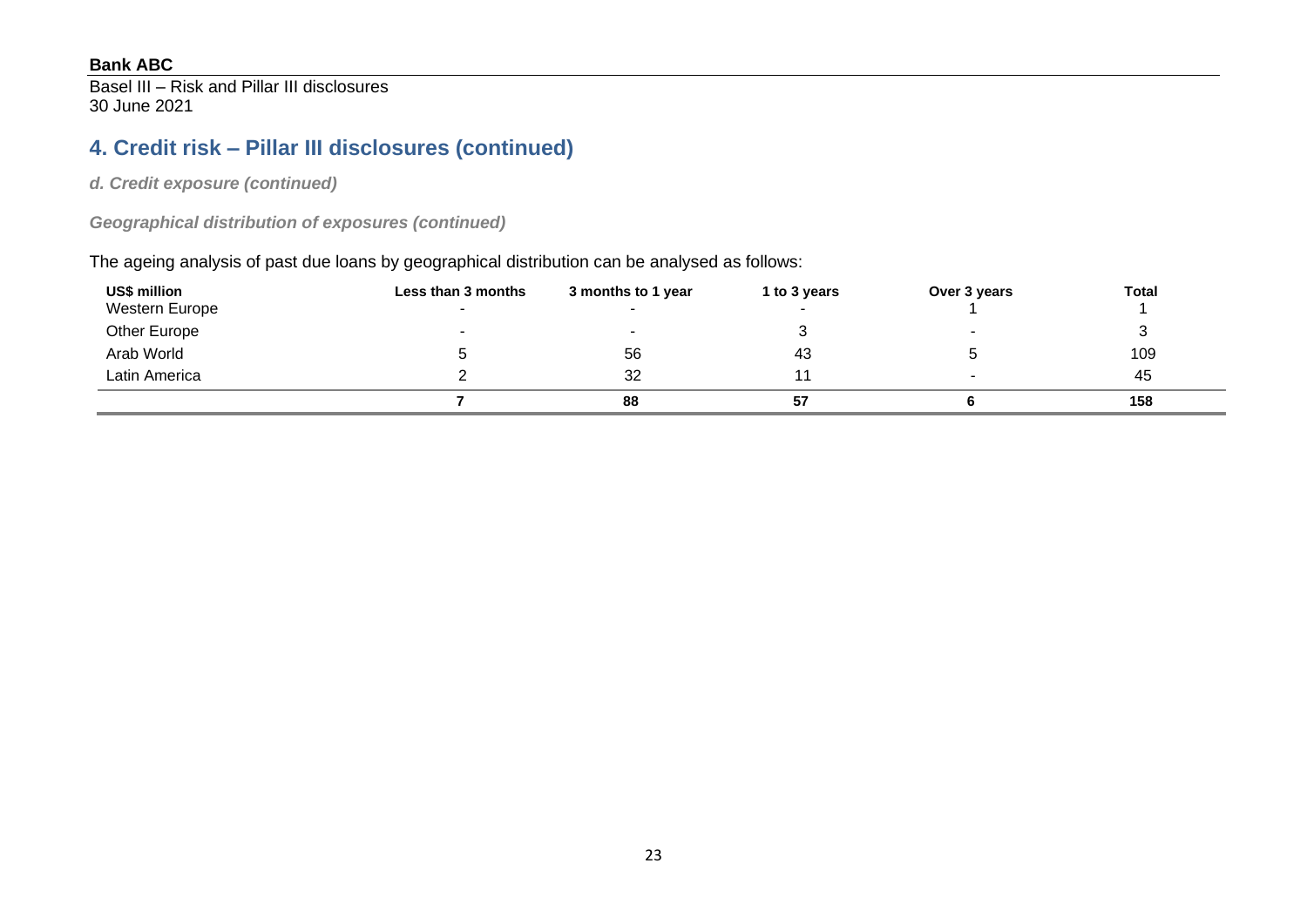# **4. Credit risk – Pillar III disclosures (continued)**

*d. Credit exposure (continued)*

### **Industrial sector analysis of exposures**

The industrial sector analysis of exposures, impaired assets and the related specific provisions (Stage 3) can be analysed as follows:

|                                             |                          |                           |                             |                               |                          | Specific/<br>Stage 3<br><b>ECL</b> | Impaired           | Specific/<br>Stage 3<br>ECL<br>impaired |
|---------------------------------------------|--------------------------|---------------------------|-----------------------------|-------------------------------|--------------------------|------------------------------------|--------------------|-----------------------------------------|
| <b>US\$ million</b>                         | <b>Gross</b><br>exposure | <b>Funded</b><br>exposure | <b>Unfunded</b><br>exposure | <b>Eligible</b><br>collateral | Impaired<br><b>loans</b> | impaired<br>loans                  | debt<br>securities | debt<br>securities                      |
| Manufacturing                               | 3,062                    | 2,553                     | 509                         | 63                            | 162                      | 107                                | ÷,                 |                                         |
| Mining and quarrying                        | 121                      | 109                       | 12                          |                               | 14                       | 11                                 |                    |                                         |
| Agriculture, fishing and<br>forestry        | 1,446                    | 1,347                     | 99                          |                               | 19                       | 15                                 |                    |                                         |
| Construction                                | 1,757                    | 1,410                     | 347                         | 26                            | 139                      | 119                                |                    |                                         |
| <b>Financial services</b>                   | 12,838                   | 10,888                    | 1,950                       | 1,760                         | 11                       | 9                                  | 74                 | 74                                      |
| Trade                                       | 364                      | 331                       | 33                          | 10                            | 174                      | 170                                | ÷                  |                                         |
| Personal / Consumer<br>finance              | 1,137                    | 970                       | 167                         |                               | 36                       | 34                                 |                    |                                         |
| Commercial real estate<br>financing         | 621                      | 592                       | 29                          |                               | 16                       | 13                                 |                    |                                         |
| Government                                  | 5,145                    | 5,099                     | 46                          | 9                             | $\overline{2}$           | $\overline{2}$                     |                    |                                         |
| Technology, media and<br>telecommunications | 526                      | 433                       | 93                          | ٠                             | 28                       | 28                                 |                    |                                         |
| Transport                                   | 795                      | 652                       | 143                         |                               | 32                       | 24                                 |                    |                                         |
| Energy                                      | 1,002                    | 857                       | 145                         | 26                            | $\blacksquare$           |                                    |                    |                                         |
| <b>Utilities</b>                            | 1,522                    | 1,055                     | 467                         |                               |                          |                                    |                    |                                         |
| Distribution                                | 986                      | 921                       | 65                          | 1                             |                          |                                    |                    |                                         |
| <b>Retailers</b>                            | 280                      | 233                       | 47                          | 1                             |                          |                                    |                    |                                         |
| Other services                              | 2,513                    | 2,111                     | 402                         | 18                            | 245                      | 188                                | 15                 | 12                                      |
|                                             | 34,115                   | 29,561                    | 4,554                       | 1,914                         | 878                      | 720                                | 89                 | 86                                      |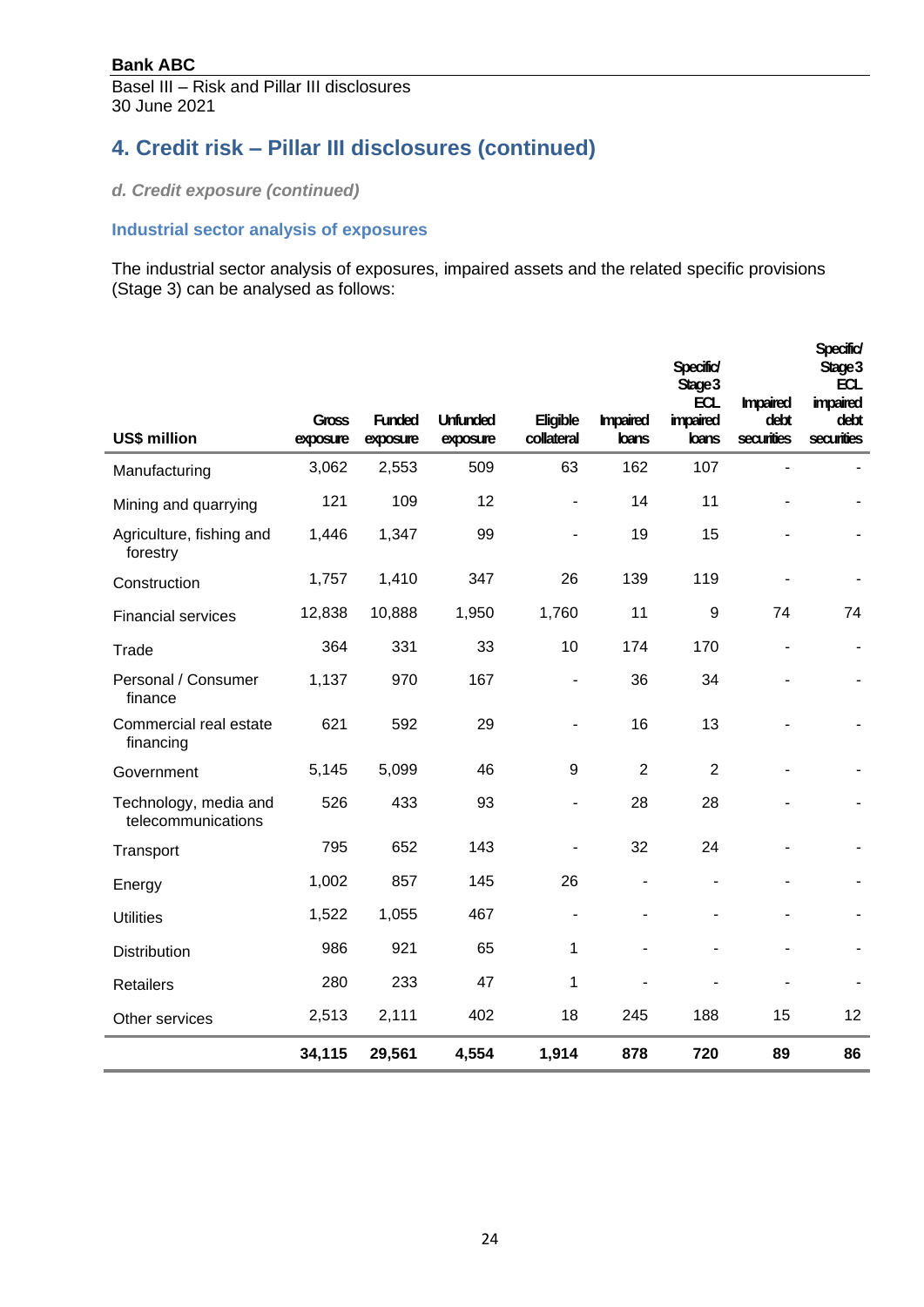Basel III – Risk and Pillar III disclosures 30 June 2021

# **4. Credit risk – Pillar III disclosures (continued)**

*d. Credit exposure (continued)*

*Industrial sector analysis of exposures (continued)*

The industrial sector analysis of gross credit exposures, by major types of credit exposure, can be analysed as follows:

| US\$ million                                | Manufacturing            | and<br>quarrying<br>Mining | fishing<br>Agriculture,<br>and forestry | Construction | services<br>Financial | Trade | Consumer<br>Personal /<br>finance | Commercial real<br>estate financing | Government | nications<br>media<br><b>Technology,</b><br>っ<br><b>Compo</b><br>and<br>telec | Transport | Energy | Utilities | Distribution | Retailers | services<br>Other        | Total          |
|---------------------------------------------|--------------------------|----------------------------|-----------------------------------------|--------------|-----------------------|-------|-----------------------------------|-------------------------------------|------------|-------------------------------------------------------------------------------|-----------|--------|-----------|--------------|-----------|--------------------------|----------------|
| Cash                                        | $\overline{\phantom{a}}$ |                            |                                         | $\sim$       |                       |       |                                   |                                     |            |                                                                               |           |        |           |              |           | 32                       | 32             |
| Claims on sovereigns                        | 5                        |                            |                                         | $\sim$       | ,362                  |       |                                   |                                     | 4,778      |                                                                               |           |        |           |              |           | $\overline{\phantom{a}}$ | 6,145          |
| Claims on public sector entities            | 222                      | 8                          |                                         | 5            | 540                   |       |                                   |                                     | 279        | 63                                                                            | 92        | 435    | 185       |              |           | 11                       | 1,840          |
| Claims on multilateral<br>development banks |                          |                            |                                         |              | 471                   |       |                                   |                                     |            |                                                                               |           |        |           |              |           |                          | 471            |
| Claims on banks                             |                          |                            |                                         |              | 7,319                 |       |                                   |                                     |            |                                                                               |           |        |           |              |           | 5                        | 7,324          |
| Claims on corporate portfolio               | 2,778                    | 110                        | 1,442                                   | 1,711        | 3,138                 | 360   | 61                                | 495                                 | 88         | 463                                                                           | 695       | 567    | 1,337     | 986          | 280       | 1,376                    | 15,887         |
| Regulatory retail exposures                 | -1                       |                            |                                         |              |                       |       | 986                               |                                     |            |                                                                               |           |        |           |              |           |                          | 987            |
| Past due loans                              | 55                       | 3                          | 4                                       | 20           | $\overline{2}$        | 4     | $\overline{2}$                    | 3                                   |            |                                                                               | 8         |        |           |              |           | 57                       | 158            |
| Residential retail portfolio                |                          |                            |                                         |              |                       |       |                                   |                                     |            |                                                                               |           |        |           |              |           | $\sqrt{2}$               | $\overline{2}$ |
| <b>Commercial Mortgage</b>                  |                          |                            |                                         | 21           |                       |       |                                   | 123                                 |            |                                                                               |           |        |           |              |           | $\blacksquare$           | 144            |
| Equity portfolios                           | 1                        |                            |                                         |              | 3                     |       | 27                                |                                     |            |                                                                               |           |        |           |              |           | 6                        | 37             |
| Other exposures                             |                          |                            |                                         |              | 3                     |       | 61                                |                                     |            |                                                                               |           |        |           |              | ٠         | 1,024                    | 1,088          |
|                                             | 3,062                    | 121                        | 1,446                                   | 1,757        | 12,838                | 364   | 1,137                             | 621                                 | 5,145      | 526                                                                           | 795       | 1,002  | 1,522     | 986          | 280       | 2,513                    | 34,115         |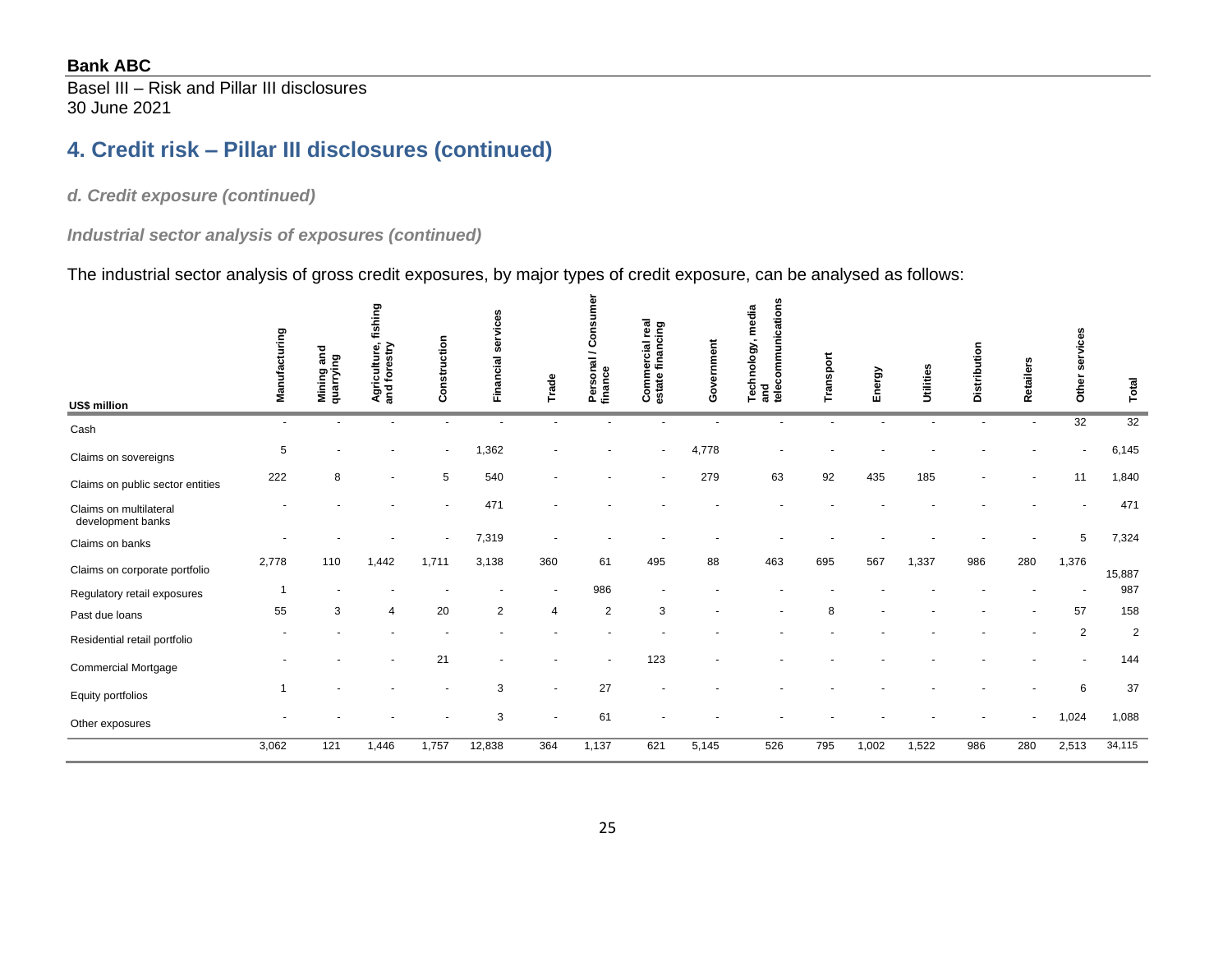Basel III – Risk and Pillar III disclosures 30 June 2021

# **4. Credit risk – Pillar III disclosures (continued)**

### *d. Credit exposure (continued)*

*Industrial sector analysis of exposures (continued)*

#### The ageing analysis of past due loans, by industrial sector can be analysed as follows:

|                                   | Less than 3    | 3 months to 1            |                |                |                |
|-----------------------------------|----------------|--------------------------|----------------|----------------|----------------|
| US\$ million                      | months         | year                     | 1 to 3 years   | Over 3 years   | <b>Total</b>   |
| Manufacturing                     | 3              | 37                       | 11             | 4              | 55             |
| Mining and quarrying              |                | $\overline{\phantom{a}}$ | $\sqrt{3}$     |                | $\mathbf{3}$   |
| Agriculture, fishing and forestry |                | $\overline{\mathbf{4}}$  |                |                | 4              |
| Construction                      | 1              | 19                       |                |                | 20             |
| <b>Financial services</b>         | 1              | 1                        |                |                | $\overline{2}$ |
| Trade                             |                | 2                        | $\overline{2}$ |                | 4              |
| Personal / Consumer finance       | 1              | 1                        |                |                | $\mathbf{2}$   |
| Commercial real estate financing  |                |                          | $\mathbf{3}$   |                | $\mathbf{3}$   |
| Transport                         |                | $\overline{7}$           | 1              |                | 8              |
| Other services                    | 1              | 17                       | 37             | $\overline{2}$ | 57             |
|                                   | $\overline{7}$ | 88                       | 57             | 6              | 158            |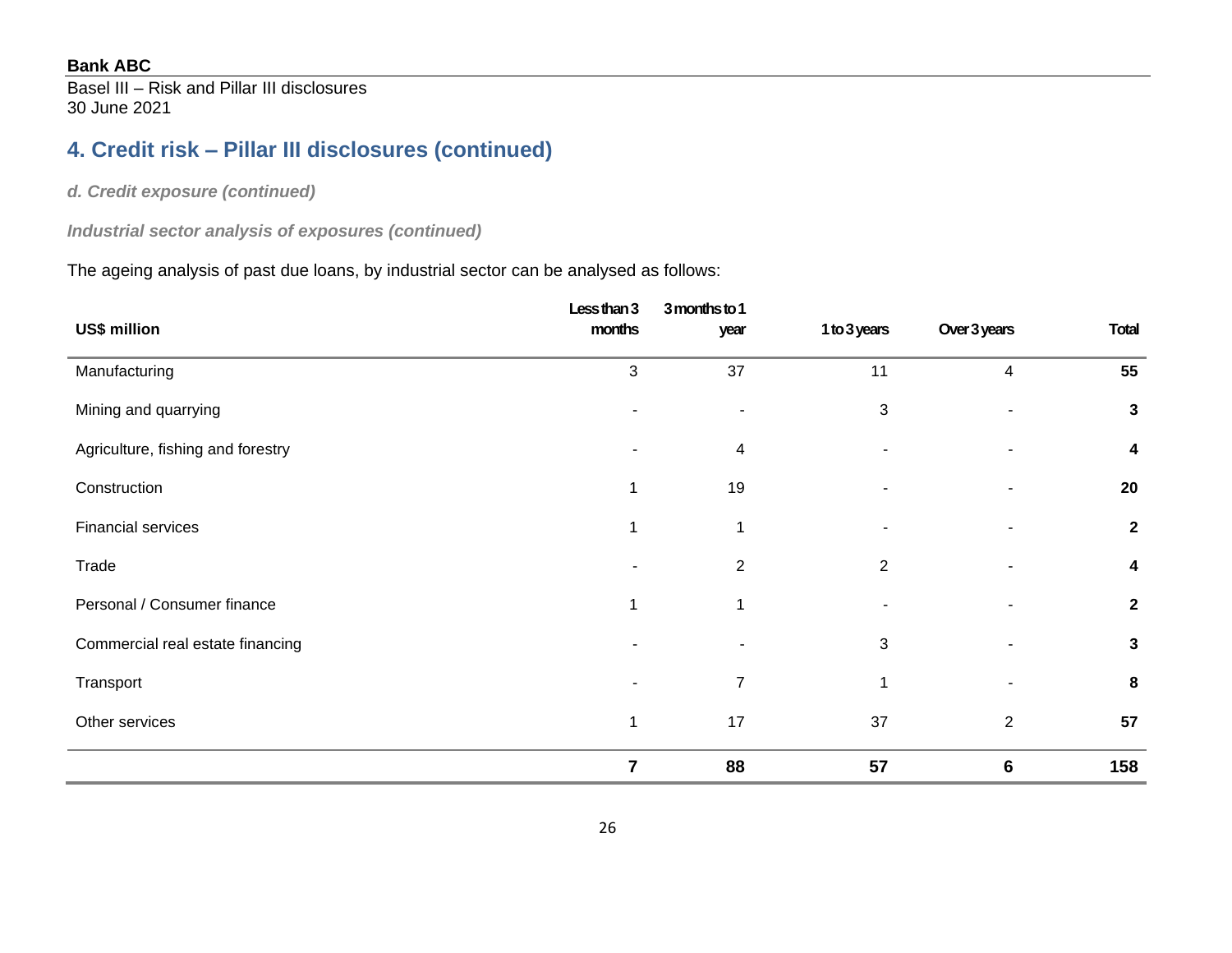Basel III – Risk and Pillar III disclosures 30 June 2021

# **4. Credit risk – Pillar III disclosures (continued)**

*d. Credit exposure (continued)*

#### **Maturity analysis of funded exposures**

Residual contractual maturity of the Group's major types of funded credit exposures is as follows:

|                                             |                          |                   |                          |                    | <b>Total</b>        |                          |                   |                    |                  |                          | <b>Total over</b> |              |
|---------------------------------------------|--------------------------|-------------------|--------------------------|--------------------|---------------------|--------------------------|-------------------|--------------------|------------------|--------------------------|-------------------|--------------|
| US\$ million                                | within<br>1 month        | $1 - 3$<br>months | $3 - 6$<br>months        | $6 - 12$<br>months | within 12<br>months | $1 - 5$<br>years         | $5 - 10$<br>years | $10 - 20$<br>years | Over 20<br>years | <b>Undated</b>           | 12<br>months      | <b>Total</b> |
|                                             | 32                       | $\blacksquare$    |                          |                    | 32                  | $\overline{\phantom{a}}$ |                   |                    |                  |                          |                   | 32           |
| Cash                                        |                          |                   |                          |                    |                     |                          |                   |                    |                  |                          |                   |              |
| Claims on sovereigns                        | 1,326                    | 593               | 373                      | 817                | 3,109               | 1,954                    | 837               | 75                 | 9                | 10                       | 2,885             | 5,994        |
| Claims on public sector entities            | 435                      | 63                | 82                       | 76                 | 656                 | 688                      | 249               | 68                 |                  | 1                        | 1,006             | 1,662        |
| Claims on multilateral development<br>banks | 82                       | 6                 | 155                      | 41                 | 284                 | 145                      | 20                | 22                 |                  | $\blacksquare$           | 187               | 471          |
| Claims on banks                             | 1,910                    | 1,462             | 623                      | 1,346              | 5,341               | 1,026                    |                   |                    |                  | 1                        | 1,027             | 6,368        |
| Claims on corporate portfolio               | 1,893                    | 2,021             | 1,404                    | 1,820              | 7,138               | 4,812                    | 678               | 28                 |                  | 332                      | 5,850             | 12,988       |
| Regulatory retail exposures                 | 14                       | 31                | 41                       | 33                 | 119                 | 199                      | 378               | 110                | 16               | $\overline{7}$           | 710               | 829          |
| Past due loans                              | $\overline{\phantom{a}}$ | 7                 | 48                       | 40                 | 95                  | 57                       | 5                 |                    |                  | $\overline{\phantom{a}}$ | 63                | 158          |
| Residential retail portfolio                |                          |                   |                          |                    |                     |                          |                   | 1                  |                  |                          | $\mathbf 2$       | $\mathbf{2}$ |
| Commercial mortgage                         | 9                        | 37                | 9                        | 38                 | 93                  | 51                       |                   |                    |                  |                          | 51                | 144          |
| Equity portfolios                           |                          |                   | $\overline{\phantom{a}}$ |                    |                     |                          |                   |                    | ٠                | 37                       | 37                | 37           |
| Other exposures                             | 6                        | 8                 | 3                        | 11                 | 28                  | 7                        |                   |                    |                  | 841                      | 848               | 876          |
|                                             | 5,707                    | 4,228             | 2,738                    | 4,222              | 16,895              | 8,939                    | 2,168             | 304                | 26               | 1,229                    | 12,666            | 29,561       |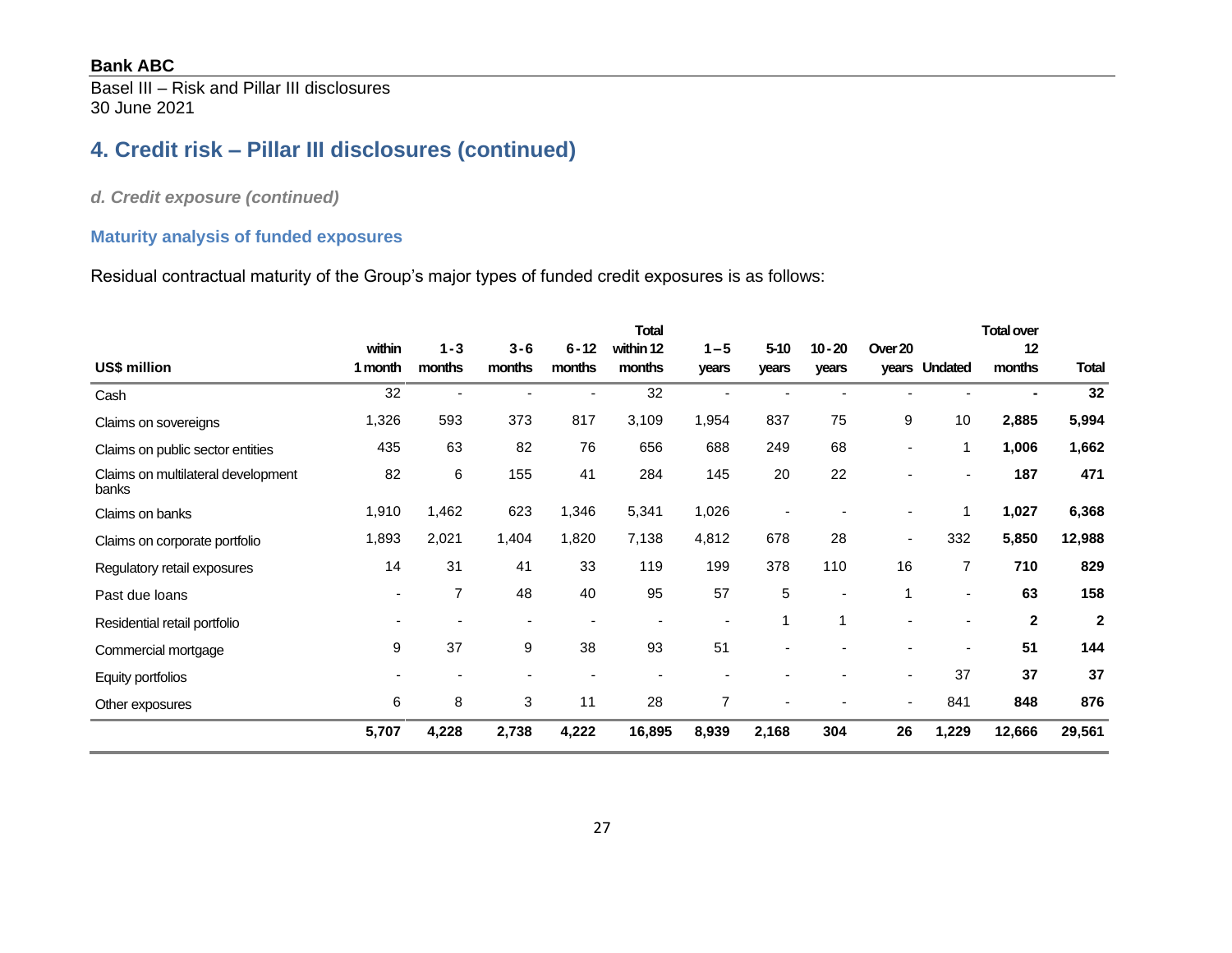#### Basel III – Risk and Pillar III disclosures 30 June 2021 **4. Credit risk – Pillar III disclosures (continued)**

#### *d. Credit exposure (continued)*

#### **Maturity analysis of unfunded exposures**

In accordance with the calculation of credit risk-weighted assets in the CBB's Basel III Capital Adequacy Framework, unfunded exposures are divided into the following exposure types:

(i) **Credit-related contingent items** comprising letters of credit, acceptances, guarantees and commitments.

(ii) **Derivatives** including futures, forwards, swaps and options in the interest rate, foreign exchange, equity and credit markets.

In addition to counterparty credit risk, derivatives are also exposed to market risk, which requires a separate capital charge as prescribed under the Basel III guidelines.

The residual contractual maturity analysis of unfunded exposures is as follows:

| US\$ million                        | within<br>1 month | $1 - 3$<br>months | $3 - 6$<br>months | $6 - 12$<br>months       | <b>Total</b><br>within 12<br>months | $1 - 5$<br>years | 5-10 years     | $10 - 20$<br>years | Over 20<br>years         | <b>Undated</b> | <b>Total over</b><br>12<br>months | <b>Total</b> |
|-------------------------------------|-------------------|-------------------|-------------------|--------------------------|-------------------------------------|------------------|----------------|--------------------|--------------------------|----------------|-----------------------------------|--------------|
| Claims on sovereigns                | 3                 | 4                 | 4                 | 123                      | 134                                 | 17               |                |                    |                          |                | 17                                | 151          |
| Claims on public sector<br>entities | 17                | 31                | 41                | 64                       | 153                                 | 12               | $\blacksquare$ | 13                 | $\overline{\phantom{a}}$ | $\sim$         | 25                                | 178          |
| Claims on banks                     | 207               | 266               | 93                | 228                      | 794                                 | 89               | 63             | 5                  | 5                        | $\sim$         | 162                               | 956          |
| Claims on corporate portfolio       | 285               | 327               | 303               | 548                      | 1,463                               | 1,347            | 87             |                    |                          | $\sim$         | 1,436                             | 2,899        |
| Regulatory retail exposures         | 8                 | 18                | 16                | 38                       | 80                                  | 78               | $\blacksquare$ |                    |                          | $\blacksquare$ | 78                                | 158          |
| Other exposures                     | $\overline{2}$    | 2                 | ۰                 | $\overline{\phantom{0}}$ | 4                                   | 4                | 2              | $\,$ $\,$          | $\blacksquare$           | 202            | 208                               | 212          |
|                                     | 522               | 648               | 457               | 1,001                    | 2,628                               | 1,547            | 152            | 19                 | 6                        | 202            | 1,926                             | 4,554        |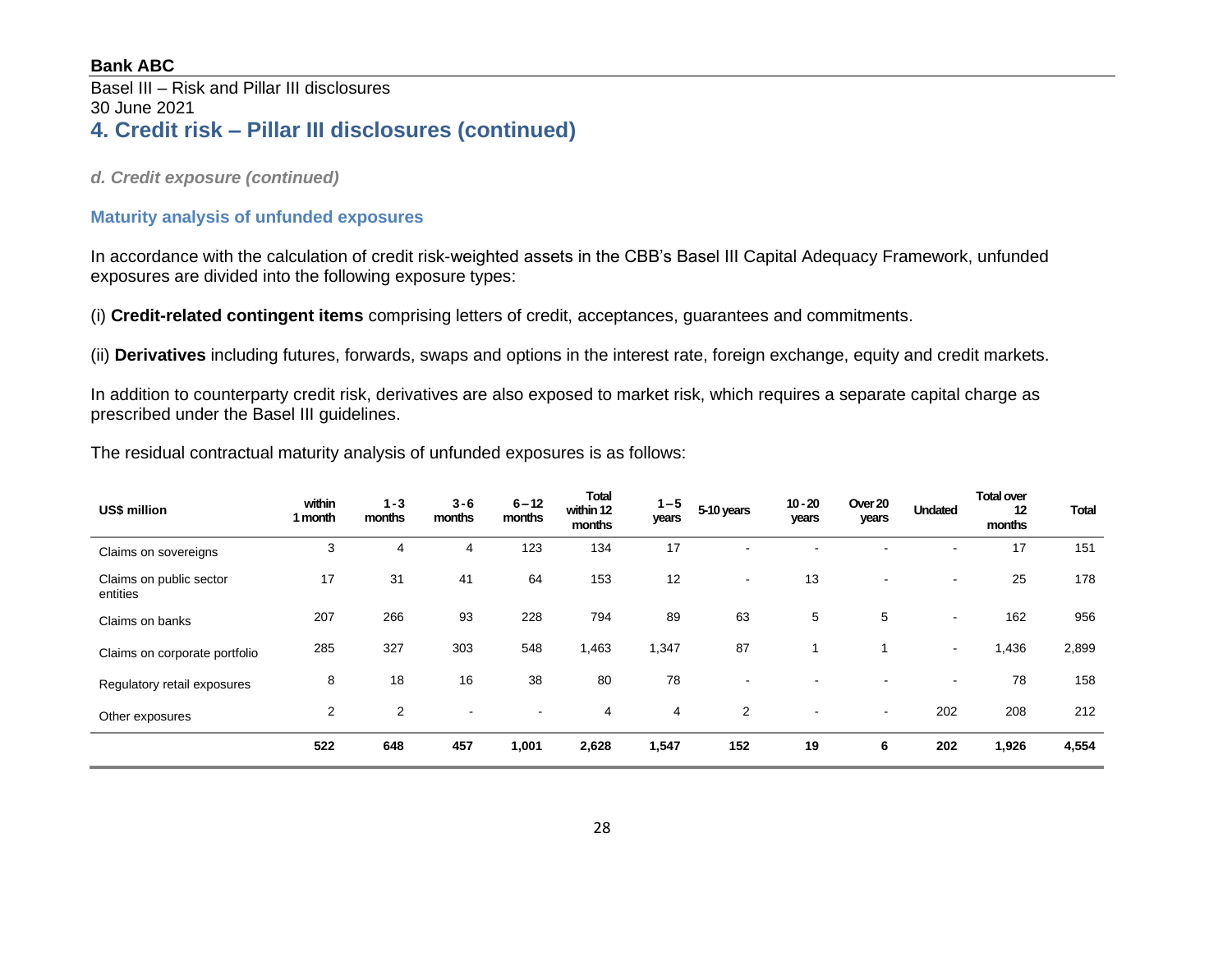#### Basel III – Risk and Pillar III disclosures 30 June 2021 **4. Credit risk – Pillar III disclosures (continued)**

### **e. Impaired assets and provisions for impairment**

The Group has established a policy to perform an assessment at the end of each reporting period of whether credit risk has increased significantly since initial recognition of an asset by considering the change in the risk of default occurring over the remaining life of the financial instrument. If such evidence exists, the assets are moved to the respective "Stages" mentioned above and appropriate ECLs recognised.

#### **Industry sector analysis of the specific and ECL provisions charges and write-offs**

|                                  | <b>Provision (Write-</b> | Write- |
|----------------------------------|--------------------------|--------|
| US\$ million                     | back/recovery)           | offs   |
| <b>Utilities</b>                 |                          |        |
| <b>Distribution</b>              |                          |        |
| Manufacturing                    | 12                       | 3      |
| Construction                     | 22                       | 4      |
| Mining & quarrying               |                          |        |
| Personal / consumer finance      | 3                        |        |
| Commercial real estate financing |                          |        |
| Trade                            |                          |        |
| Agriculture, fishing & forestry  |                          | 2      |
| Other services                   | 10                       | 25     |
| <b>ECL</b>                       | (2)                      |        |
|                                  | 49                       | 35     |

#### **Restructured facilities**

The carrying amount of restructured facilities amounted to US\$ 574 million as at 30 June 2021. Out of the total restructured facilities 49% relate to performing customers (including short term restructuring carried out due to current Covid-19 situation) on which an ECL of US\$ 17 million is being held. In line with CBB guidelines loans qualifying for relief from additional ECL charges is included in this amount. These restructuring did not have any impact on carrying values thereby no modification loss was recorded on these. The Group continues to record interest on performing customers as normal and interest on non-performing customers is recorded on receipt basis.

#### **Ageing analysis of impaired loans and securities**

In accordance with the guidelines issued by the CBB, credit facilities are placed on non-accrual status and interest suspended when either principal or interest is overdue by 90 days, whereupon interest credited to income is reversed. Following an assessment of significant increase in credit risk, an exposure is moved to Stage 3 and lifetime ECL recognised if there is objective evidence that a credit facility is impaired, as mentioned above.

An ageing analysis of all impaired loans and securities on non-accrual basis, together with their related provisions is as follows: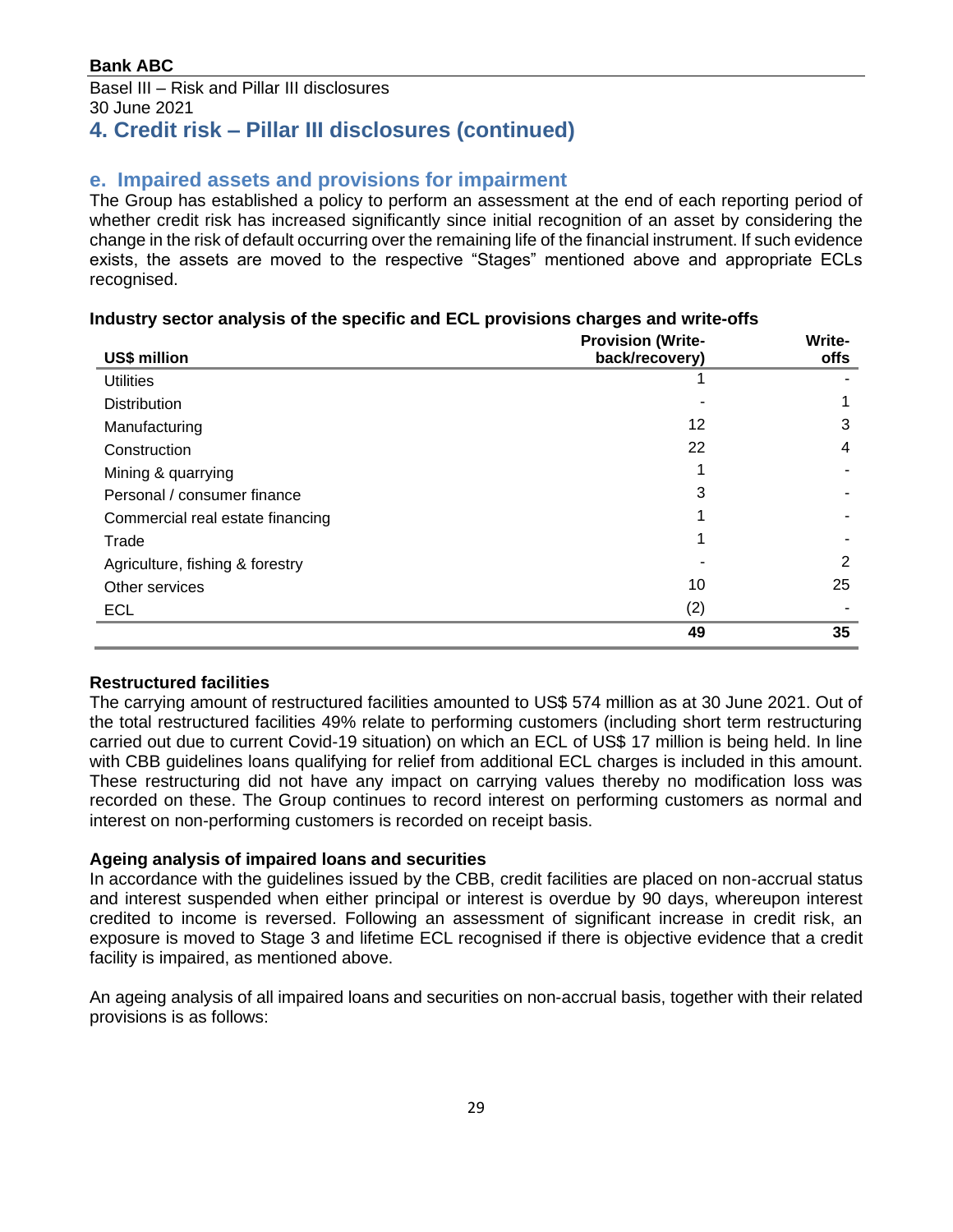### Basel III – Risk and Pillar III disclosures 30 June 2021 **4. Credit risk – Pillar III disclosures (continued)**

#### **Loans**

| US\$ million       | <b>Principal</b> | <b>Provisions</b> | Net book<br>value |
|--------------------|------------------|-------------------|-------------------|
| Less than 3 months | 12               | 5                 |                   |
| 3 months to 1 year | 197              | 109               | 88                |
| 1 to 3 years       | 371              | 314               | 57                |
| Over 3 years       | 298              | 292               | 6                 |
|                    | 878              | 720               | 158               |

### **Securities**

|                    | <b>Principal</b> | <b>Provisions</b> | Net book<br>value |
|--------------------|------------------|-------------------|-------------------|
| Less than 3 months | ۰                | ٠                 |                   |
| 3 months to 1 year | 15               | 12                | 3                 |
| 1 to 3 years       | ٠                | ٠                 |                   |
| Over 3 years       | 74               | 74                |                   |
|                    | 89               | 86                | 3                 |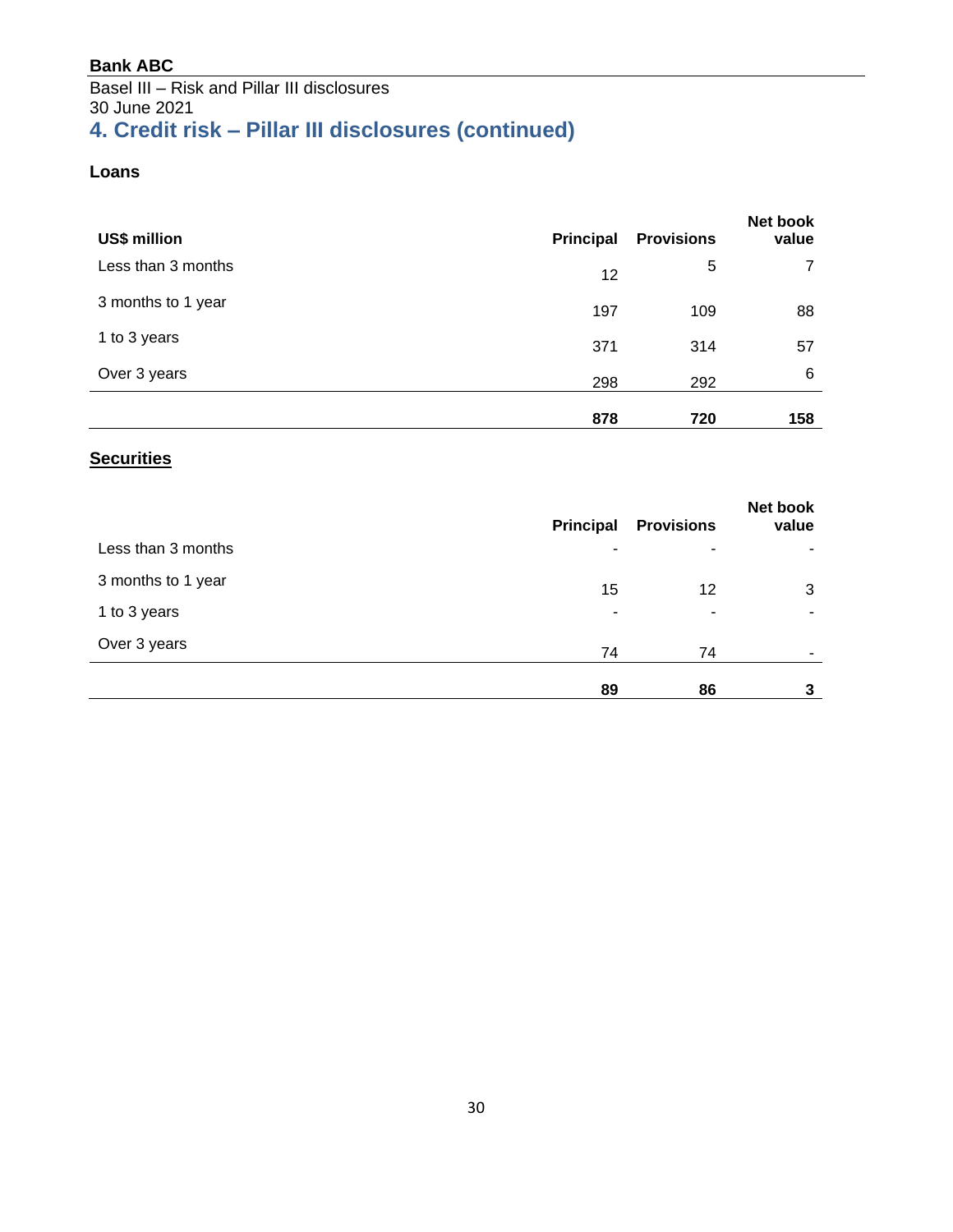#### Basel III – Risk and Pillar III disclosures 30 June 2021

# **4. Credit risk – Pillar III disclosures (continued)**

## **Movement in expected credit losses**

|                                                                          | <b>Expected Credit Losses</b> |                                          |                          |
|--------------------------------------------------------------------------|-------------------------------|------------------------------------------|--------------------------|
|                                                                          | Stage 1                       | Stage 2                                  | Stage 3                  |
| Loans                                                                    |                               |                                          |                          |
| At beginning of the year                                                 | 67                            | 95                                       | 708                      |
| Changes due to financial assets recognised in opening balance that have: |                               |                                          |                          |
| Transfer to stage 1                                                      | 1                             | (1)                                      | $\overline{a}$           |
| Transfer to stage 2                                                      | $\blacksquare$                | $\overline{\phantom{a}}$                 | ä,                       |
| Transfer to stage 3                                                      | $\blacksquare$                | (1)                                      | $\mathbf{1}$             |
| Net remeasurement of loss allowance                                      | 8                             | (8)                                      | 75                       |
| Write-backs / recoveries                                                 |                               |                                          | (35)                     |
| Amounts written-off                                                      |                               |                                          | (35)                     |
| Exchange adjustments and other movements                                 | (1)                           | ÷,                                       | 6                        |
| <b>Balance at reporting date</b>                                         | $\overline{75}$               | 85                                       | 720                      |
|                                                                          |                               |                                          |                          |
|                                                                          | Stage 1                       | <b>Expected Credit Losses</b><br>Stage 2 | Stage 3                  |
| <b>Investments</b>                                                       |                               |                                          |                          |
| At beginning of the year                                                 | 15                            | $\blacksquare$                           | 85                       |
| Changes due to financial assets recognised in opening balance that have: |                               |                                          |                          |
| Transfer to stage 1                                                      | $\blacksquare$                | ä,                                       | $\mathbf{r}$             |
| Transfer to stage 2                                                      |                               | $\blacksquare$                           |                          |
| Transfer to stage 3                                                      | $\blacksquare$                | ۰                                        | $\blacksquare$           |
| Net remeasurement of loss allowance                                      | (1)                           | $\blacksquare$                           | 1                        |
| Write-backs / recoveries                                                 |                               |                                          |                          |
| Amounts written-off                                                      |                               |                                          | $\overline{a}$           |
| Exchange adjustments and other movements                                 | $\blacksquare$                | -                                        | $\overline{\phantom{a}}$ |
| <b>Balance at reporting date</b>                                         | 14                            |                                          | 86                       |
|                                                                          |                               | <b>Expected Credit Losses</b>            |                          |
|                                                                          | Stage 1                       | Stage 2                                  | Stage 3                  |
| Other financial assets and off-balance sheet items                       |                               |                                          |                          |
| At beginning of the year                                                 | 14                            | 13                                       | 36                       |
| Changes due to financial assets recognised in opening balance that have: |                               |                                          |                          |
| Transfer to stage 1                                                      | $\blacksquare$                | $\blacksquare$                           | $\blacksquare$           |
| Transfer to stage 2                                                      |                               |                                          |                          |
| Transfer to stage 3                                                      |                               |                                          |                          |
| Net remeasurement of loss allowance                                      |                               | (1)                                      | 10                       |
| Write-backs / recoveries                                                 |                               | $\blacksquare$                           |                          |
| Amounts written-off                                                      |                               |                                          | $\blacksquare$           |
| Exchange adjustments and other movements                                 | (1)                           | $\blacksquare$                           | (1)                      |
| <b>Balance at reporting date</b>                                         | 13                            | 12                                       | 45                       |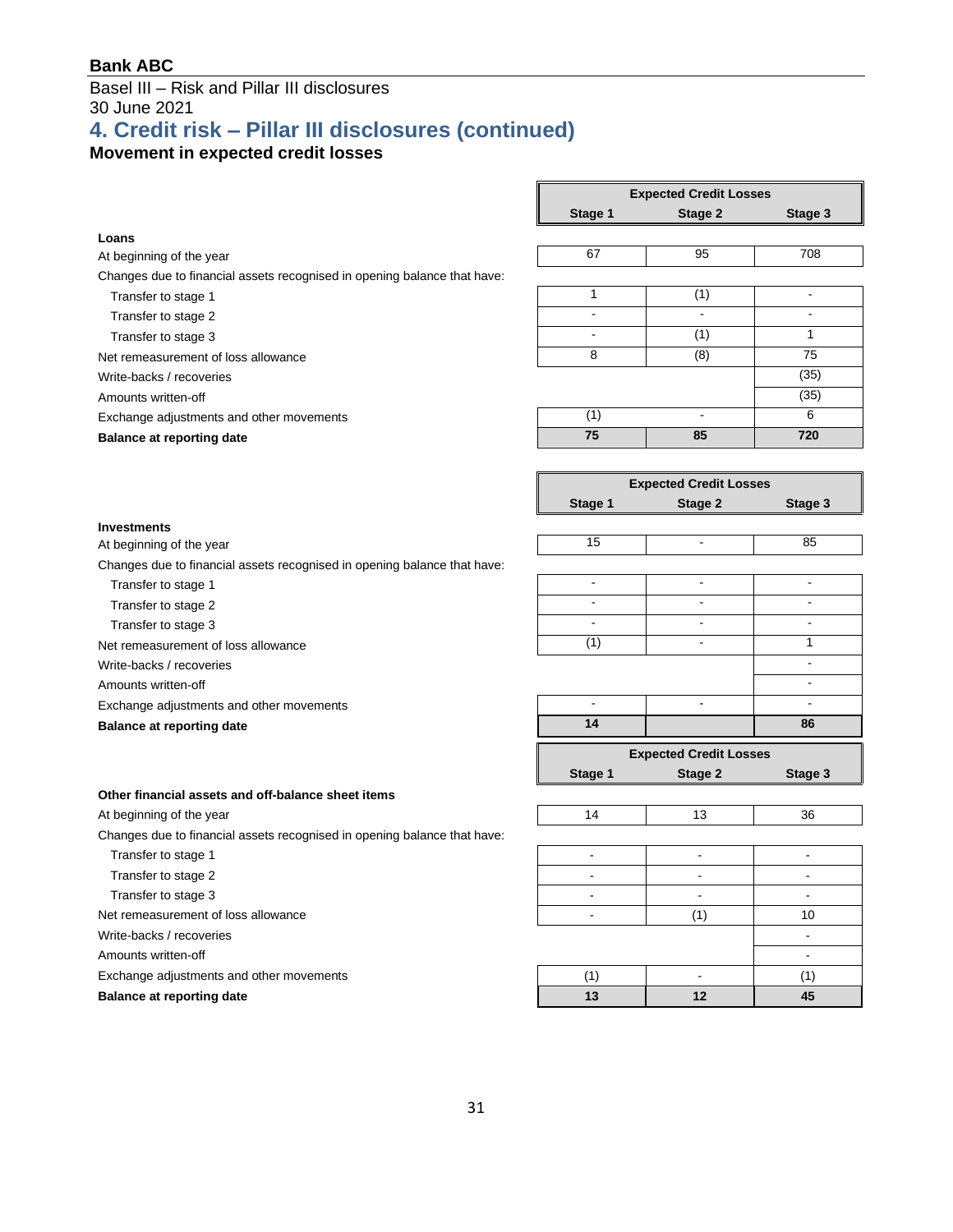## **5. Off balance sheet exposure and securitisations**

### **a. Credit related contingent items**

<span id="page-31-0"></span>As mentioned previously, for credit-related contingent items the nominal value is converted to an exposure through the application of a credit conversion factor (CCF). The CCF is set at 20%, 50% or 100% depending on the type of contingent item, and is used to convert off-balance sheet notional amounts into an equivalent on-balance sheet exposure.

Undrawn loans and other commitments represent commitments that have not been drawn down or utilised at the reporting date. The nominal amount is the base upon which a CCF is applied for calculating the exposure. The CCF ranges between 20% and 50% for commitments with original maturities of up to one year and over one year respectively. The CCF is 0% for commitments that can be unconditionally cancelled at any time.

The table below summarises the notional principal amounts and the relative exposure before the application of credit risk mitigation:

| US\$ million                                                               | <b>Notional</b><br>principal | <b>Credit</b><br>exposur<br>$\mathbf{e}^*$ |
|----------------------------------------------------------------------------|------------------------------|--------------------------------------------|
| Short-term self-liquidating trade and transaction-related contingent items | 3,185                        | 939                                        |
| Direct credit substitutes, guarantees and acceptances                      | 2,849                        | 1,536                                      |
| Undrawn loans and other commitments                                        | 1.923                        | 886                                        |
|                                                                            | 7.957                        | 3,360                                      |
| <b>RWA</b>                                                                 |                              | 2,839                                      |

*\* Credit exposure is after applying CCF.*

At 30 June 2021, the Group held eligible guarantees as collateral in relation to credit-related contingent items amounting to US\$ 253 million.

#### **b. Derivatives**

Most of the Group's derivative trading activities relate to sales, positioning and arbitrage. Sales activities involve offering products to customers. Positioning involves managing market risk positions with the expectation of profiting from favourable movements in prices, rates or indices. Arbitrage involves identifying and profiting from price differentials between markets or products. Appropriate limits are approved by the Board. After approval, these limits are monitored and reported along with the Group Risk Appetite Statement.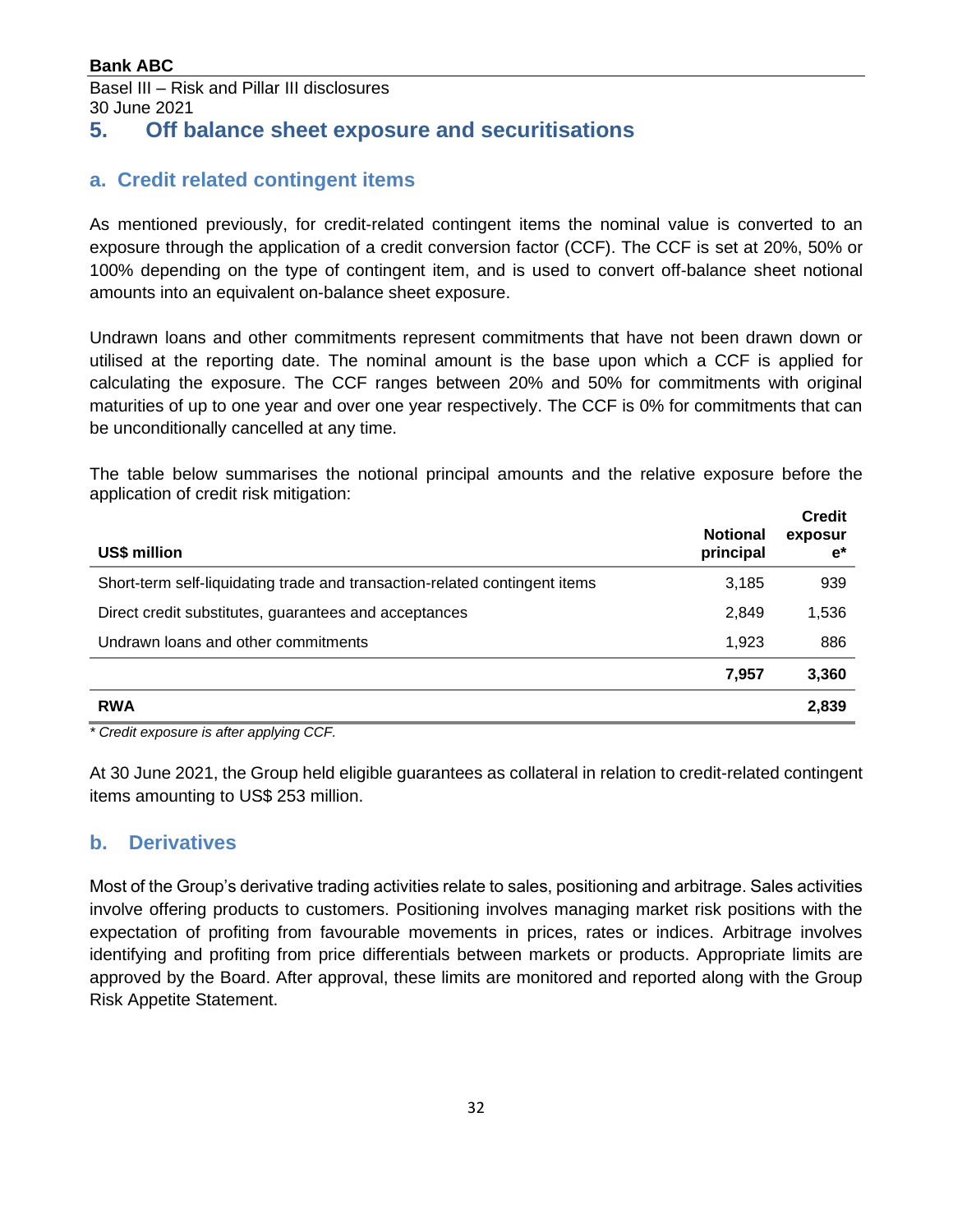#### Basel III – Risk and Pillar III disclosures 30 June 2021 **5. Off balance sheet exposure and securitisations (continued)**

#### *b Derivatives (continued)*

The Group uses forward foreign exchange contracts, currency options and currency swaps to hedge against specifically identified currency risks. Additionally, the Group uses interest rate swaps and interest rate futures to hedge against the interest rate risk arising from specifically identified loans and securities bearing fixed interest rates. The Group participates in both exchange-traded and over-thecounter derivative markets.

Credit risk in respect of derivative financial instruments arises from the potential for a counterparty to default on its contractual obligations, and is limited to the positive fair value of instruments that are favourable to the Group. The majority of the Group's derivative contracts are entered into with other financial institutions, and there was no significant concentration of credit risk in respect of contracts with positive fair value with any individual counterparty as at 30 June 2021.

The aggregate notional amounts for interest rate and foreign exchange contracts as at 30 June 2021 were as follows:

|                                                              | <b>Derivatives</b>         |                               |              |
|--------------------------------------------------------------|----------------------------|-------------------------------|--------------|
| US\$ million                                                 | Interest rate<br>contracts | Foreign exchange<br>contracts | <b>Total</b> |
| Notional – Trading book                                      | 35,890                     | 15,597                        | 51,487       |
| Notional - Banking book                                      | 4,555                      | 565                           | 5,120        |
|                                                              | 40,445                     | 16,162                        | 56,607       |
| Credit RWA (replacement cost plus potential future exposure) | 353                        | 167                           | 520          |
| Market RWA                                                   | 612                        | 1,047                         | 1,659        |

#### **c. Counterparty Credit Risk**

Counterparty Credit Risk (CCR) is the risk that a counterparty to a contract in the interest rate, foreign exchange, equity or credit markets defaults prior to the maturity of the contract.

The counterparty credit risk for derivative and foreign exchange instruments is subject to credit limits on the same basis as other credit exposures. Counterparty credit risk arises in both the trading book and the banking book.

In accordance with the credit risk framework in the CBB's Basel III Capital Adequacy Framework, the Group uses the current exposure method to calculate counterparty credit risk exposure of derivatives. Counterparty credit exposure is defined as the sum of replacement cost and potential future exposure. The potential future exposure is an estimate that reflects possible changes in the market value of the individual contract, and is measured as the notional principal amount multiplied by an add-on factor.

In addition to the default risk capital charge for CCR, the Group also holds capital to cover the risk of mark-to-market losses on the expected counterparty risk arising out of over-the-counter derivative transactions, namely a Credit Valuation Adjustment (CVA). The Standardised CVA Risk Capital Charge, as prescribed under CBB's Basel III guidelines, is employed for the purpose. As of 30 June 2021, the CVA portfolio risk weighted assets was US\$ 203 million.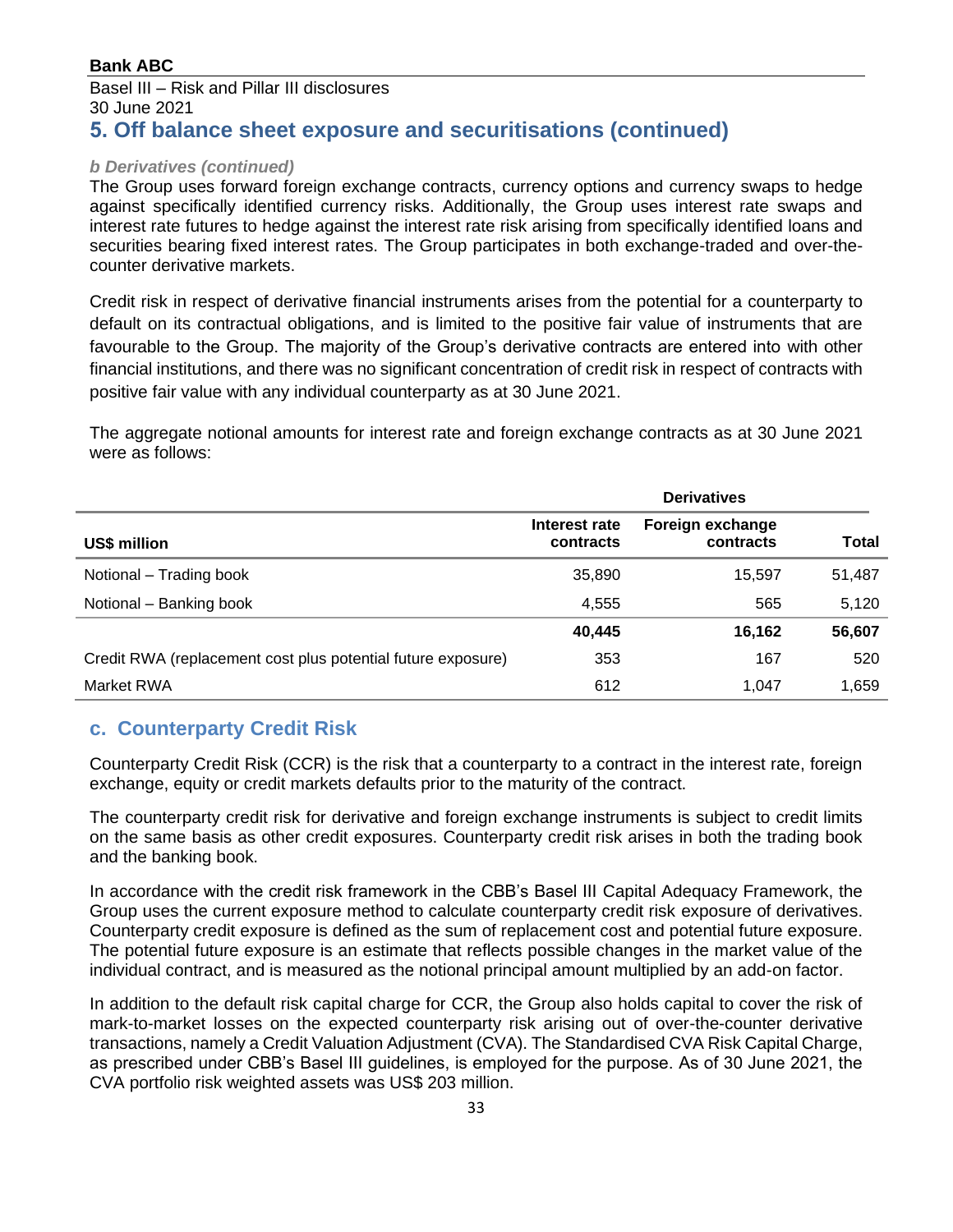#### Basel III – Risk and Pillar III disclosures 30 June 2021

### **6. Capital management**

<span id="page-33-0"></span>Our strategy and business objectives underpin our capital management framework which is designed to maintain sufficient levels of capital to support our organic and inorganic strategy, and to withstand extreme but plausible stress conditions. The capital management objective aims to maintain an optimal capital structure to enhance shareholders' returns while operating within the Group's risk appetite limits and comply with regulatory requirements at all times.

Our approach to capital management is driven by our strategic objectives, considering the regulatory, economic and business environment in our major markets. It is our objective to maintain a strong capital base to support the risks inherent in our businesses and markets, meeting both local and consolidated regulatory and internal capital requirements at all times.

### **Internal Capital Adequacy Assessment Process (ICAAP)**

Our capital management approach is supported by a Capital Management Framework and the Internal Capital Adequacy Assessment Process ('ICAAP'), which enables us to manage our capital in a proactive and consistent manner. The framework incorporates a variety of approaches to assess capital requirements for different material sources of risks and is evaluated on an economic and regulatory capital basis. The ICAAP is subject to independent review by external consultants as required by the relevant statutes. The Group's ICAAP is designed to:

- Inform the Board of the ongoing assessment of the Bank's risks, and how the Bank intends to mitigate those risks. It also evaluates the current and future capital requirements that is necessary having considered other mitigating factors;
- Ensure that the Bank's capital position remains adequate in the event of an extreme but plausible global and regional economic stress conditions;
- Demonstrate that the Bank establishes and applies a strong and encompassing governance framework in addition to a robust risk and capital management, planning and forecasting process; and
- Provide a forward-looking view, in relation to solvency on the Bank's risk profile to ensure that it is in line with the Board's Risk Appetite limits.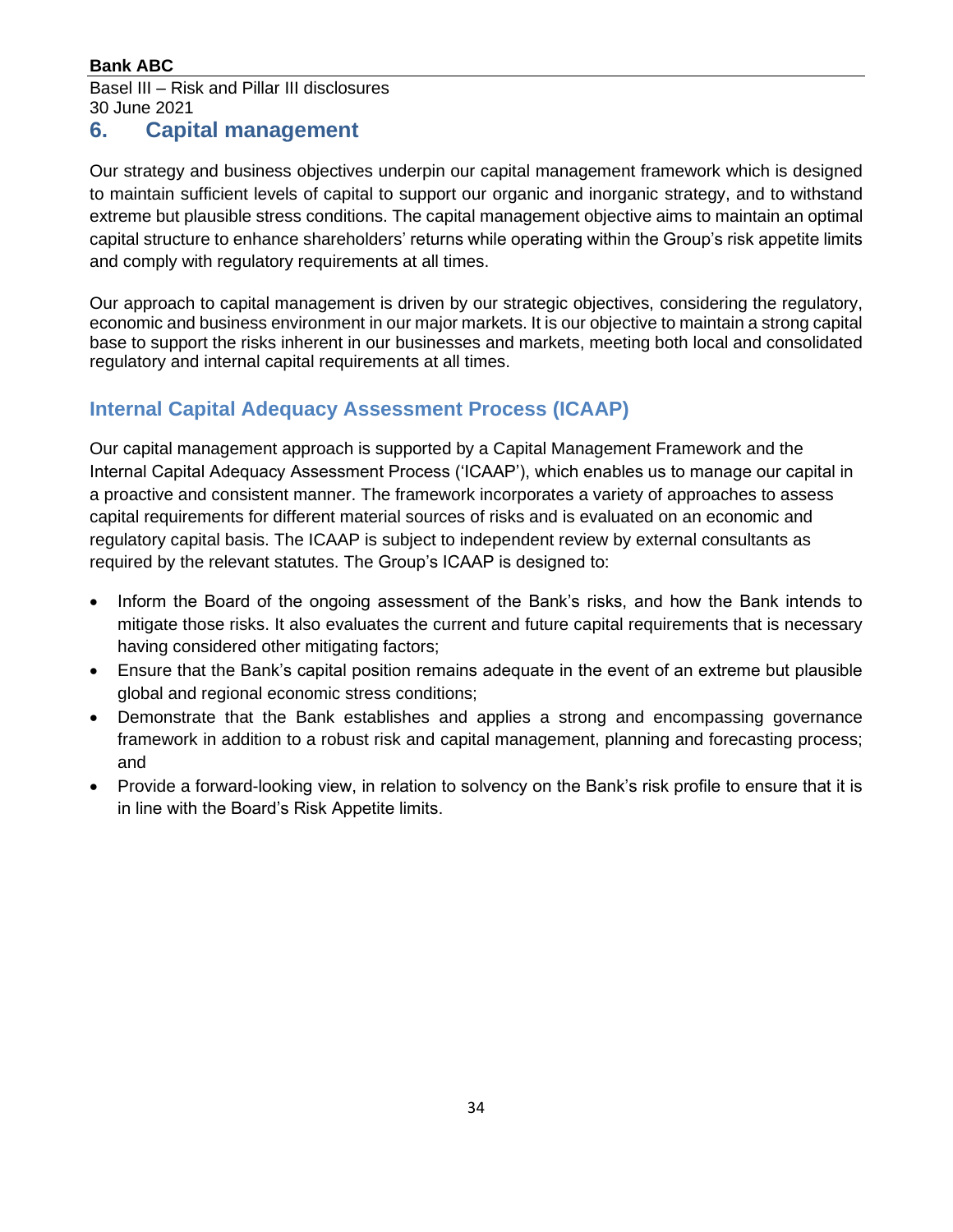Basel III – Risk and Pillar III disclosures 30 June 2021

# **6. Capital management (continued)**



The ICAAP makes an assessment of capital required for each of the material sources of risks and compares the overall capital requirements for Pillar 1 and Pillar 2 risks against available capital. Our assessment of capital adequacy is aligned to our assessment of risks. These include credit, market, operational, concentration risk (geographic, sectoral and obligor), liquidity risk, pension fund obligation, residual risks, and interest rate risk in the banking book.

In addition to the assessment of capital requirements under Pillar 1 and Pillar 2A of the regulatory capital framework, the Group assesses capital requirements for stress events under Pillar 2B.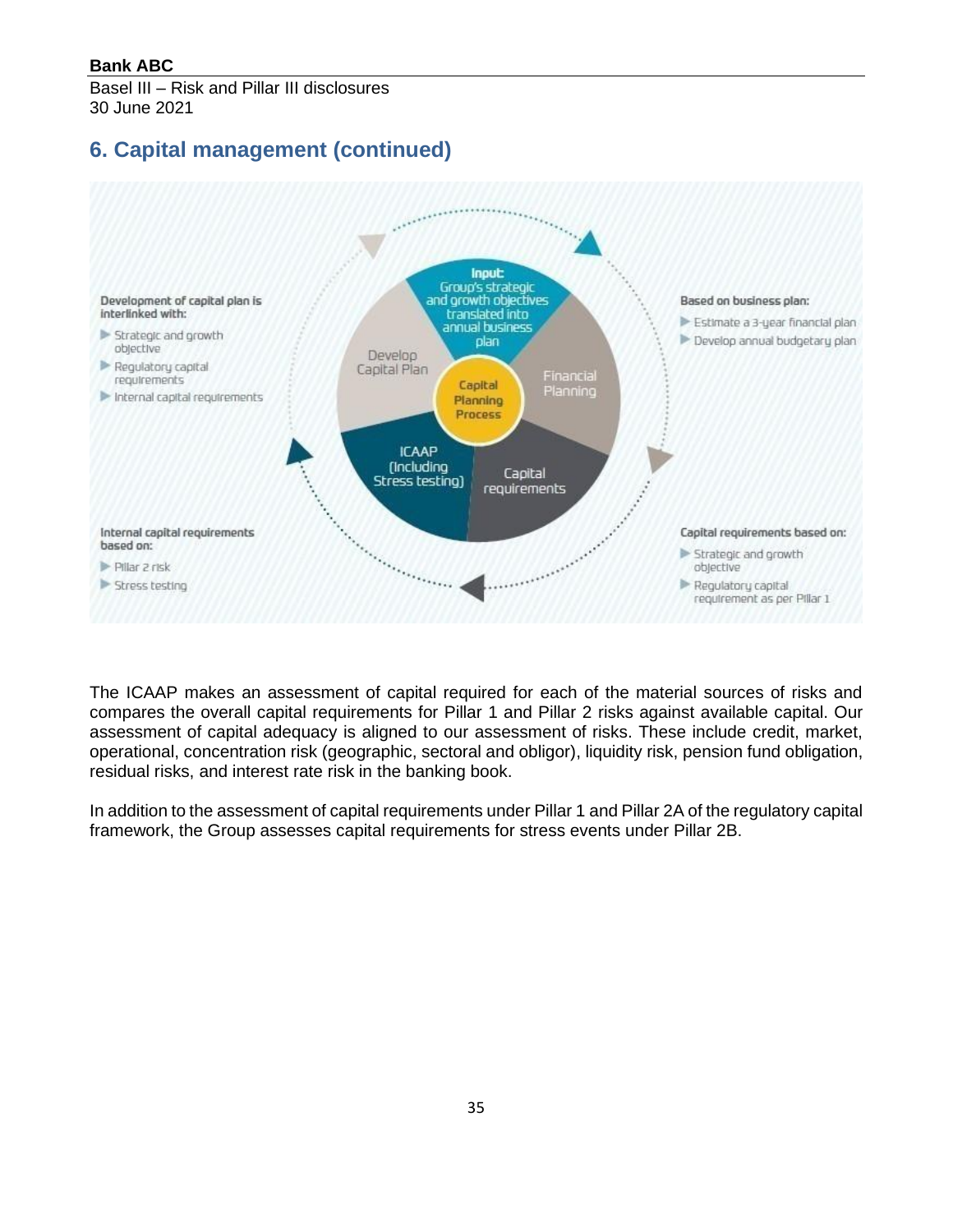# **6. Capital management (continued)**

#### **Pillar 2A Risks**

The Pillar 2A measurement framework for the key risk categories is summarised below:

| <b>Material Sources of Risk (Pillar</b><br>2A)                                                                    | <b>Methodology</b>                                                                                                                                                                                                                                                                                                                  |
|-------------------------------------------------------------------------------------------------------------------|-------------------------------------------------------------------------------------------------------------------------------------------------------------------------------------------------------------------------------------------------------------------------------------------------------------------------------------|
| <b>Credit Risk</b>                                                                                                | Additional capital required for credit risk under ICAAP based on the<br>Foundation Internal Ratings based approach                                                                                                                                                                                                                  |
| <b>Concentration Risk</b><br><b>Name Concentration</b><br><b>Sector Concentration</b><br>Geographic Concentration | Capital requirements assessed for Name, Sector and Geographic<br>concentration risks using the HHI approach                                                                                                                                                                                                                         |
| <b>Counterparty Credit Risk</b>                                                                                   | No capital add-on under ICAAP as Pillar 1 is assessed to be sufficient                                                                                                                                                                                                                                                              |
| <b>Market Risk</b>                                                                                                | The Group uses the 'Historical Simulation Approach' to measure VaR. The<br>key model assumptions for the trading portfolio are:<br>2-year historical simulation<br>1-year Holding Period<br>99% (one tail) confidence interval<br>This is further augmented by a stress analysis under Pillar 2B.                                   |
| <b>Operational Risk</b><br><b>Conduct Risk</b><br><b>Non Conduct Risk</b>                                         | Pillar 1 capital requirement was deemed sufficient for Market Risk.<br>For Conduct risk - Based on peak historical losses over a five year<br>$\blacksquare$<br>period.<br>For Non Conduct Risk - Based on the PRA method of C1 and C2. The<br>third scenario C3 of the PRA method will be incorporated in the next<br>ICAAP cycle. |
| <b>Liquidity and Funding Risk</b>                                                                                 | Liquidity and funding risk is covered under ILAAP and sufficient High<br>Quality Liquid Asset Buffers (LAB) held to address this risk                                                                                                                                                                                               |
| Interest Rate Risk in the Banking<br>Book (IRRBB)                                                                 | Capital requirements assessed based on six stress scenarios in alignment<br>with Basel IRRBB 2016 guidelines (BCBS 368). Capital requirements is<br>assessed against internal threshold for EAR and EVE.                                                                                                                            |
| <b>Pension Obligation Risk</b>                                                                                    | Capital requirements assessed based on an actuarial assessment of pension<br>fund obligations by computing the gap between the present value of all<br>defined pension obligations and the value of the pension fund scheme assets<br>which is complemented with a stress assessment using a set of stress<br>scenarios             |
| <b>Strategic Risk</b>                                                                                             | Regular review of strategy in view of the changing technology, regulatory<br>and business landscape                                                                                                                                                                                                                                 |
| <b>Reputational Risk</b>                                                                                          | Robust governance and management framework with significant<br>involvement of senior management to proactively address any risk(s) to the<br>Group's reputation                                                                                                                                                                     |

#### **Pillar 2B - Stress Testing**

Pillar 2B represents capital requirements to be assessed through Stress Testing and Scenario Analysis. Stress testing alerts the Bank's management to adverse unexpected outcomes related to a variety of risks and provides an indication of how much capital might be needed to absorb losses should large shocks occur. A summary of the approach followed for stress testing is as follows: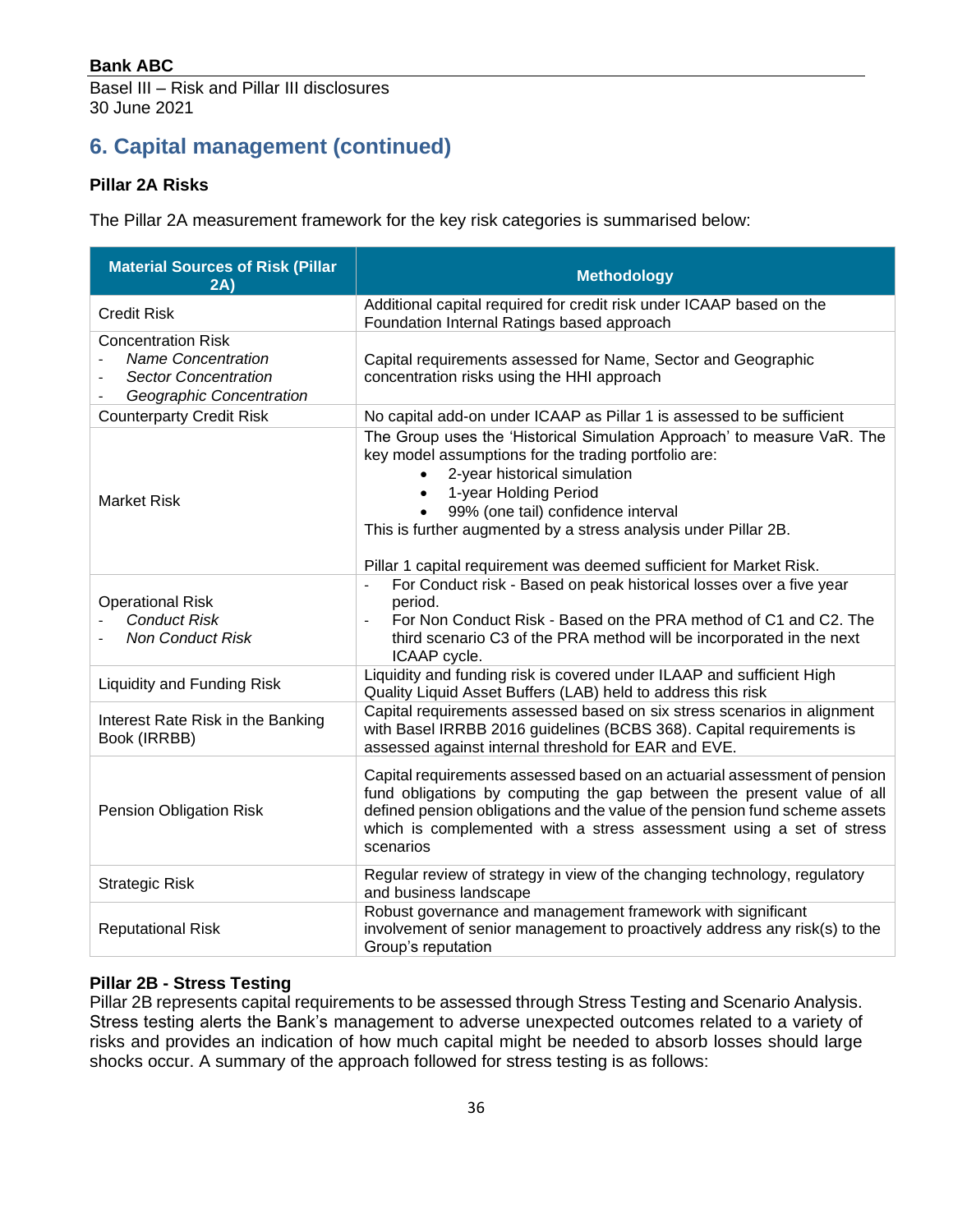## **6. Capital management (continued)**

The bank applies an Integrated Stress Testing (IST) to assess the impact of a continuum of stress scenarios including market-wide, idiosyncratic and combined scenarios on its capital, asset quality, earnings and liquidity. IST also enhances the bank's ability to integrate the feedback loop and interplay between different risks when a stress event occurs.

The market-wide scenarios generated from Moody's data on macro-economic forecasts allow the bank to assess its vulnerabilities under mild, moderate, severe and reverse scenarios using the same macrovariables. Idiosyncratic scenarios have been identified for its material and emerging risks. Bank can now assess the impact of these scenarios or new events for various risk drivers on a multi-dimensional basis, that is, at an entity, country, sector, business area, product, customer or any other applicable level.

Finally, the bank has leveraged the management actions identified under its ICAAP, ILAAP and RRP processes to complete the impact analysis by assessing the adequacy of these actions to resolve the adverse impact from these scenarios. The results of the IST process is aligned with the bank's risk appetite setting at an entity and group level. The Bank uses the IST framework to complete its ICAAP.

The ICAAP considers mild, moderate and severe stress scenarios and assesses their impact on its earnings, asset quality, capital and liquidity adequacy. The macroeconomic stress scenarios are sourced from Moody's scenario generator platform.

Impact on capital of the above is assessed and suitable management actions were identified to mitigate the impact of stress while making the overall capital adequacy assessments

Based on the its assessment, the Group maintains adequate levels of capital buffers to meet its business growth over the planning horizon as well as withstand extreme but plausible stress.

#### **Annual Planning Cycle**

Our annual budget results in an assessment of RWA and capital requirements to support the Bank's growth plans and compares this with the available Capital. The annual budget, the 3 year forecasts and the ICAAP are approved by the Board. Regular forecasts of RWA and Capital resources are reviewed and the capital ratios are monitored against these forecasts.

#### **Capital Allocation**

The responsibility for Group's capital allocation principles rests with the Group's Management Committee. The capital allocation disciplines are enforced through the Group Balance Sheet Management function that operates under the oversight of the Group Chief Financial Officer. Through our internal governance processes, we seek to maintain discipline over our investment and capital allocation decisions, and seek to ensure that returns on capital meet the Group's management objectives. Our strategy is to allocate capital to businesses and entities to support growth objectives where above hurdle returns have been identified based on their regulatory and economic capital needs.

We manage our new business returns with a Risk Adjusted Return on Capital (RAROC) measure to drive higher returns while balancing risks.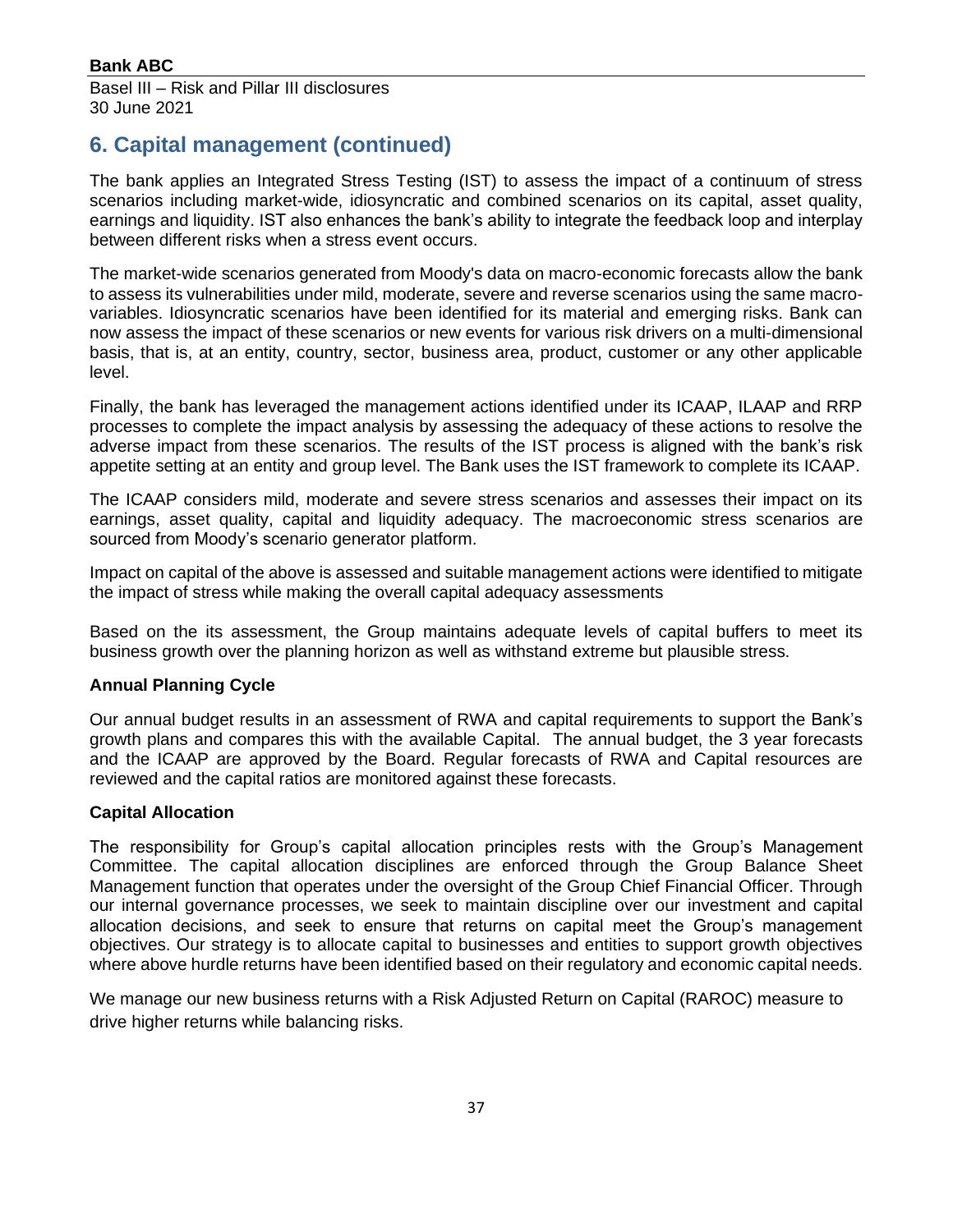Basel III – Risk and Pillar III disclosures 30 June 2021

### **7. Related party transactions**

<span id="page-37-0"></span>Related parties represent associated companies, major shareholders, directors and key management personnel of the Group and entities controlled, jointly controlled or significantly influenced by such parties. Pricing policies and terms of these transactions are approved by the Group's senior management, and are based on arm's length rationale.

Please refer note 12 of the 30 June 2021 interim condensed consolidated financial statements for disclosures on related-party transactions and balances.

Exposures to related-parties other than those disclosed in the above mentioned note are as follows: **US \$ Millions**

|                                         | OU J MIIIIUIS |
|-----------------------------------------|---------------|
| Claims on shareholders*                 | 137           |
| Claims on directors & senior management |               |
| Claims on staff                         | 29            |
| *Unfunded exposures after applying CCF. |               |

#### Liabilities to related parties

| Connected deposits | 5,441 |
|--------------------|-------|
|                    |       |

### **8. Repurchase and resale agreements**

<span id="page-37-1"></span>Proceeds from assets sold under repurchase agreements as at 30 June 2021 amounted to US\$ 841 million. The carrying value of securities sold under repurchase agreements at the period end amounted to US\$ 847 million.

Amounts paid for assets purchased under resale agreements at the period end amounted to US\$ 699 million and relate to customer product and treasury activities. The market value of the securities purchased under resale agreements at the period end amounted to US\$ 699 million.

### **9. Material transactions**

<span id="page-37-2"></span>Transactions requiring approval by the Board include large credit transactions, related party transactions and any other significant strategic, investment or major funding decisions in accordance with Board approved policies and procedures.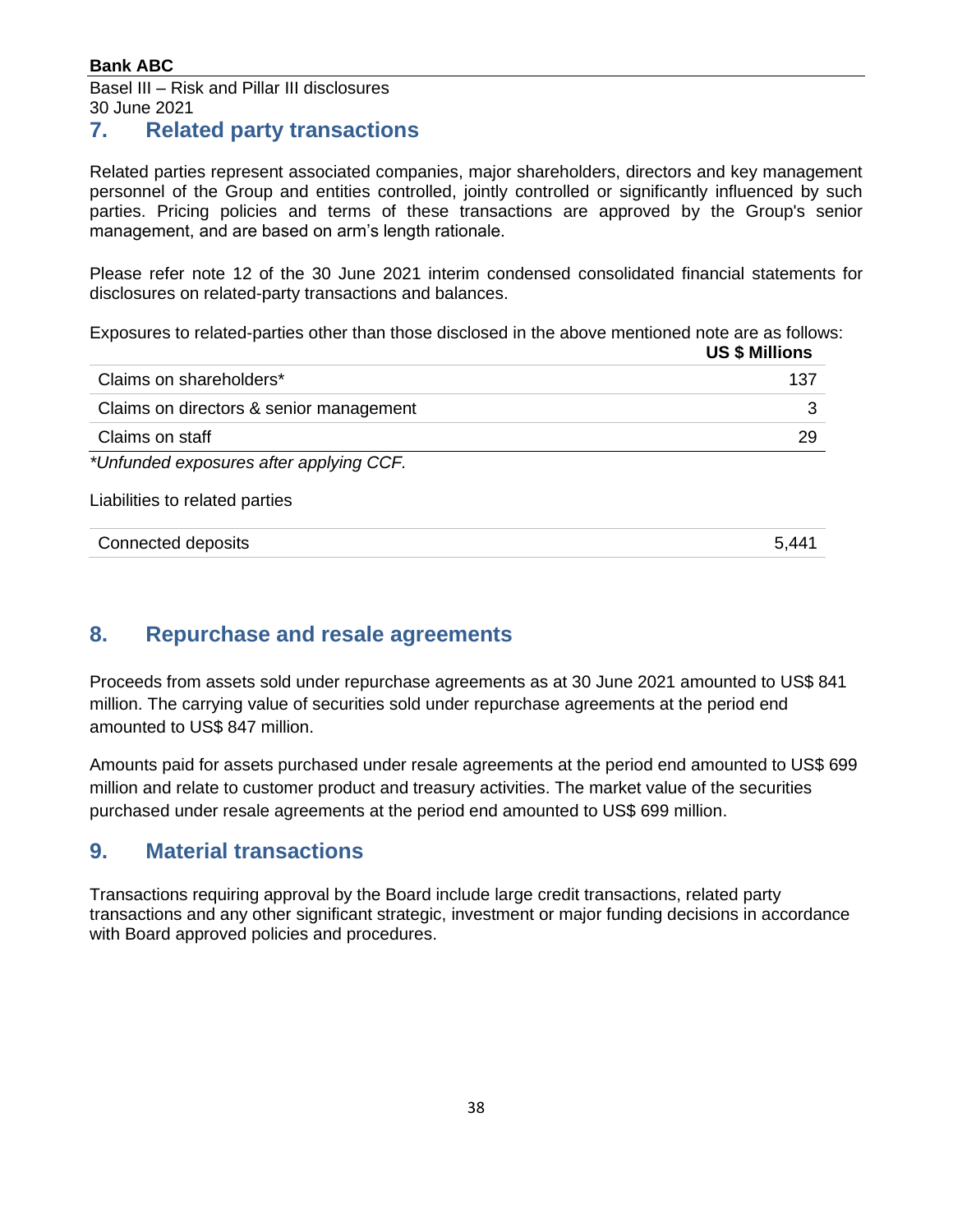# **PD 1: Post 1 January 2019 disclosure template**

<span id="page-38-1"></span><span id="page-38-0"></span>

|    | <b>Basel III Common Disclosure Template</b>                                                                                                                                                                                                                                  | PIR as at<br>30 June<br>2021 | <b>Reference</b>         |
|----|------------------------------------------------------------------------------------------------------------------------------------------------------------------------------------------------------------------------------------------------------------------------------|------------------------------|--------------------------|
|    | <b>Common Equity Tier 1 capital: instruments and reserves</b>                                                                                                                                                                                                                |                              |                          |
| 1  | Directly issued qualifying common share capital plus related stock<br>surplus                                                                                                                                                                                                | 3,104                        | a                        |
| 2  | Retained earnings                                                                                                                                                                                                                                                            | 1,010                        | b                        |
| 3  | Accumulated other comprehensive income (and other reserves)                                                                                                                                                                                                                  | (142)                        | $c1 + c2 + c3 + c4 + c5$ |
| 4  | Not applicable                                                                                                                                                                                                                                                               |                              |                          |
| 5  | Common share capital issued by subsidiaries and held by third parties<br>(amount allowed in group CET1)                                                                                                                                                                      | 229                          | d                        |
| 6  | <b>Common Equity Tier 1 capital before regulatory adjustments</b>                                                                                                                                                                                                            | 4,201                        |                          |
|    | <b>Common Equity Tier 1 capital: regulatory adjustments</b>                                                                                                                                                                                                                  |                              |                          |
| 7  | Prudential valuation adjustments                                                                                                                                                                                                                                             |                              |                          |
| 8  | Goodwill (net of related tax liability)                                                                                                                                                                                                                                      |                              |                          |
| 9  | Other intangibles other than mortgage-servicing rights (net of related<br>tax liability)                                                                                                                                                                                     | 53                           | е                        |
| 10 | Deferred tax assets that rely on future profitability excluding those<br>arising from temporary differences (net of related tax liability)                                                                                                                                   | 4                            | f                        |
| 11 | Cash-flow hedge reserve                                                                                                                                                                                                                                                      | ä,                           |                          |
| 12 | Shortfall of provisions to expected losses                                                                                                                                                                                                                                   |                              |                          |
| 13 | Securitisation gain on sale (as set out in paragraph 562 of Basel II<br>framework)                                                                                                                                                                                           | ۰                            |                          |
| 14 | Not applicable                                                                                                                                                                                                                                                               | ٠                            |                          |
| 15 | Defined-benefit pension fund net assets                                                                                                                                                                                                                                      | 40                           | c <sub>6</sub>           |
| 16 | Investments in own shares                                                                                                                                                                                                                                                    |                              |                          |
| 17 | Reciprocal cross-holdings in common equity                                                                                                                                                                                                                                   | ٠                            |                          |
| 18 | Investments in the capital of banking, financial and insurance entities<br>that are outside the scope of regulatory consolidation, net of eligible<br>short positions, where the bank does not own more than 10% of the<br>issued share capital (amount above 10% threshold) |                              |                          |
| 19 | Significant investments in the common stock of banking, financial and<br>insurance entities that are outside the scope of regulatory<br>consolidation, net of eligible short positions (amount above 10%<br>threshold)                                                       |                              |                          |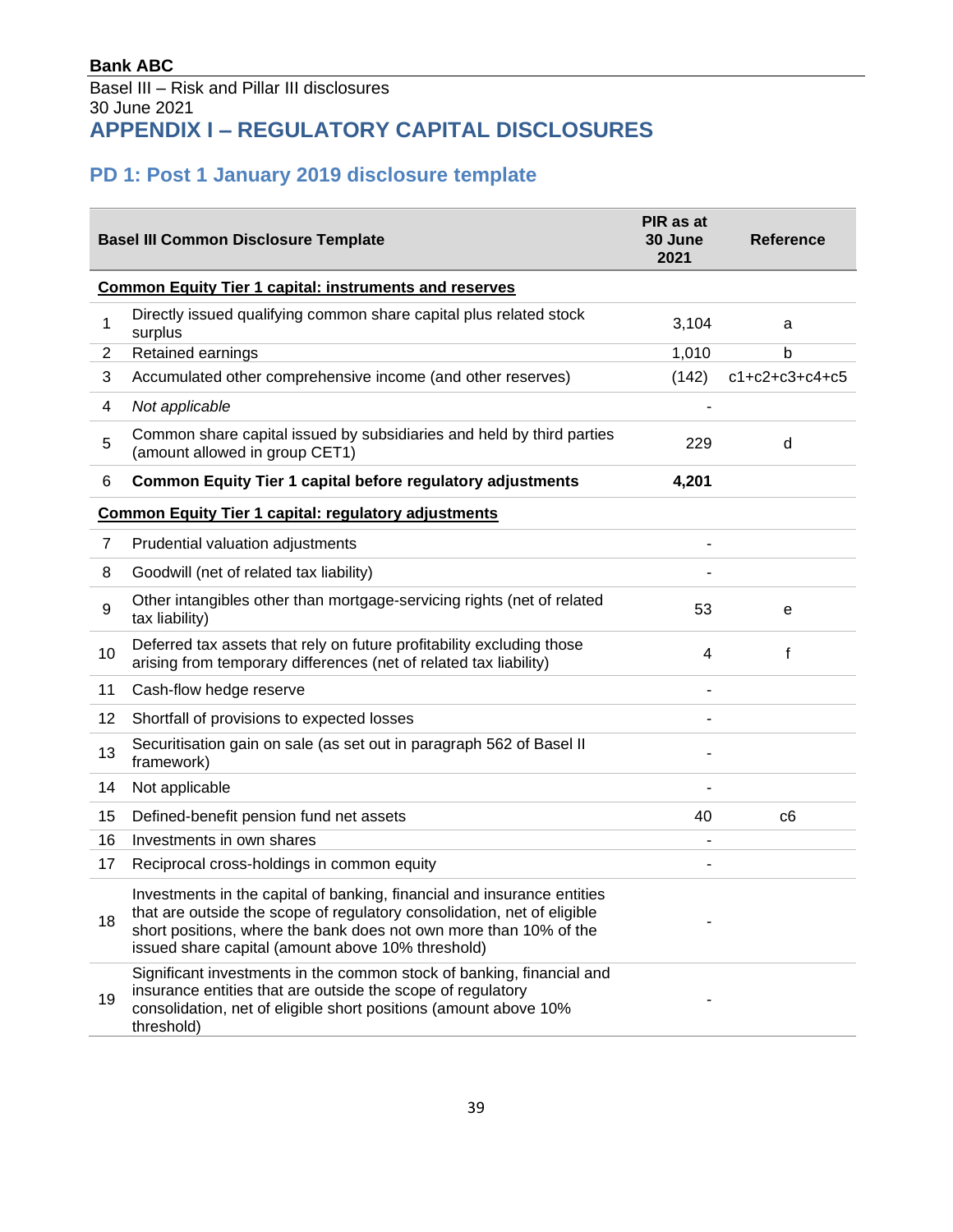# **PD 1: Post 1 January 2019 disclosure template (continued)**

|                                                   | <b>Basel III Common Disclosure Template</b>                                                                                                                     | PIR as at<br>30 June<br>21 | <b>Reference</b> |  |
|---------------------------------------------------|-----------------------------------------------------------------------------------------------------------------------------------------------------------------|----------------------------|------------------|--|
|                                                   | <b>Common Equity Tier 1 capital: regulatory adjustments (continued)</b>                                                                                         |                            |                  |  |
| 20                                                | Mortgage servicing rights (amount above 10% threshold)                                                                                                          |                            |                  |  |
| 21                                                | Deferred tax assets arising from temporary differences (amount<br>above 10% threshold, net of related tax liability)                                            |                            |                  |  |
| 22                                                | Amount exceeding the 15% threshold                                                                                                                              |                            |                  |  |
| 23                                                | of which: significant investments in the common stock of financials                                                                                             |                            |                  |  |
| 24                                                | of which: mortgage servicing rights                                                                                                                             |                            |                  |  |
| 25                                                | of which: deferred tax assets arising from temporary differences                                                                                                |                            |                  |  |
| 26                                                | CBB specific regulatory adjustments                                                                                                                             |                            |                  |  |
| 27                                                | Regulatory adjustments applied to Common Equity Tier 1 due to<br>insufficient Additional Tier 1 and Tier 2 to cover deductions                                  |                            |                  |  |
| 28                                                | Total regulatory adjustments to Common equity Tier 1                                                                                                            | 97                         |                  |  |
| 29                                                | <b>Common Equity Tier 1 capital (CET1)</b>                                                                                                                      | 4,104                      |                  |  |
|                                                   | <b>Additional Tier 1 capital: instruments</b>                                                                                                                   |                            |                  |  |
| 30                                                | Directly issued qualifying Additional Tier 1 instruments plus related<br>stock surplus                                                                          |                            |                  |  |
| 31                                                | of which: classified as equity under applicable accounting standards                                                                                            |                            |                  |  |
| 32                                                | of which: classified as liabilities under applicable accounting<br>standards                                                                                    |                            |                  |  |
| 33                                                | Directly issued capital instruments subject to phase out from<br><b>Additional Tier 1</b>                                                                       |                            |                  |  |
| 34                                                | Additional Tier 1 instruments (and CET1 instruments not included in<br>row 5) issued by subsidiaries and held by third parties (amount<br>allowed in Group AT1) | 87                         | g                |  |
| 35                                                | of which: instruments issued by subsidiaries subject to phase out                                                                                               |                            |                  |  |
| 36                                                | Additional Tier 1 capital before regulatory adjustments                                                                                                         | 87                         |                  |  |
| Additional Tier 1 capital: regulatory adjustments |                                                                                                                                                                 |                            |                  |  |
| 37                                                | Investments in own Additional Tier 1 instruments                                                                                                                |                            |                  |  |
| 38                                                | Reciprocal cross-holdings in Additional Tier 1 instruments                                                                                                      |                            |                  |  |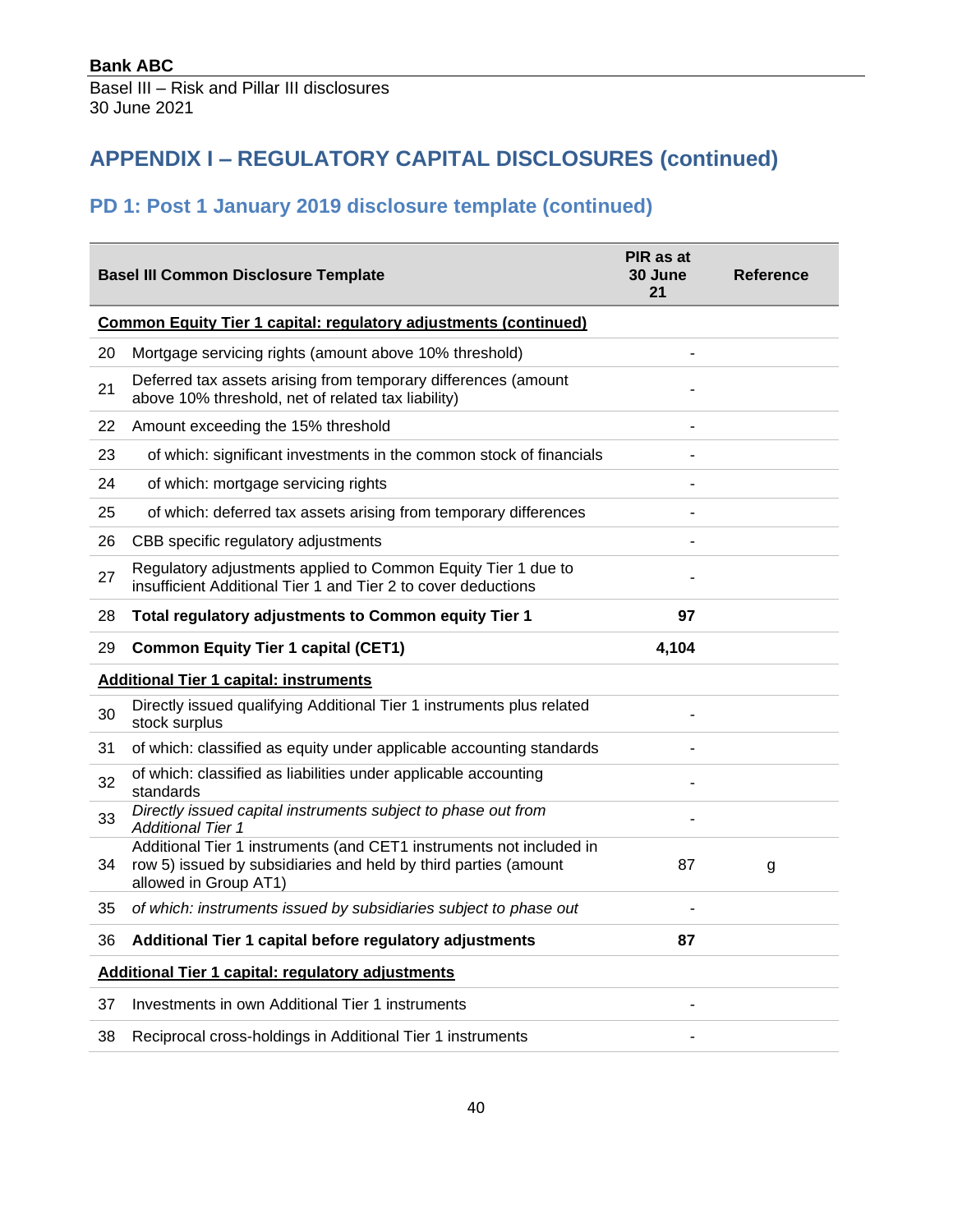## **PD 1: Post 1 January 2019 disclosure template (continued)**

|    | <b>Basel III Common Disclosure Template</b>                                                                                                                                                                                                                                                              | PIR as at<br>30 June<br>2021 | <b>Reference</b> |  |  |  |
|----|----------------------------------------------------------------------------------------------------------------------------------------------------------------------------------------------------------------------------------------------------------------------------------------------------------|------------------------------|------------------|--|--|--|
|    | Additional Tier 1 capital: regulatory adjustments (continued)                                                                                                                                                                                                                                            |                              |                  |  |  |  |
| 39 | Investments in the capital of banking, financial and insurance<br>entities that are outside the scope of regulatory consolidation, net of<br>eligible short positions, where the bank does not own more than<br>10% of the issued common share capital of the entity (amount<br>above 10% threshold)     |                              |                  |  |  |  |
| 40 | Significant investments in the capital of banking, financial and<br>insurance entities that are outside the scope of regulatory<br>consolidation (net of eligible short positions)                                                                                                                       |                              |                  |  |  |  |
| 41 | CBB specific regulatory adjustments                                                                                                                                                                                                                                                                      |                              |                  |  |  |  |
| 42 | Regulatory adjustments applied to Additional Tier 1 due to<br>insufficient Tier 2 to cover deductions                                                                                                                                                                                                    |                              |                  |  |  |  |
| 43 | Total regulatory adjustments to Additional Tier 1 capital                                                                                                                                                                                                                                                |                              |                  |  |  |  |
| 44 | <b>Additional Tier 1 capital (AT1)</b>                                                                                                                                                                                                                                                                   | 87                           |                  |  |  |  |
| 45 | Tier 1 capital (T1 = CET1 + AT1)                                                                                                                                                                                                                                                                         | 4,191                        |                  |  |  |  |
|    | <b>Tier 2 capital: instruments and provisions</b>                                                                                                                                                                                                                                                        |                              |                  |  |  |  |
| 46 | Directly issued qualifying Tier 2 instruments plus related stock<br>surplus                                                                                                                                                                                                                              |                              |                  |  |  |  |
| 47 | Directly issued capital instruments subject to phase out from Tier 2                                                                                                                                                                                                                                     |                              |                  |  |  |  |
| 48 | Tier 2 instruments (and CET1 and AT1 instruments not included in<br>rows 5 or 34) issued by subsidiaries and held by third parties<br>(amount allowed in Group Tier 2)                                                                                                                                   | 73                           |                  |  |  |  |
| 49 | of which: instruments issued by subsidiaries subject to phase out                                                                                                                                                                                                                                        |                              |                  |  |  |  |
| 50 | Provisions                                                                                                                                                                                                                                                                                               | 156                          | h*               |  |  |  |
| 51 | Tier 2 capital before regulatory adjustments                                                                                                                                                                                                                                                             | 229                          |                  |  |  |  |
|    | Tier 2 capital: regulatory adjustments                                                                                                                                                                                                                                                                   |                              |                  |  |  |  |
|    | 52 Investments in own Tier 2 instruments                                                                                                                                                                                                                                                                 |                              |                  |  |  |  |
| 53 | Reciprocal cross-holdings in Tier 2 instruments                                                                                                                                                                                                                                                          |                              |                  |  |  |  |
| 54 | Investments in the capital of banking, financial and insurance<br>entities that are outside the scope of regulatory consolidation, net of<br>eligible short positions, where the bank does not own more than<br>10% of the issued common share capital of the entity (amount<br>above the 10% threshold) |                              |                  |  |  |  |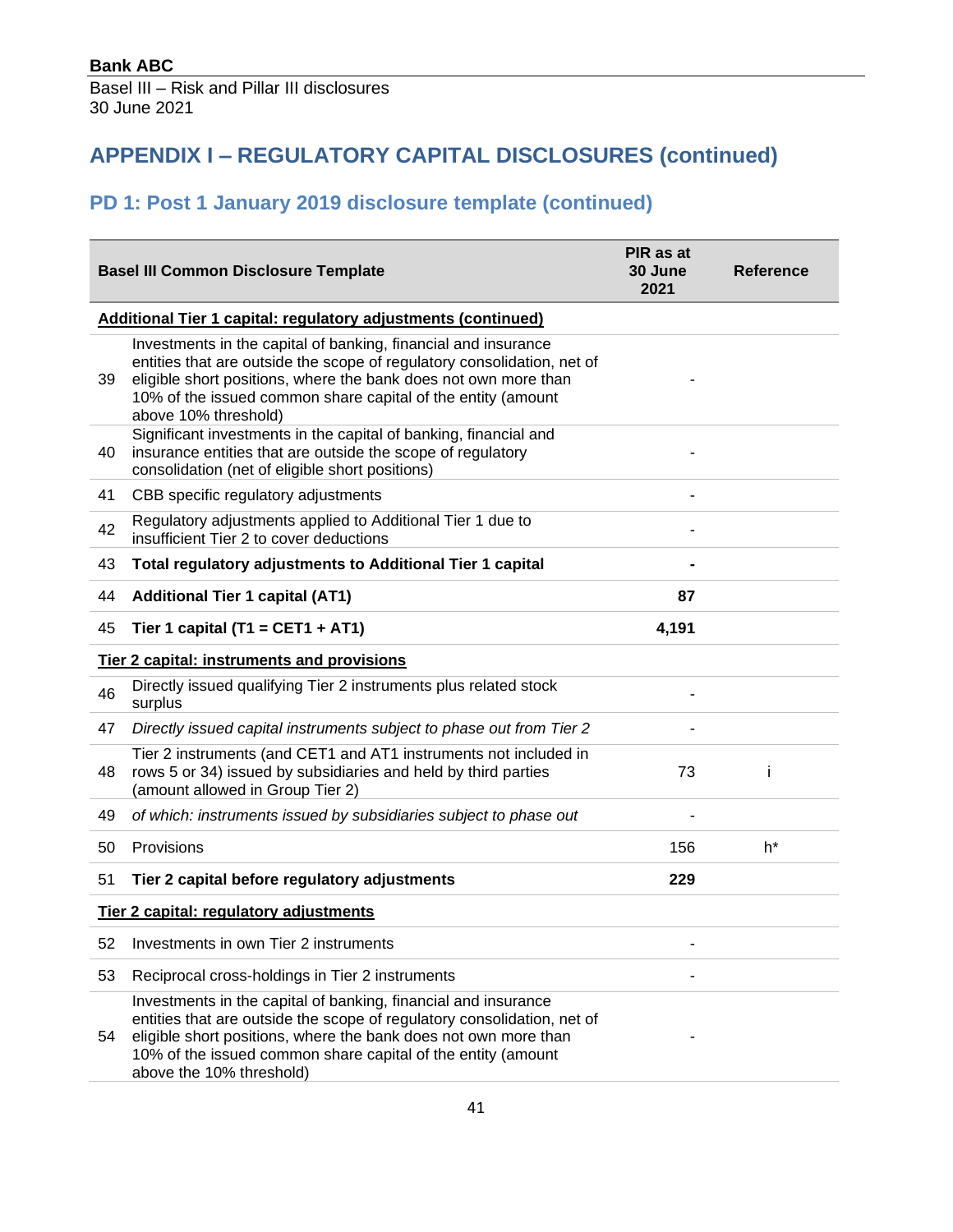# **PD 1: Post 1 January 2019 disclosure template (continued)**

|    | <b>Basel III Common Disclosure Template</b>                                                                                                                                                                                            | PIR as at<br>30 June<br>2021 | Reference |
|----|----------------------------------------------------------------------------------------------------------------------------------------------------------------------------------------------------------------------------------------|------------------------------|-----------|
|    | Tier 2 capital: regulatory adjustments (continued)                                                                                                                                                                                     |                              |           |
| 55 | Significant investments in the capital banking, financial and<br>insurance entities that are outside the scope of regulatory<br>consolidation (net of eligible short positions)                                                        |                              |           |
| 56 | National specific regulatory adjustments                                                                                                                                                                                               |                              |           |
| 57 | Total regulatory adjustments to Tier 2 capital                                                                                                                                                                                         |                              |           |
| 58 | Tier 2 capital (T2)                                                                                                                                                                                                                    | 229                          |           |
| 59 | Total capital (TC = $T1 + T2$ )                                                                                                                                                                                                        | 4,420                        |           |
| 60 | <b>Total risk weighted assets</b>                                                                                                                                                                                                      | 25,505                       |           |
|    | <b>Capital ratios and buffers</b>                                                                                                                                                                                                      |                              |           |
| 61 | Common Equity Tier 1 (as a percentage of risk weighted assets)                                                                                                                                                                         | 16.1%                        |           |
| 62 | Tier 1 (as a percentage of risk weighted assets)                                                                                                                                                                                       | 16.4%                        |           |
| 63 | Total capital (as a percentage of risk weighted assets)                                                                                                                                                                                | 17.3%                        |           |
| 64 | Institution specific buffer requirement (minimum CET1 requirement<br>plus capital conservation buffer plus countercyclical buffer<br>requirements plus G-SIB buffer requirement, expressed as a<br>percentage of risk weighted assets) | 2.5%                         |           |
| 65 | of which: capital conservation buffer requirement                                                                                                                                                                                      | 2.5%                         |           |
| 66 | of which: bank specific countercyclical buffer requirement                                                                                                                                                                             | N/A                          |           |
| 67 | of which: G-SIB buffer requirement                                                                                                                                                                                                     | N/A                          |           |
| 68 | Common Equity Tier 1 available to meet buffers (as a percentage of<br>risk weighted assets)                                                                                                                                            | 7.1%                         |           |
|    | National minima including CBB (where different from Basel III)                                                                                                                                                                         |                              |           |
| 69 | CBB Common Equity Tier 1 minimum ratio                                                                                                                                                                                                 | 9%                           |           |
| 70 | CBB Tier 1 minimum ratio                                                                                                                                                                                                               | 10.5%                        |           |
| 71 | CBB total capital minimum ratio                                                                                                                                                                                                        | 12.5%                        |           |
|    | Amounts below the thresholds for deduction (before risk weighting)                                                                                                                                                                     |                              |           |
| 72 | Non-significant investments in the capital of other financials                                                                                                                                                                         | 3                            |           |
| 73 | Significant investments in the common stock of financials                                                                                                                                                                              | 27                           |           |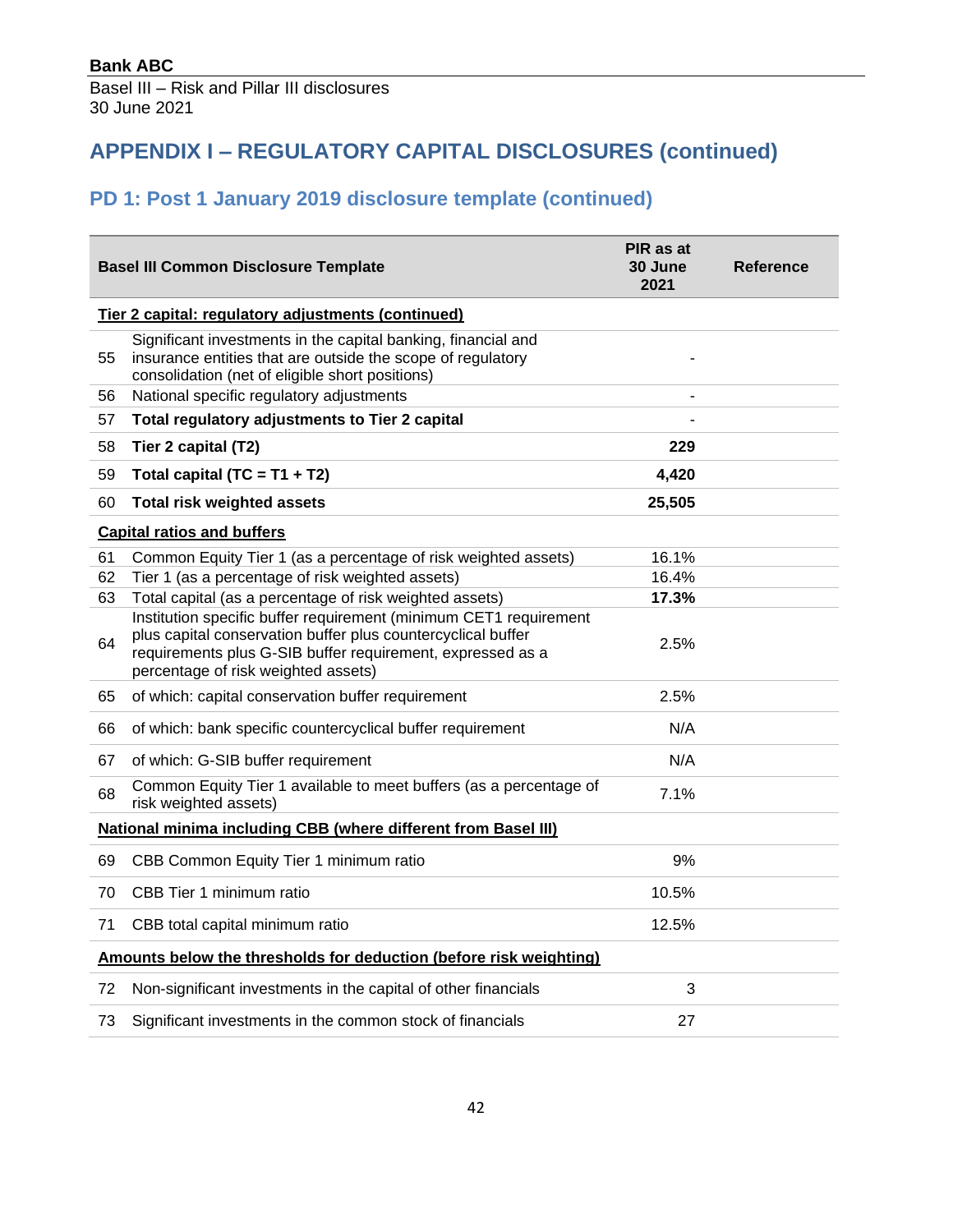## **PD 1: Post 1 January 2019 disclosure template (continued)**

|    | <b>Basel III Common Disclosure Template</b>                                                                                           | PIR as at<br>30 June<br>2021 | <b>Reference</b> |
|----|---------------------------------------------------------------------------------------------------------------------------------------|------------------------------|------------------|
|    | Amounts below the thresholds for deduction (before risk weighting) (continued)                                                        |                              |                  |
| 74 | Mortgage servicing rights (net of related tax liability)                                                                              |                              |                  |
| 75 | Deferred tax assets arising from temporary differences (net of<br>related tax liability)                                              | 233                          |                  |
|    | Applicable caps on the inclusion of provisions in Tier 2                                                                              |                              |                  |
| 76 | Provisions eligible for inclusion in Tier 2 in respect of exposures<br>subject to standardised approach (prior to application of cap) | 199                          | h*               |
| 77 | Cap on inclusion of provisions in Tier 2 under standardised<br>approach                                                               | 279                          |                  |
| 78 | N/A                                                                                                                                   |                              |                  |
| 79 | N/A                                                                                                                                   |                              |                  |
|    | Capital instruments subject to phase-out arrangements (only applicable between 1 Jan 2019 and 1<br>Jan 2023)                          |                              |                  |
| 80 | Current cap on CET1 instruments subject to phase out<br>arrangements                                                                  | N/A                          |                  |
| 81 | Amount excluded from CET1 due to cap (excess over cap after<br>redemptions and maturities)                                            | N/A                          |                  |
| 82 | Current cap on AT1 instruments subject to phase out arrangements                                                                      | N/A                          |                  |
| 83 | Amount excluded from AT1 due to cap (excess over cap after<br>redemptions and maturities)                                             | N/A                          |                  |
| 84 | Current cap on T2 instruments subject to phase out arrangements                                                                       | N/A                          |                  |
| 85 | Amount excluded from T2 due to cap (excess over cap after<br>redemptions and maturities)                                              | N/A                          |                  |

*\* As adjusted based on CBB circular "OG/226/2020"*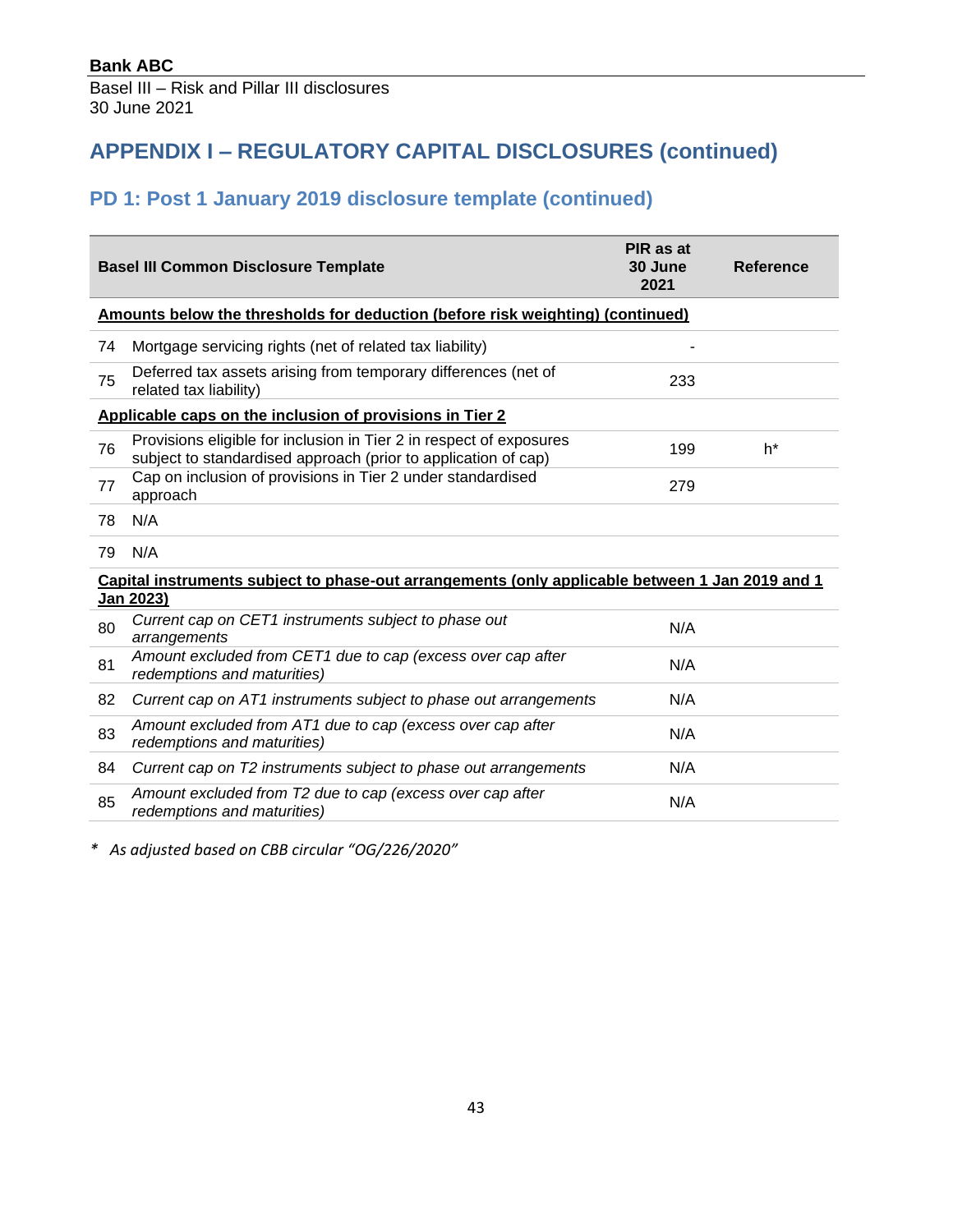### **PD 2: Reconciliation of Regulatory Capital**

#### **i)** Step 1: Disclosure of Balance Sheet under Regulatory scope of Consolidation

<span id="page-43-0"></span>

|                                                                 |                                                                    | <b>US\$ million</b>             |
|-----------------------------------------------------------------|--------------------------------------------------------------------|---------------------------------|
|                                                                 | <b>Balance sheet</b><br>as in published<br>financial<br>statements | <b>Consolidated</b><br>PIR data |
| Liquid funds                                                    | 1,995                                                              |                                 |
| Cash and balances at central banks                              |                                                                    | 1,103                           |
| Placements with banks and similar financial institutions        | 1,999                                                              | 3,590                           |
| Reverse repurchase agreements and other similar secured lending | 699                                                                |                                 |
| Financial assets at fair value through P&L                      | 452                                                                | 452                             |
| Non-trading investments                                         | 7,283                                                              |                                 |
| <b>Investment at Amortised Cost</b>                             |                                                                    | 1,428                           |
| <b>Investments at FVOCI</b>                                     |                                                                    | 5,869                           |
| Loans and advances                                              | 15,930                                                             | 16,091                          |
| Investment properties                                           |                                                                    |                                 |
| Interest receivable                                             |                                                                    | 248                             |
| Other assets                                                    | 2,370                                                              | 2,043                           |
| Investments in associates and joint ventures                    |                                                                    | 27                              |
| Goodwill and intangible assets                                  |                                                                    | 53                              |
| Property, plant and equipment                                   | 211                                                                | 211                             |
| <b>TOTAL ASSETS</b>                                             | 30,939                                                             | 31,115                          |
| Deposits from banks                                             | 3,852                                                              | 7,542                           |
| Deposits from customers                                         | 17,767                                                             | 14,078                          |
| Certificate of deposits issued                                  | 546                                                                | 546                             |
| Repurchase agreements and other similar secured borrowing       | 841                                                                | 841                             |
| Interest payable                                                |                                                                    | 222                             |
| <b>Taxation</b>                                                 | 113                                                                |                                 |
| <b>Other liabilities</b>                                        | 1,925                                                              | 1,793                           |
| <b>Borrowings</b>                                               | 1,613                                                              | 1,517                           |
| Subordinated liabilities                                        |                                                                    |                                 |
| <b>Additional Tier 1 Instrument</b>                             |                                                                    | 95                              |
| <b>TOTAL LIABILITIES</b>                                        | 26,657                                                             | 26,634                          |
| Paid-in share capital                                           | 3,110                                                              | 3,110                           |
| <b>Treasury shares</b>                                          | (6)                                                                | (6)                             |
| Reserves                                                        | 786                                                                | 786                             |
| Non - controlling interest                                      | 392                                                                | 392                             |
| <b>Expected credit losses</b>                                   |                                                                    | 199                             |
| TOTAL SHAREHOLDERS' EQUITY                                      | 4,282                                                              | 4,481                           |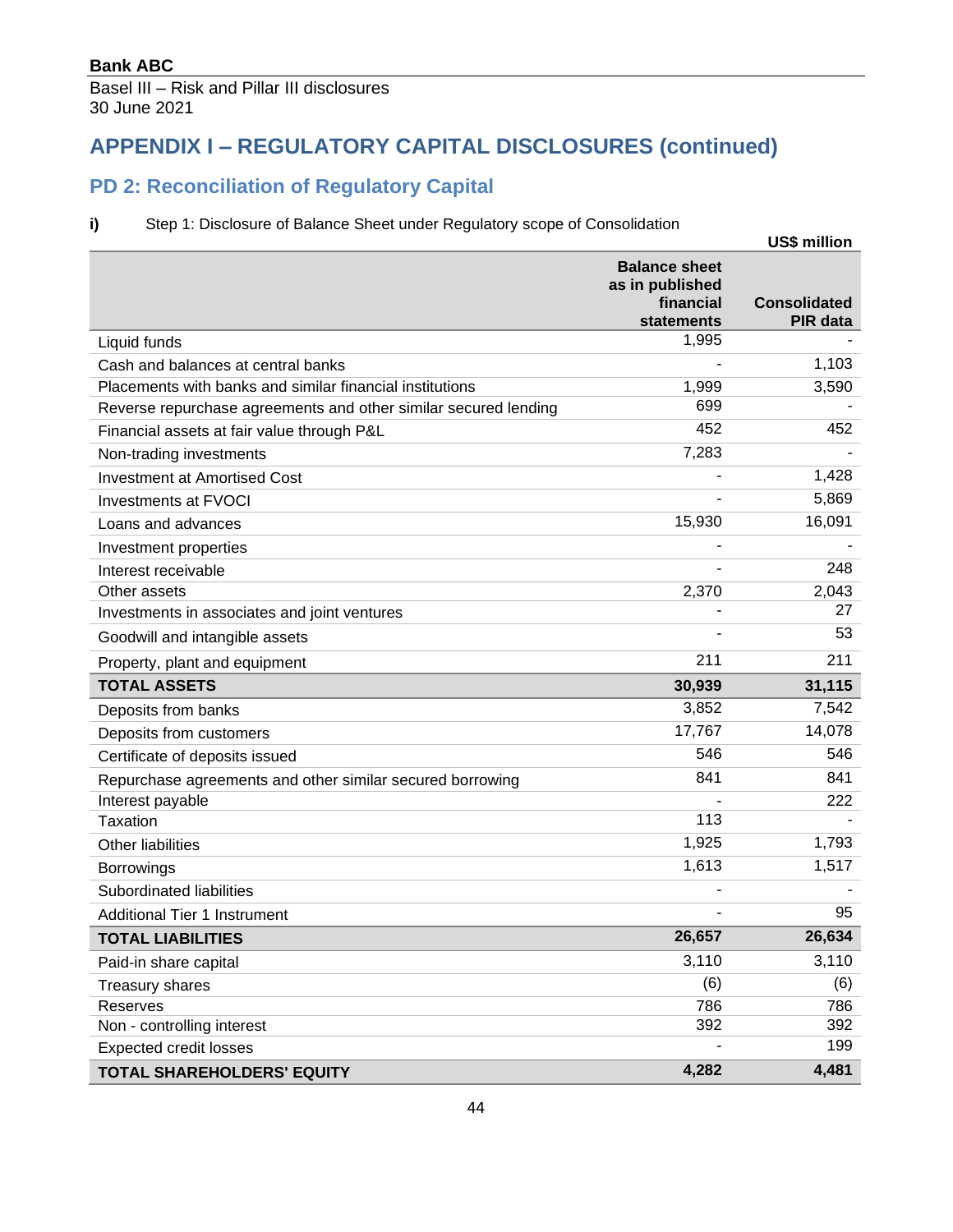## **PD 2: Reconciliation of Regulatory Capital (continued)**

#### **ii)** Step 2: Expansion of the Balance Sheet under Regulatory scope of Consolidation

|                                                                                                                   |                                                         |                     | <b>US\$ million</b> |
|-------------------------------------------------------------------------------------------------------------------|---------------------------------------------------------|---------------------|---------------------|
|                                                                                                                   | <b>Balance</b><br>sheet as in<br>published<br>financial | <b>Consolidated</b> |                     |
| <b>ASSETS</b>                                                                                                     | <b>statements</b>                                       | PIR data            | <b>Reference</b>    |
| Liquid funds                                                                                                      | 1,995                                                   |                     |                     |
| Cash and balances at central banks                                                                                |                                                         | 1,103               |                     |
| Placements with banks and similar financial institutions                                                          | 1,999                                                   | 3,590               |                     |
| Reverse repurchase agreements and other similar secured<br>lending                                                | 699                                                     |                     |                     |
| Financial assets at fair value through P&L                                                                        | 452                                                     | 452                 |                     |
| Loans and advances                                                                                                | 15,930                                                  | 16,091              |                     |
| Non-trading investments                                                                                           | 7,283                                                   | 7,297               |                     |
| Of which investment NOT exceeding regulatory threshold                                                            |                                                         | 7,297               |                     |
| Interest receivable                                                                                               |                                                         | 248                 |                     |
| Other assets                                                                                                      | 2,370                                                   | 2,043               |                     |
| Of which deferred tax assets arising from carryforwards of<br>unused tax losses, unused tax credits and all other |                                                         | 4                   | f                   |
| Of which deferred tax assets arising from temporary differences                                                   |                                                         | 233                 |                     |
| Investments in associates and joint ventures                                                                      |                                                         | 27                  |                     |
| Of which Significant investment exceeding regulatory threshold                                                    |                                                         |                     |                     |
| Of which Significant investment NOT exceeding regulatory<br>threshold                                             |                                                         | 27                  |                     |
| Goodwill and intangible assets                                                                                    |                                                         | 53                  |                     |
| Of which goodwill                                                                                                 |                                                         |                     |                     |
| Of which other intangibles (excluding MSRs) phased in at 100%                                                     |                                                         | 53                  | e                   |
| Of which MSRs                                                                                                     |                                                         |                     |                     |
| Property, plant and equipment                                                                                     | 211                                                     | 211                 |                     |
| <b>TOTAL ASSETS</b>                                                                                               | 30,939                                                  | 31,115              |                     |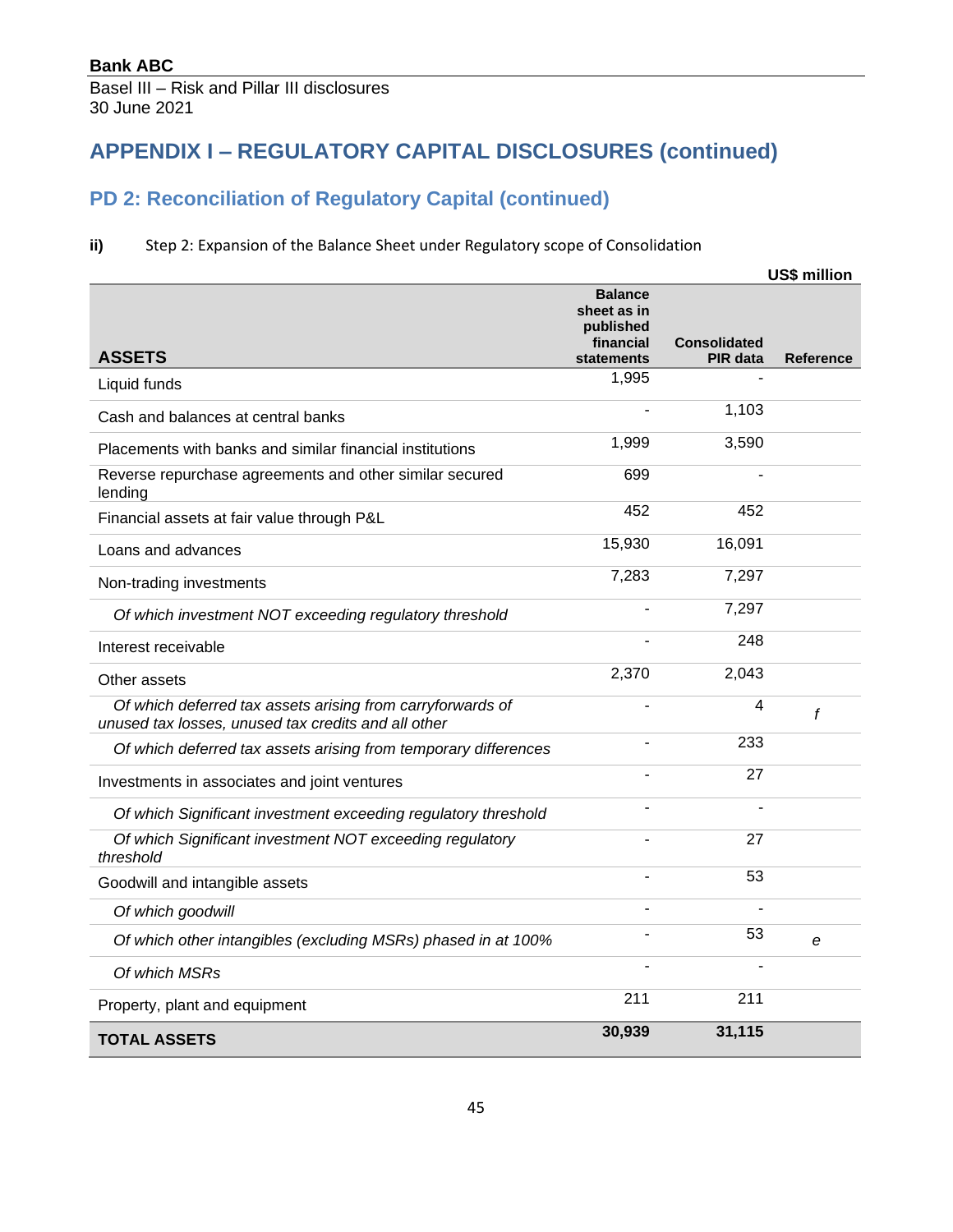#### **Bank ABC** Basel III – Risk and Pillar III disclosures 30 June 2021 **APPENDIX I – REGULATORY CAPITAL DISCLOSURES (continued)**

# **PD 2: Reconciliation of Regulatory Capital (continued)**

#### **ii)** Step 2: Expansion of the Balance Sheet under Regulatory scope of Consolidation (continued)

|                                                           |                                         |                     | US\$ million     |
|-----------------------------------------------------------|-----------------------------------------|---------------------|------------------|
|                                                           | <b>Balance sheet as</b><br>in published |                     |                  |
|                                                           | financial                               | <b>Consolidated</b> |                  |
| <b>LIABILITIES &amp; SHAREHOLDERS' EQUITY</b>             | <b>statements</b>                       | <b>PIR data</b>     | <b>Reference</b> |
| Deposits from banks                                       | 3,852                                   | 7,542               |                  |
| Deposits from customers                                   | 17,767                                  | 14,078              |                  |
| Certificate of deposits issued                            | 546                                     | 546                 |                  |
| Repurchase agreements and other similar secured borrowing | 841                                     | 841                 |                  |
| Interest payable                                          |                                         | 222                 |                  |
| <b>Taxation</b>                                           | 113                                     |                     |                  |
| Other liabilities                                         | 1,925                                   | 1,793               |                  |
| <b>Borrowings</b>                                         | 1,613                                   | 1,517               |                  |
| Subordinated liabilities                                  |                                         |                     |                  |
| Of which amount eligible for TII                          |                                         |                     |                  |
| Of which amount Ineligible                                |                                         |                     |                  |
| <b>Additional Tier 1 Instrument</b>                       | $\blacksquare$                          | 95                  |                  |
| Of which amount eligible for AT1                          |                                         | 39                  | $\overline{g}$   |
| Of which amount eligible for TII                          |                                         | 9                   | j                |
| Of which amount Ineligible                                |                                         | 47                  |                  |
| <b>TOTAL LIABILITIES</b>                                  | 26,657                                  | 26,634              |                  |
| Paid-in share capital                                     | 3,110                                   | 3,110               |                  |
| <b>Treasury shares</b>                                    | (6)                                     | (6)                 |                  |
| Of which form part of CET1                                |                                         |                     |                  |
| <b>Ordinary Share Capital</b>                             | 3,110                                   | 3,110               | a                |
| <b>Treasury shares</b>                                    | (6)                                     | (6)                 | a                |
| <b>Reserves</b>                                           | 786                                     | 786                 |                  |
| Of which form part of CET1                                |                                         |                     |                  |
| Retained earnings/(losses) brought forward                | 967                                     | 1,010               | b                |
| Net profit for the current year                           | 55                                      | 55                  | c1               |
| Legal reserve                                             | 520                                     | 520                 | c2               |
| General (disclosed) reserves                              | 100                                     | 100                 | c3               |
| Fx translation adjustment                                 | (878)                                   | (878)               | c4               |
| Cumulative changes in fair value                          | 62                                      | 62                  | c5               |
| Pension fund reserve                                      | (40)                                    | (40)                | c <sub>6</sub>   |
| Non - controlling interest                                | 392                                     | 392                 |                  |
| Of which amount eligible for CETI                         |                                         | 229                 | d                |
| Of which amount eligible for ATI                          |                                         | 48                  | $\boldsymbol{g}$ |
| Of which amount eligible for TII                          |                                         | 64                  | İ                |
| Of which amount ineligible                                |                                         | 51                  |                  |
| <b>Expected credit losses</b>                             |                                         | 199                 |                  |
| Of which amount eligible for TII (Maximum 1.25% of RWA)   |                                         | 199                 | h                |
| Of which amount Ineligible                                |                                         |                     |                  |
| TOTAL SHAREHOLDERS' EQUITY                                | 4,282                                   | 4,481               |                  |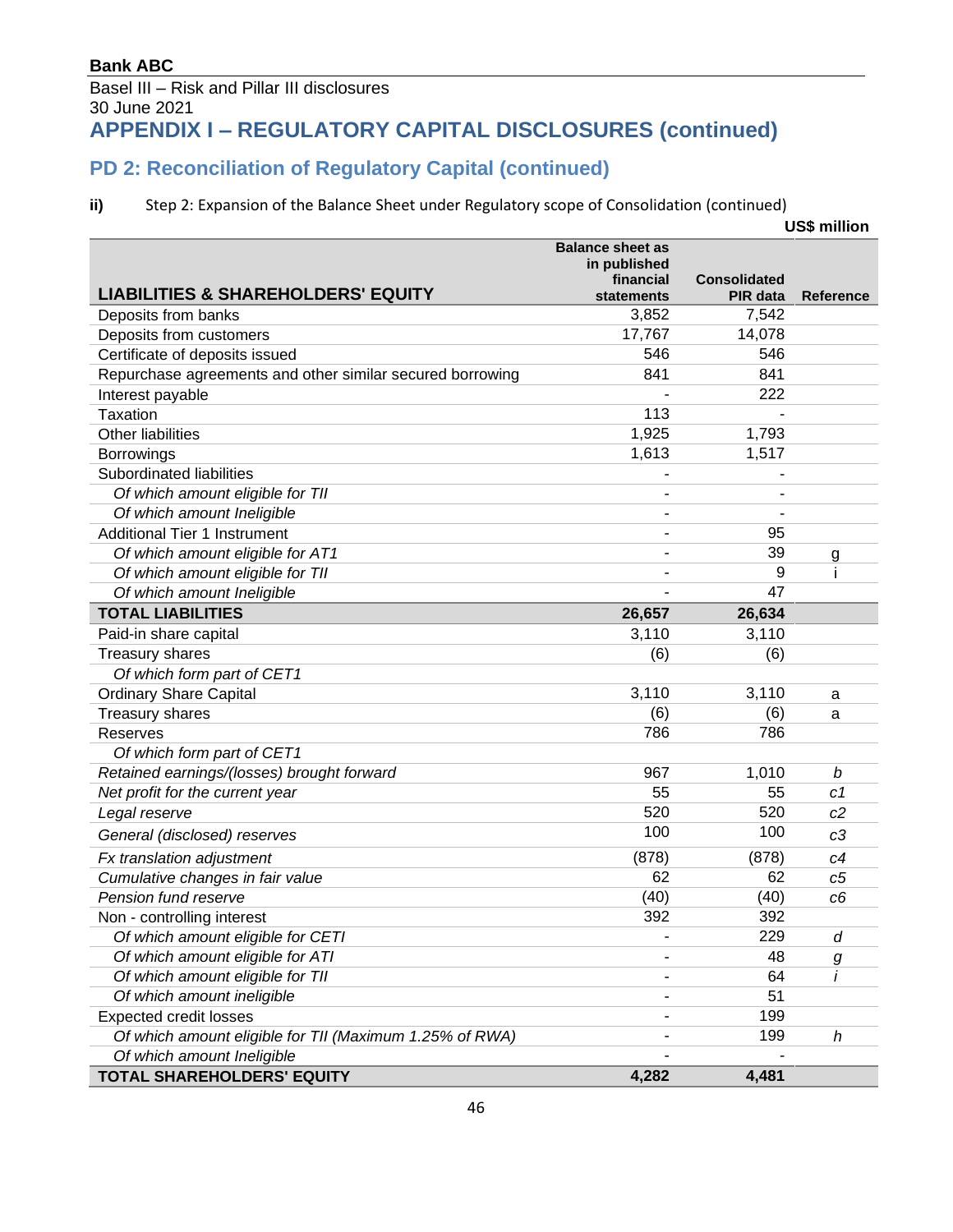Basel III – Risk and Pillar III disclosures 30 June 2021

# **APPENDIX I – REGULATORY CAPITAL DISCLOSURES (continued)**

# **PD 3: Main features of regulatory capital instruments**

### **Disclosure template for main features of regulatory capital instruments**

| Issuer                             | Arab Banking Corporation | <b>Banco ABC Brasil</b>                   |
|------------------------------------|--------------------------|-------------------------------------------|
| Unique identifier                  | ABC                      | LFSC19000 (series with various suffixes)  |
| Governing law(s) of the instrument | Laws of Bahrain          | Laws of the Federative Republic of Brazil |

#### **Regulatory treatment**

<span id="page-46-0"></span>

| 4  | <b>Transitional CBB rules</b>                                                                  | Common Equity Tier 1 | N/A                                                                       |
|----|------------------------------------------------------------------------------------------------|----------------------|---------------------------------------------------------------------------|
| 5  | Post-transitional CBB rules                                                                    | Common Equity Tier 1 | <b>Additional Tier 1</b>                                                  |
| 6  | Eligible at solo/group/group & solo                                                            | Group & Solo         | Group                                                                     |
|    | Instrument type (types to be specified by each jurisdiction)                                   | Common equity shares | Perpetual NC 5, Sub-ordinated to all<br>except Shareholders' Equity       |
| 8  | Amount recognised in regulatory capital (Currency in mil, as<br>of most recent reporting date) | US\$ 3,110           | BRL 488 million (of which US\$ 39 million<br>equivalent eligible for AT1) |
| 9  | Par value of instrument                                                                        | 1                    | 300,000                                                                   |
| 10 | Accounting classification                                                                      | Shareholders' equity | Liability- Amortised cost                                                 |
| 11 | Original date of issuance                                                                      | Various              | <b>Various</b>                                                            |
| 12 | Perpetual or dated                                                                             | Perpetual            | Perpetual                                                                 |
| 13 | Original maturity date                                                                         | No maturity          | No maturity                                                               |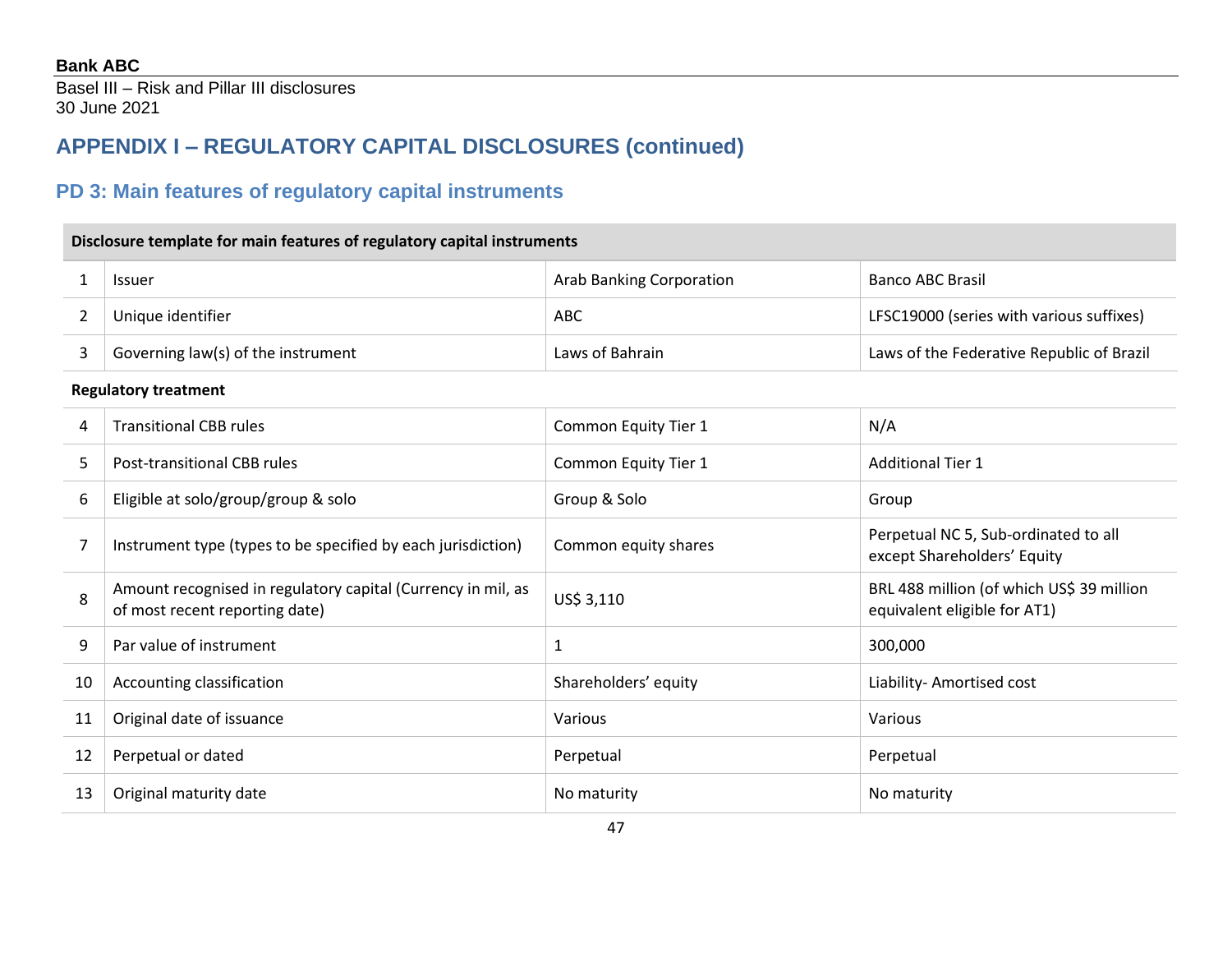### Basel III – Risk and Pillar III disclosures 30 June 2021 **APPENDIX I – REGULATORY CAPITAL DISCLOSURES (continued)**

## **PD 3: Main features of regulatory capital instruments (continued)**

### **Disclosure template for main features of regulatory capital instruments**

| 14 | Issuer call subject to prior supervisory approval                  | Yes | Yes |
|----|--------------------------------------------------------------------|-----|-----|
| 15 | Optional call date, contingent call dates and redemption<br>amount | N/A | Yes |
| 16 | Subsequent call dates, if applicable                               | N/A | N/A |

#### **Coupons / dividends**

| 17 | Fixed or floating dividend/coupon                         | Floating (Dividend as decided by the<br>shareholders) | <b>Floating</b>                                                                                         |
|----|-----------------------------------------------------------|-------------------------------------------------------|---------------------------------------------------------------------------------------------------------|
| 18 | Coupon rate and any related index                         | N/A                                                   | Average market yield of 9,794%,<br>equivalent to 2,36 times the current Selic<br>Rate [1] of 4,15% p.a. |
| 19 | Existence of a dividend stopper                           | N/A                                                   | No                                                                                                      |
| 20 | Fully discretionary, partially discretionary or mandatory | Fully discretionary                                   | Partly discretionary (Insufficiency of<br>profits)                                                      |
| 21 | Existence of step up or other incentive to redeem         | No.                                                   | No                                                                                                      |
| 22 | Non-cumulative or cumulative                              | N/A                                                   | Non-cumulative                                                                                          |
| 23 | Convertible or non-convertible                            | N/A                                                   | Non-convertible                                                                                         |
| 24 | If convertible, conversion trigger (s)                    | N/A                                                   | N/A                                                                                                     |
| 25 | If convertible, fully or partially                        | N/A                                                   | N/A                                                                                                     |